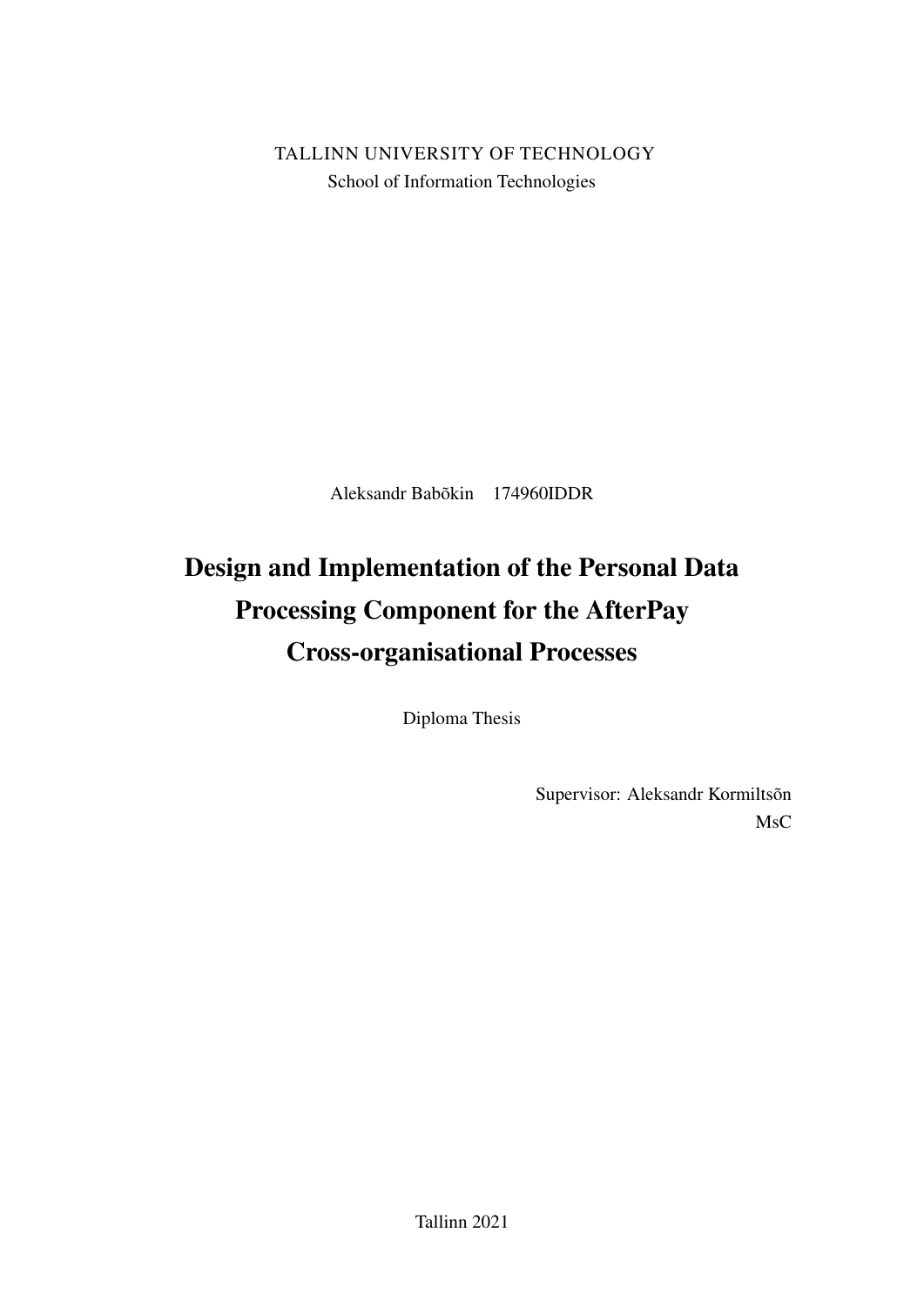TALLINNA TEHNIKAÜLIKOOL Infotehnoloogia teaduskond

Aleksandr Babõkin 174960IDDR

# Isikuandmete töötlemise komponendi disain ja rakendamine AfterPay organisatsioonidevahelistele protsessidele

Diplomitöö

Juhendaja: Aleksandr Kormiltsõn MsC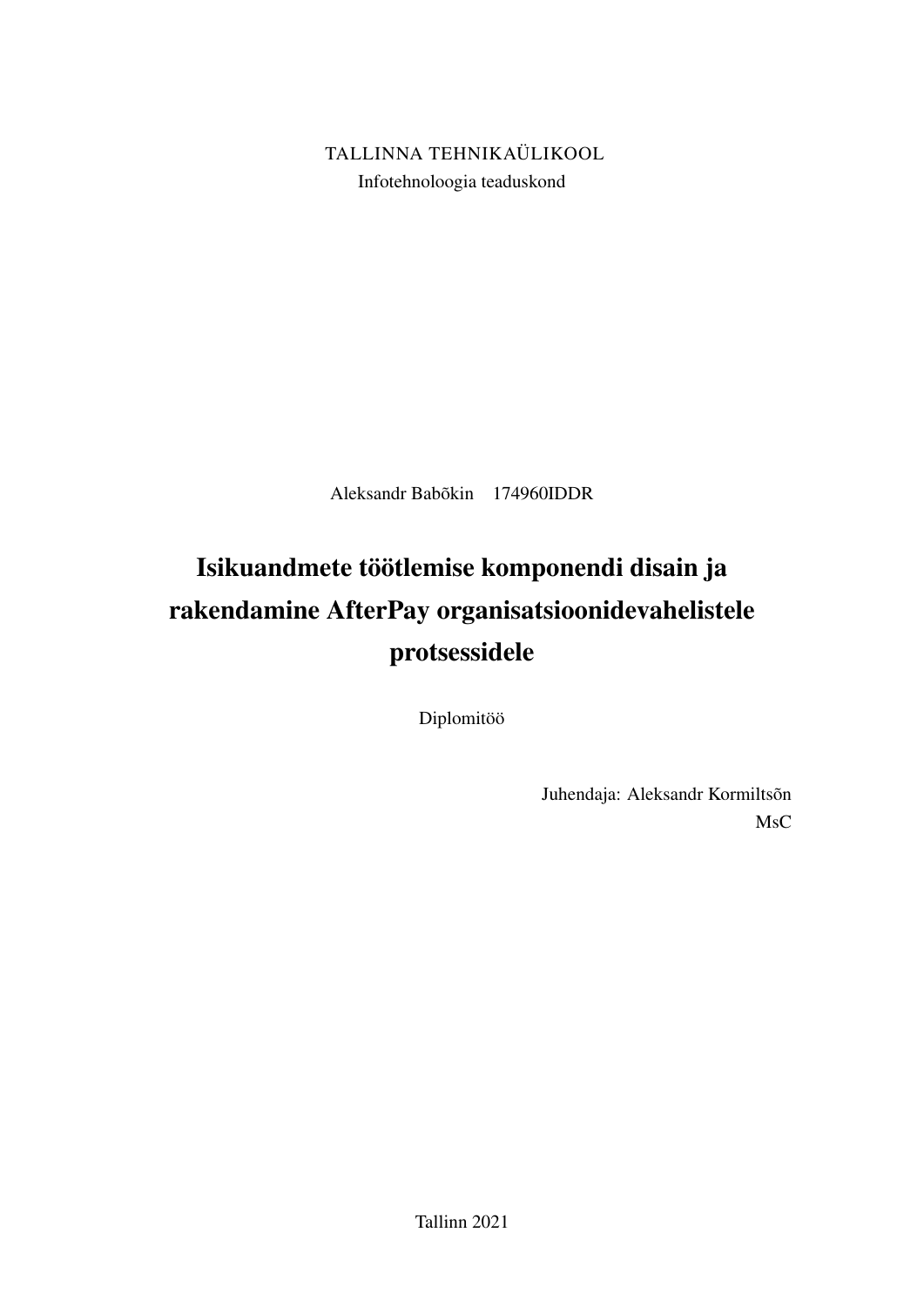# Author's Declaration of Originality

I hereby certify that I am the sole author of this thesis. All the used materials, references to the literature and the work of others have been referred to. This thesis has not been presented for examination anywhere else.

Author: Aleksandr Babõkin

17.05.2021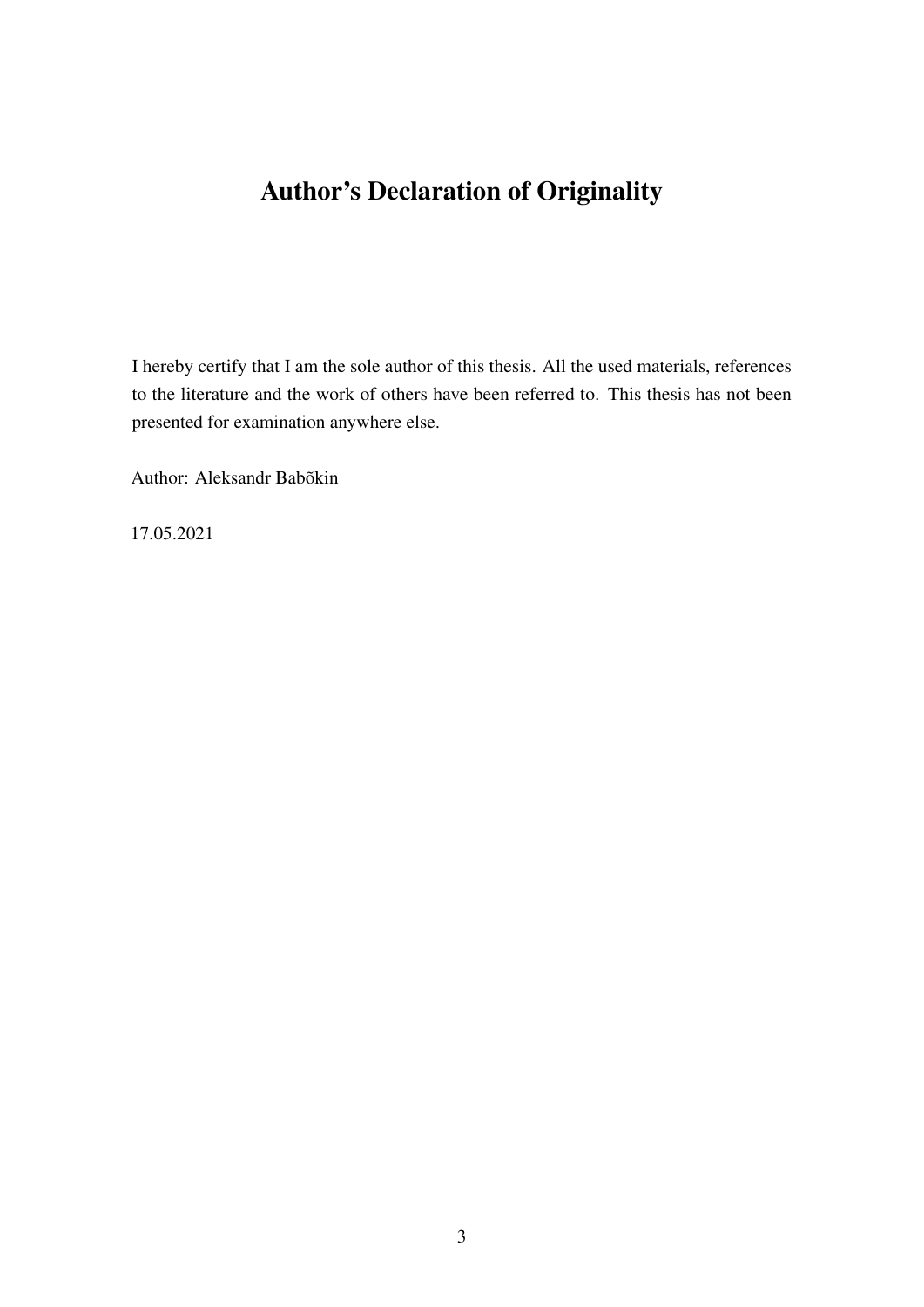# Abstract

In cross-organisational business processes, partners have to respect each other's internal rules, such as data protection. Some organizations must supply a solution that is compliant with the regulations of other partners in order for the collaboration to be effective.

The main goal of the thesis is to design and implement a Personal Data Processing Component that eliminates the online merchant's obligations and risks related to sensitive data processing during the AfterPay API checkout process.

AfterPay as a system and the AfterPay Checkout process are introduced together, and the value of the Personal Data Processing Component for merchants is discussed. After that, an analysis of the requirements for the Personal Data Processing Component is presented.

Finally, the development process starts with specification gathering, by writing the behavior driven development scenarios. Then the author considers the appropriate architecture and design patterns which match the application's scope and requirements. The paper covers bothe the back-end and front-end implementation processes. The result is a working application.

The thesis is in English and contains 32 pages of text, 8 chapters, 7 figures.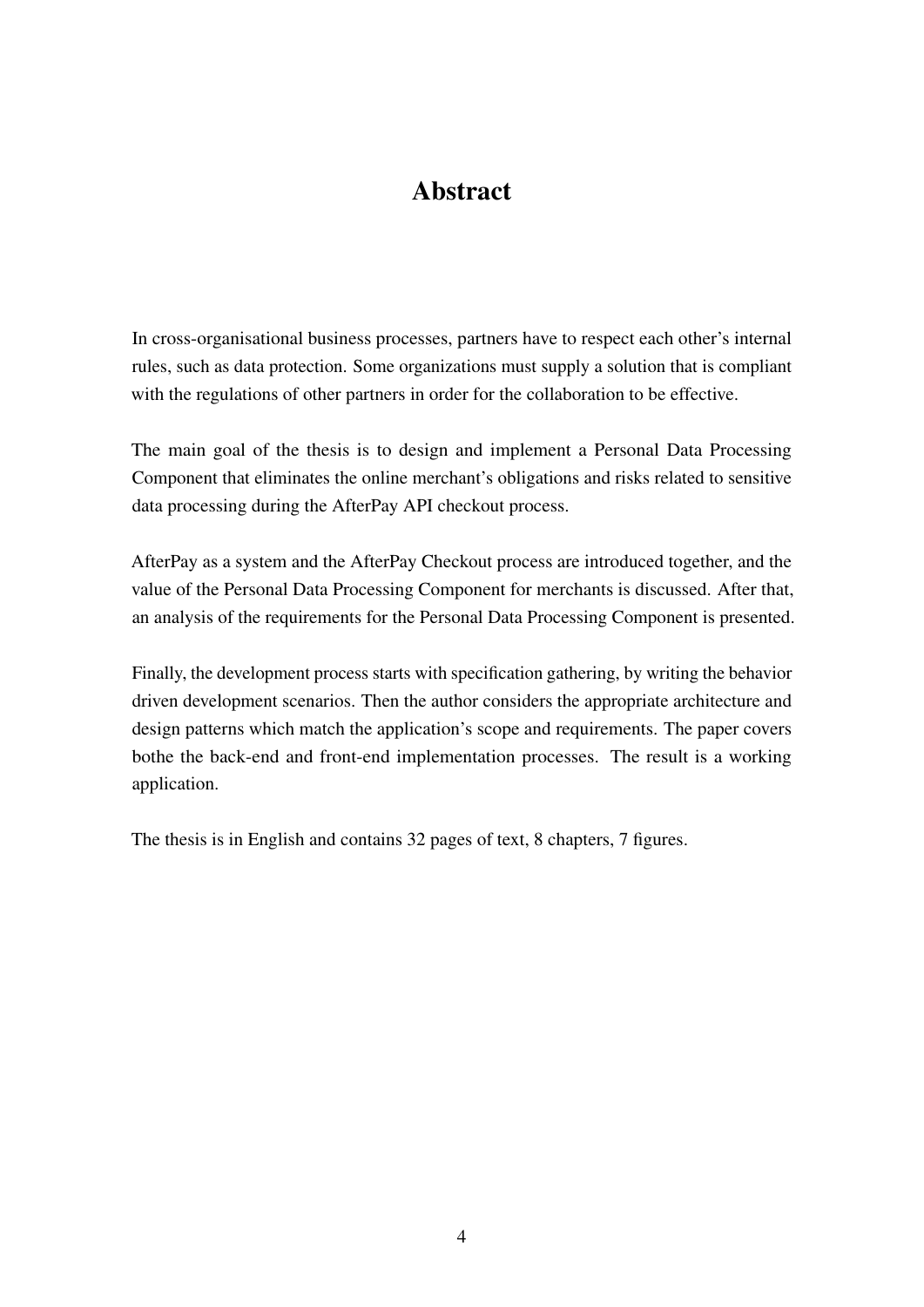# Annotatsioon

# Isikuandmete töötlemise komponendi disain ja rakendamine AfterPay organisatsioonidevahelistele protsessidele

AfterPay on teenus, mis võimaldab maksta tellimuse eest pärast kohaletoimetamist. Selleks, et leevendada riske teeb AfterPay ostjale maksevõime eelkontrolli, kasutades kliendipoolset isiku tuvastamise informatsiooni. Selleks, et veebipood sai enda klientidele AfterPay maksmisteenust pakkuda peaks kaupleja klienti isikuandmed käsitlema.

AfterPay puutus kokku probleemiga, et kauplejad ehk veebipoed keelavad AfterPay-d enda ostu vormistamise protsessi integreerida.

Lõputöö põhiline eesmärk on lahendada probleemi disainides ja implementeerides Isikuandmete töötlemise komponent, mis võimaldaks kauplejatel isikutuvastamise informatsiooni käsitlemisest mööda minema ja pakkudes samal ajal AfterPay teenust klientidele.

Esiteks autor seletab, mis on AfterPay ja kirjeldab selle protsessid. On näidatud, miks isiku tuvastamise informatsiooni on AfterPay-le vajalik ja selgitakse, kuidas AfterPay on teiste äridega seotud. Teiseks, muude maksuplatvormide kaasaegsed lähendused on analüüsitud ja selgitatud kuidas nad töötavad. Kolmandaks, alustab autor analüüsi nõuete kogumisest. Nende nõuete baasil kirjeldab autor tulevikusüsteemi, mis hakkab ostjate isikliku informatsiooni koguma. Neljandaks, kirjeldab autor tehnoloogia valikut. Lõpuks autor seletab lahti rakendamise protsessi, alustades BDD stsenaariumite kirjutamisega koos AfterPay esindajatega. Edasi autor kirjeldab rakenduse arhitektuurilised lahendused, implementatsiooni detailid ja süsteemi hinnangu kriteeriumid.

Lõputöö tulemuseks on valmislahendus, mis annab kauplejatele võimalus kasutada After-Pay makseteenuse ilma isiku tuvastamise informatsiooni puutumatu.

Lõputöö on kirjutatud inglise keeles ning sisaldab teksti 32 leheküljel, 8 peatükki, 7 joonist.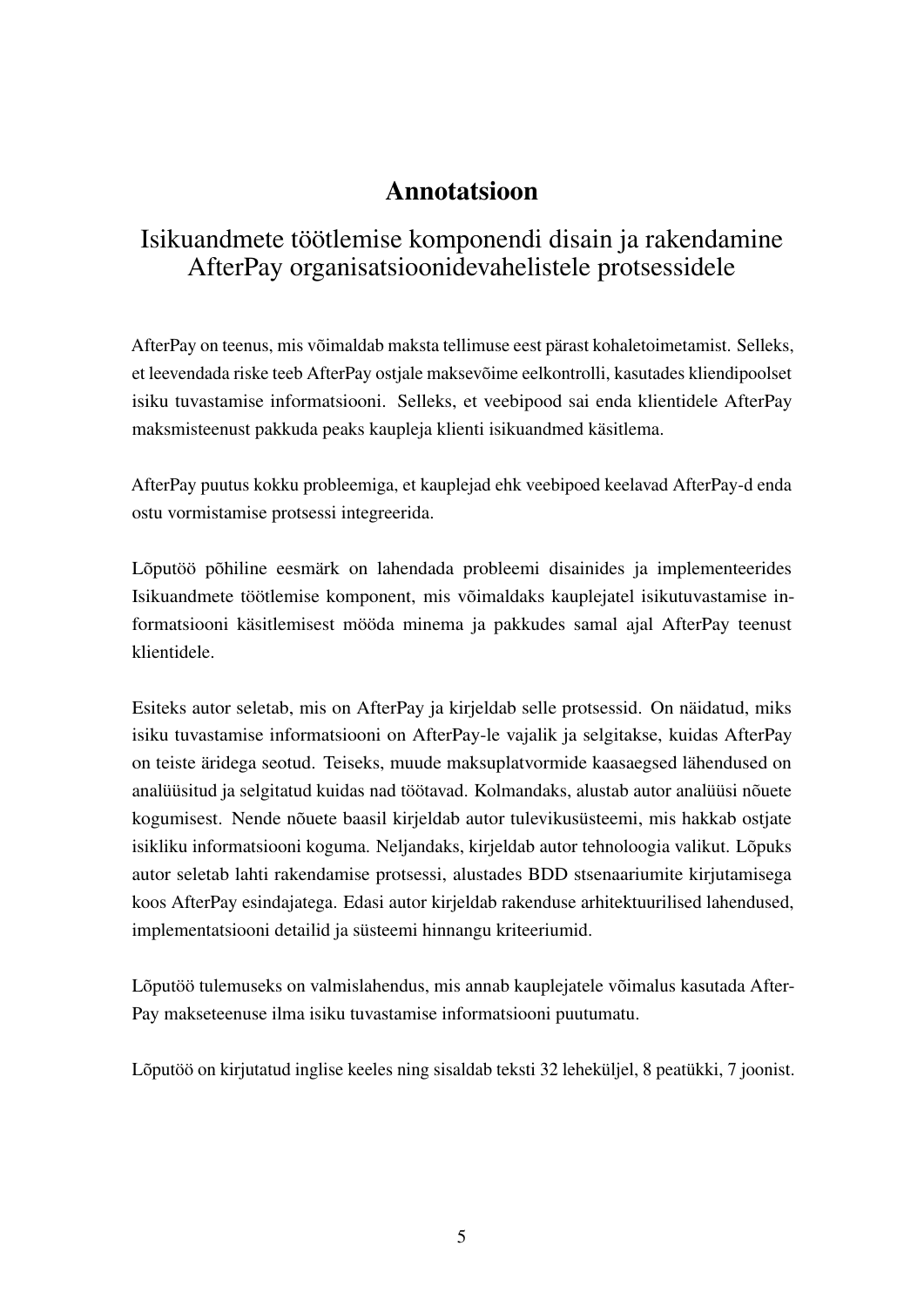# List of abbreviations and terms

|                         | Customer/Shopper A customer is an individual or business who purchases |
|-------------------------|------------------------------------------------------------------------|
|                         | products or services from Merchant [1]                                 |
| <b>REST</b>             | <b>Representational State Transfer</b>                                 |
| <b>API</b>              | <b>Application Programming Interface</b>                               |
| Merchant                | A merchant is a business that engages in e-commerce and                |
|                         | has implemented or plans to use the AfterPay service [1]               |
| <b>GDPR</b>             | <b>General Data Protection Regulation</b>                              |
| <b>CI/CD</b>            | Continuous integration/Continuous delivery or deployment               |
| <b>SSN</b>              | Social Security Number                                                 |
| <b>IBAN</b>             | <b>International Bank Account Number</b>                               |
| <b>SDK</b>              | Software Development Kit                                               |
| <b>HTML</b>             | <b>HyperText Markup Language</b>                                       |
| Nonce                   | Number that can only be used once                                      |
| UI                      | <b>User Interface</b>                                                  |
| $\overline{\text{CSS}}$ | <b>Cascading Style Sheets</b>                                          |
| <b>JWT</b>              | <b>JSON Web Token</b>                                                  |
| <b>HTTP</b>             | <b>HyperText Transfer Protocol</b>                                     |
| <b>IDE</b>              | <b>Integrated Development Environment</b>                              |
| <b>SQL</b>              | <b>Structured Query Language</b>                                       |
| <b>XML</b>              | <b>Extensible Markup Language</b>                                      |
| <b>YAML</b>             | Yet Another Markup Language                                            |
| <b>JSON</b>             | JavaScript Object Notation                                             |
| <b>BSON</b>             | <b>Binary JavaScript Object Notation</b>                               |
| <b>DOM</b>              | Document Object Model                                                  |
| <b>XHR</b>              | <b>XMLHttpRequest</b>                                                  |
| <b>BDD</b>              | <b>Behavior Driven Development</b>                                     |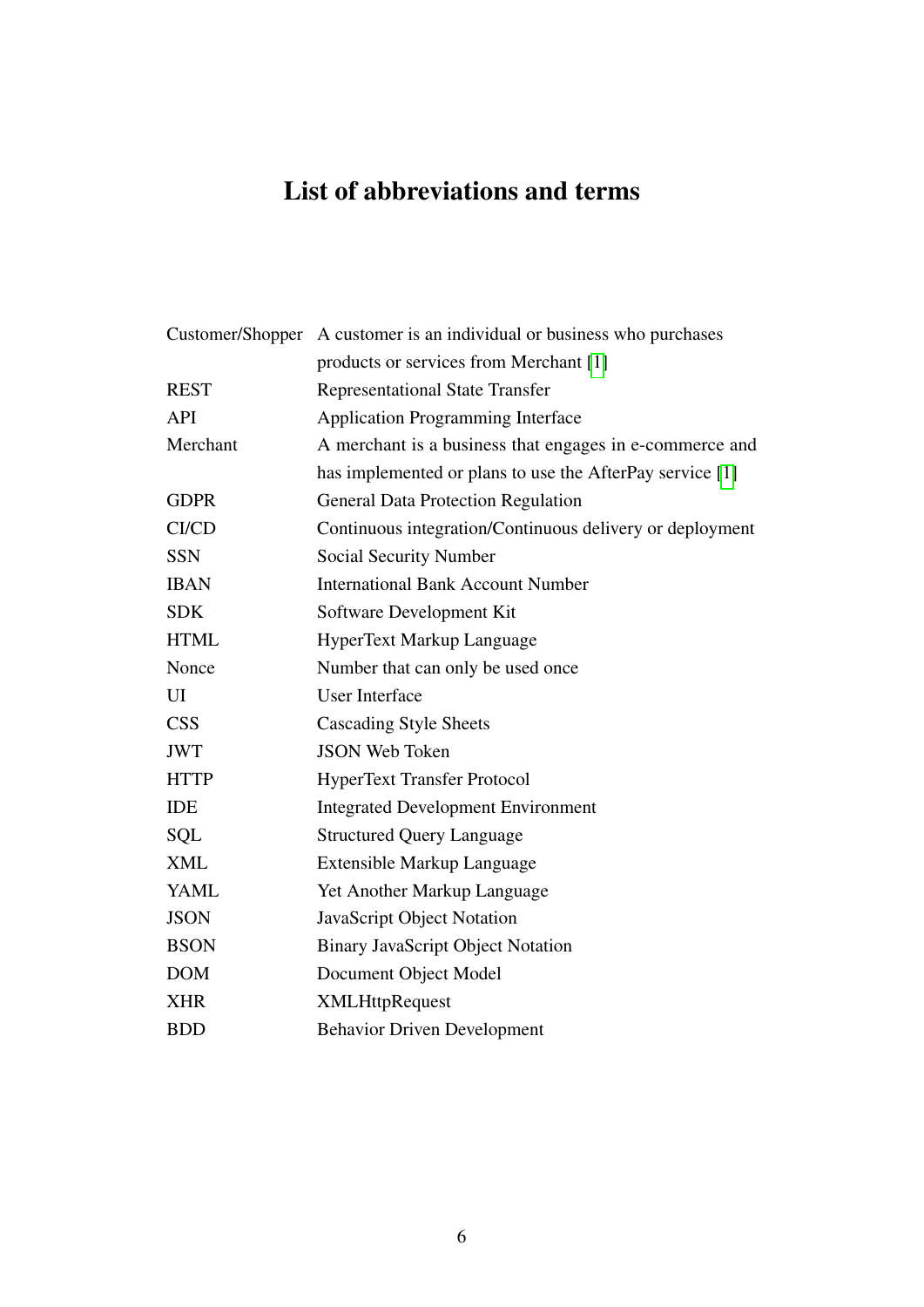# Table of Contents

| $\mathbf{1}$         |     | <b>Introduction</b>                                                                     | 10 |  |  |  |
|----------------------|-----|-----------------------------------------------------------------------------------------|----|--|--|--|
|                      | 1.1 |                                                                                         | 11 |  |  |  |
| 2                    |     | <b>Background</b>                                                                       | 12 |  |  |  |
|                      | 2.1 | Overview of the AfterPay checkout process                                               | 13 |  |  |  |
|                      | 2.2 | Customers' sensitive information and AfterPay                                           | 13 |  |  |  |
|                      | 2.3 |                                                                                         | 14 |  |  |  |
| 3                    |     | <b>State of the Art</b><br>16                                                           |    |  |  |  |
|                      |     | 3.0.1                                                                                   | 16 |  |  |  |
|                      |     | 3.0.2                                                                                   | 17 |  |  |  |
|                      |     | 3.0.3                                                                                   | 18 |  |  |  |
| <b>Analysis</b><br>4 |     |                                                                                         | 19 |  |  |  |
|                      | 4.1 | List of functional requirements $\ldots \ldots \ldots \ldots \ldots \ldots \ldots$      | 19 |  |  |  |
|                      | 4.2 | List of non-functional requirements $\dots \dots \dots \dots \dots \dots \dots \dots$   | 19 |  |  |  |
|                      | 4.3 | Solution design $\ldots \ldots \ldots \ldots \ldots \ldots \ldots \ldots \ldots \ldots$ | 20 |  |  |  |
| 5                    |     | <b>Technology Stack</b>                                                                 | 22 |  |  |  |
|                      | 5.1 |                                                                                         | 22 |  |  |  |
|                      | 5.2 |                                                                                         | 23 |  |  |  |
|                      |     | 5.2.1                                                                                   | 23 |  |  |  |
|                      |     | 5.2.2                                                                                   | 23 |  |  |  |
|                      |     | 5.2.3<br>Personal Data Processing Component database                                    | 25 |  |  |  |
|                      | 5.3 |                                                                                         | 25 |  |  |  |
| 6                    |     | <b>Development Process</b>                                                              | 27 |  |  |  |
|                      | 6.1 |                                                                                         | 27 |  |  |  |
|                      |     | 6.1.1                                                                                   | 28 |  |  |  |
|                      |     | 6.1.2                                                                                   | 29 |  |  |  |
|                      | 6.2 |                                                                                         | 31 |  |  |  |
|                      |     | 6.2.1                                                                                   | 31 |  |  |  |
|                      |     | 6.2.2<br>The mediator pattern $\dots \dots \dots \dots \dots \dots \dots \dots \dots$   | 33 |  |  |  |
|                      | 6.3 |                                                                                         | 33 |  |  |  |
|                      |     | 6.3.1                                                                                   | 34 |  |  |  |
|                      |     | 6.3.2                                                                                   | 35 |  |  |  |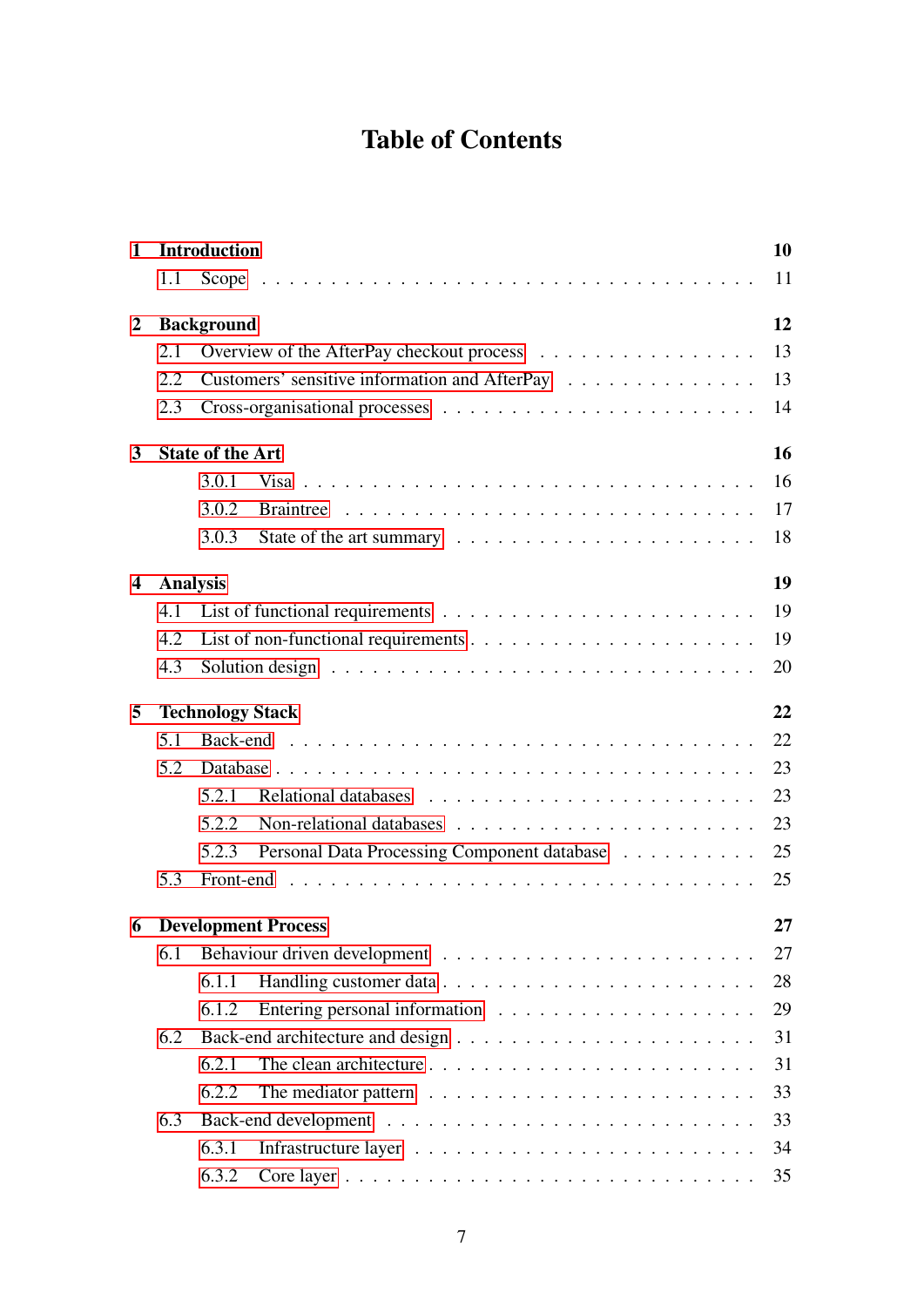|                           |                                                | 6.3.3          |                                                                                         | 35 |  |  |  |  |
|---------------------------|------------------------------------------------|----------------|-----------------------------------------------------------------------------------------|----|--|--|--|--|
|                           | 6.4                                            | 36             |                                                                                         |    |  |  |  |  |
|                           |                                                | 6.4.1          |                                                                                         | 36 |  |  |  |  |
|                           |                                                | 6.4.2          |                                                                                         | 37 |  |  |  |  |
|                           |                                                | 6.4.3          |                                                                                         | 37 |  |  |  |  |
|                           |                                                | 6.4.4          | Save function $\ldots \ldots \ldots \ldots \ldots \ldots \ldots \ldots \ldots \ldots$   | 38 |  |  |  |  |
|                           | 6.5                                            |                | Development evaluation $\ldots \ldots \ldots \ldots \ldots \ldots \ldots \ldots \ldots$ | 39 |  |  |  |  |
| 7                         | <b>Results</b>                                 |                |                                                                                         | 40 |  |  |  |  |
|                           | 7.1                                            |                |                                                                                         | 40 |  |  |  |  |
| 8                         |                                                | <b>Summary</b> |                                                                                         | 41 |  |  |  |  |
| 42<br><b>Bibliography</b> |                                                |                |                                                                                         |    |  |  |  |  |
|                           |                                                |                |                                                                                         |    |  |  |  |  |
|                           |                                                | uation thesis  | Appendix 1 - Non-exclusive licence for reproduction and publication of a grad-          | 49 |  |  |  |  |
|                           |                                                |                |                                                                                         |    |  |  |  |  |
|                           | Appendix 2 - Visa Checkout code example<br>50  |                |                                                                                         |    |  |  |  |  |
|                           | Appendix 3 - Braintree Drop-in UI code example |                |                                                                                         |    |  |  |  |  |
|                           | <b>Appendix 4 - BDD Scenarios</b><br>54        |                |                                                                                         |    |  |  |  |  |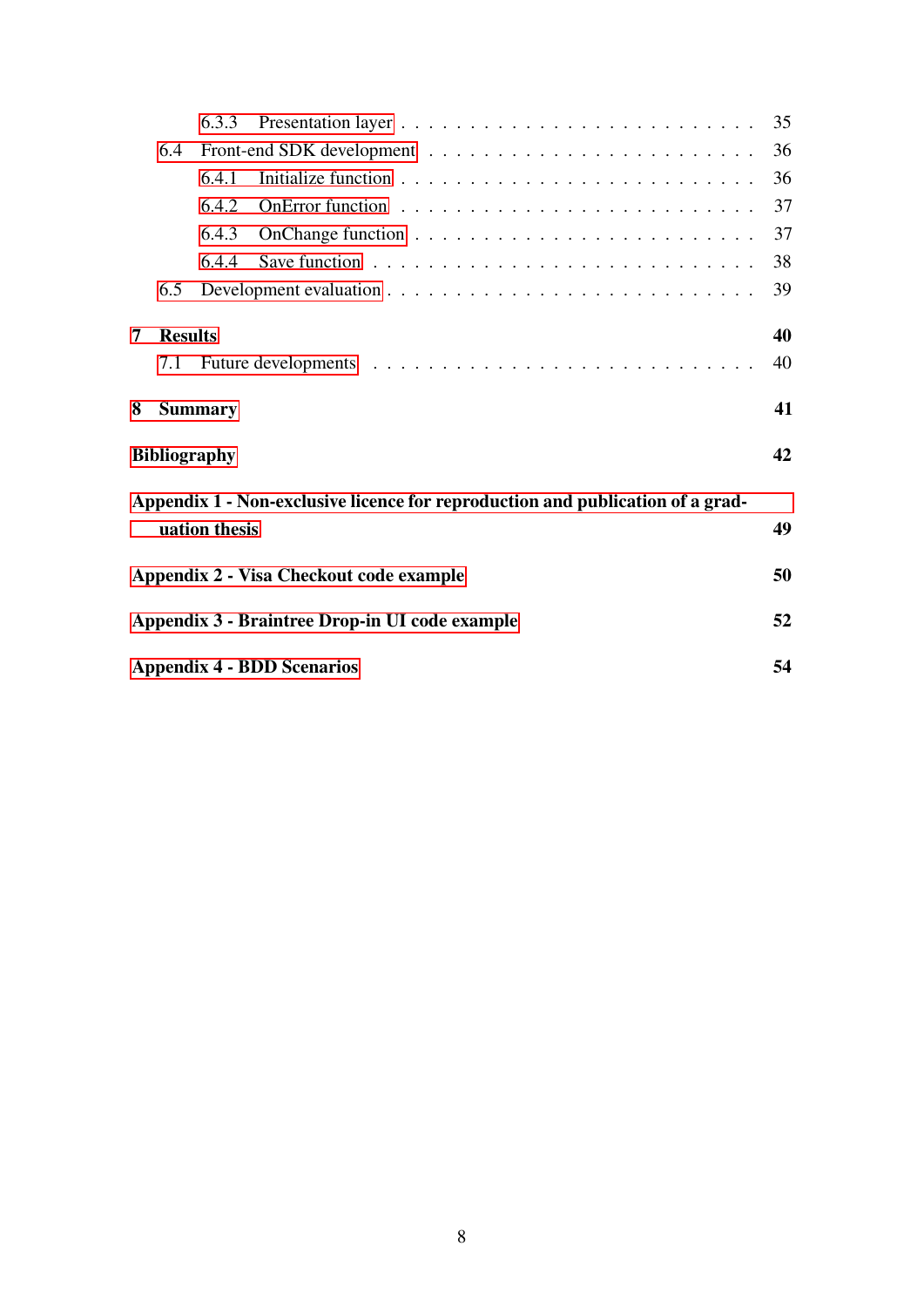# List of Figures

| $\mathbf{1}$   | Simplified overview of the pay-after-delivery process $\ldots \ldots \ldots \ldots$ |    |
|----------------|-------------------------------------------------------------------------------------|----|
| $\overline{2}$ | Braintree interaction with merchant back and front-end applications. 17             |    |
| 3              | Simplified Personal Data Processing Component sequence diagram. 20                  |    |
| $\overline{4}$ | Personal Data Processing Component data structure. 25                               |    |
| 5<br>6         | A set of objects which interact directly and a set of objects which interact        |    |
|                |                                                                                     | 33 |
| $\tau$         | Request processing using MediatR package.                                           | 34 |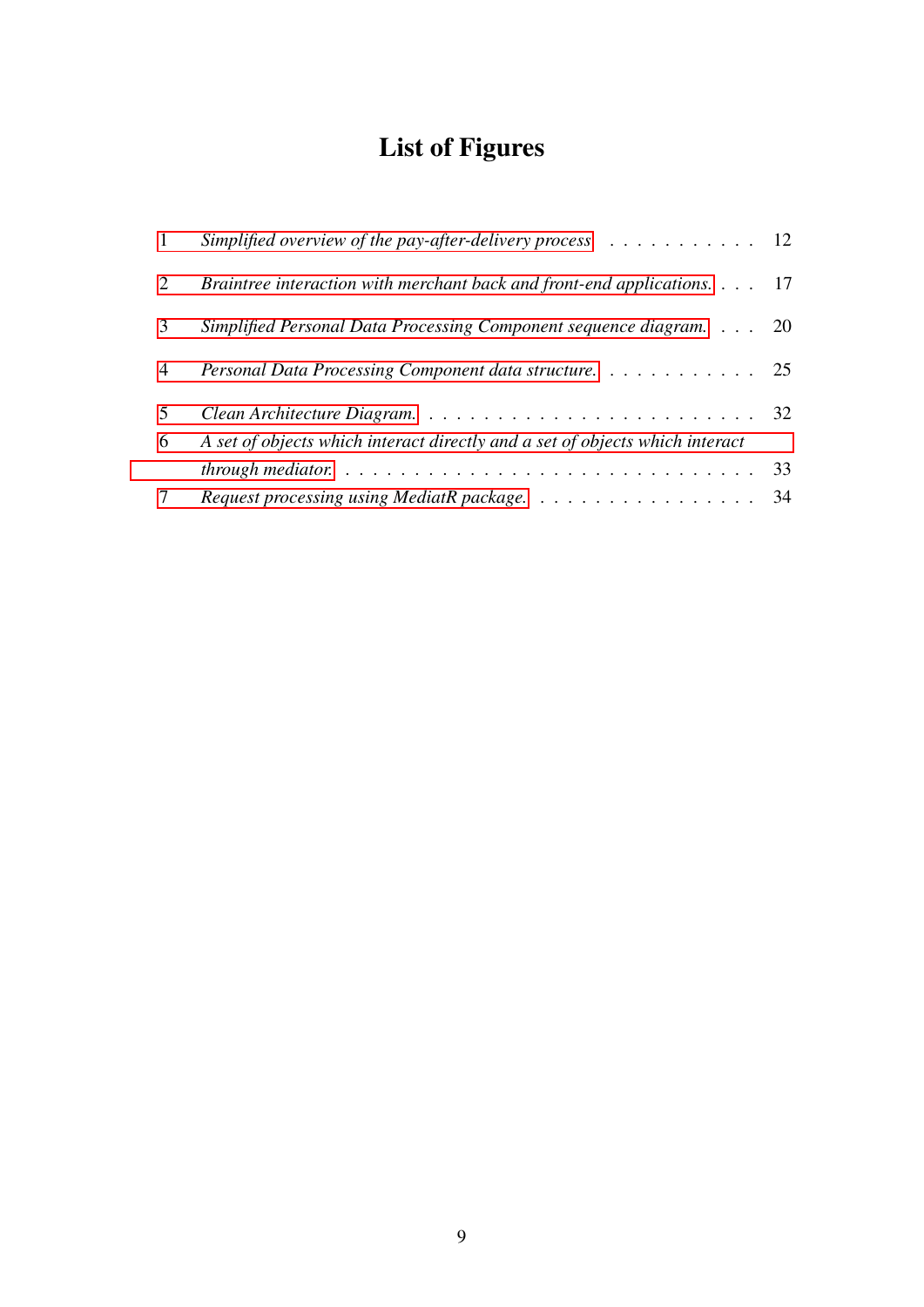# <span id="page-9-0"></span>1. Introduction

AfterPay<sup>[1](#page-9-1)</sup> is a payment-after-delivery solution that allows customers to pay for their online purchases after receiving them [\[2\]](#page-41-2). The REST-based Payment API lets merchants integrate AfterPay into their shopping experience and at the same time forces them to process the customers' sensitive data, so the payment for a specific shopper and basket can be approved, including full fraud and credit scoring [\[3\]](#page-41-3).

The fraud and risk evaluation can involve cross-organizational processes as the check will be executed outside AfterPay. This makes sensitive data handling crucial for AfterPay as a service provider.

While business processes that involve personal data are mostly cross-organizational legal requirements for personal data processing are becoming even stricter, for example with the introduction of the EU's General Data Protection Regulation<sup>[2](#page-9-2)</sup>. The current After-Pay solution forces merchants to handle personally identifiable information within their systems.

The need for the solution described in this paper came from the fact that some merchants do not want to, or cannot, handle customers' personally identifiable information in a sufficiently secure and compliant way. As a result, merchants refuse to integrate AfterPay into their checkout experience.

The main goal of the thesis was to solve the problem by designing and implementing the Personal Data Processing Component that eliminates the obligations and risks related to sensitive data processing by online merchants.

The paper methodology is based on the internal analysis and research performed in AfterPay, including consultations with merchants and legal specialists. The solution is aligned with GDPR and the requirements of all the stakeholders.

<span id="page-9-1"></span><sup>1</sup> <https://developer.afterpay.io/>

<span id="page-9-2"></span><sup>2</sup> <https://gdpr.eu/>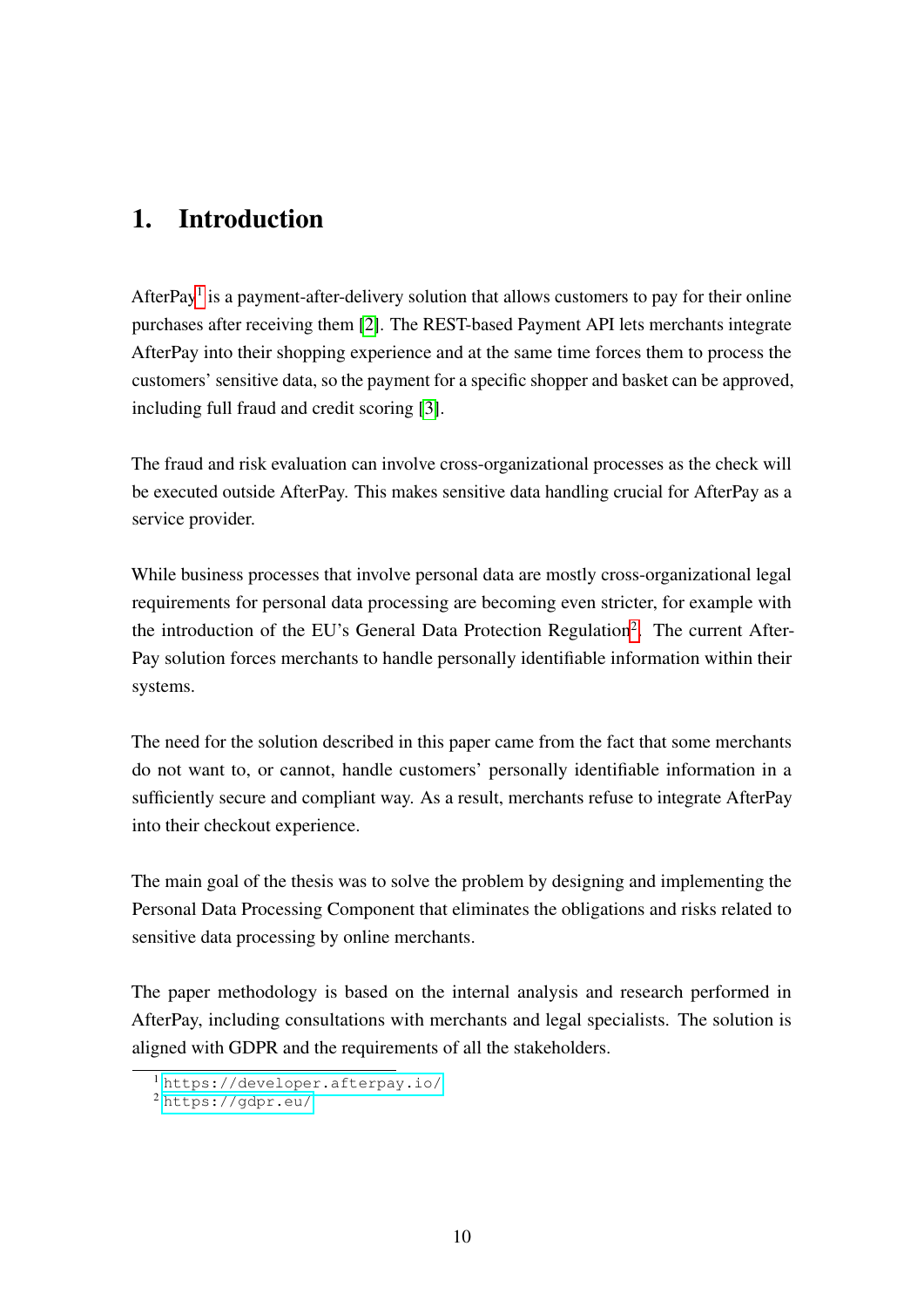# <span id="page-10-0"></span>1.1 Scope

The scope of this paper is limited to AfterPay's internal processes. The author considered the use of architecture and design patterns for achieving a highly decoupled application. The paper focuses on a specific application, and any other topics, such as cloud infrastructure, CI/CD pipelines and integration within the AfterPay API, are out of scope.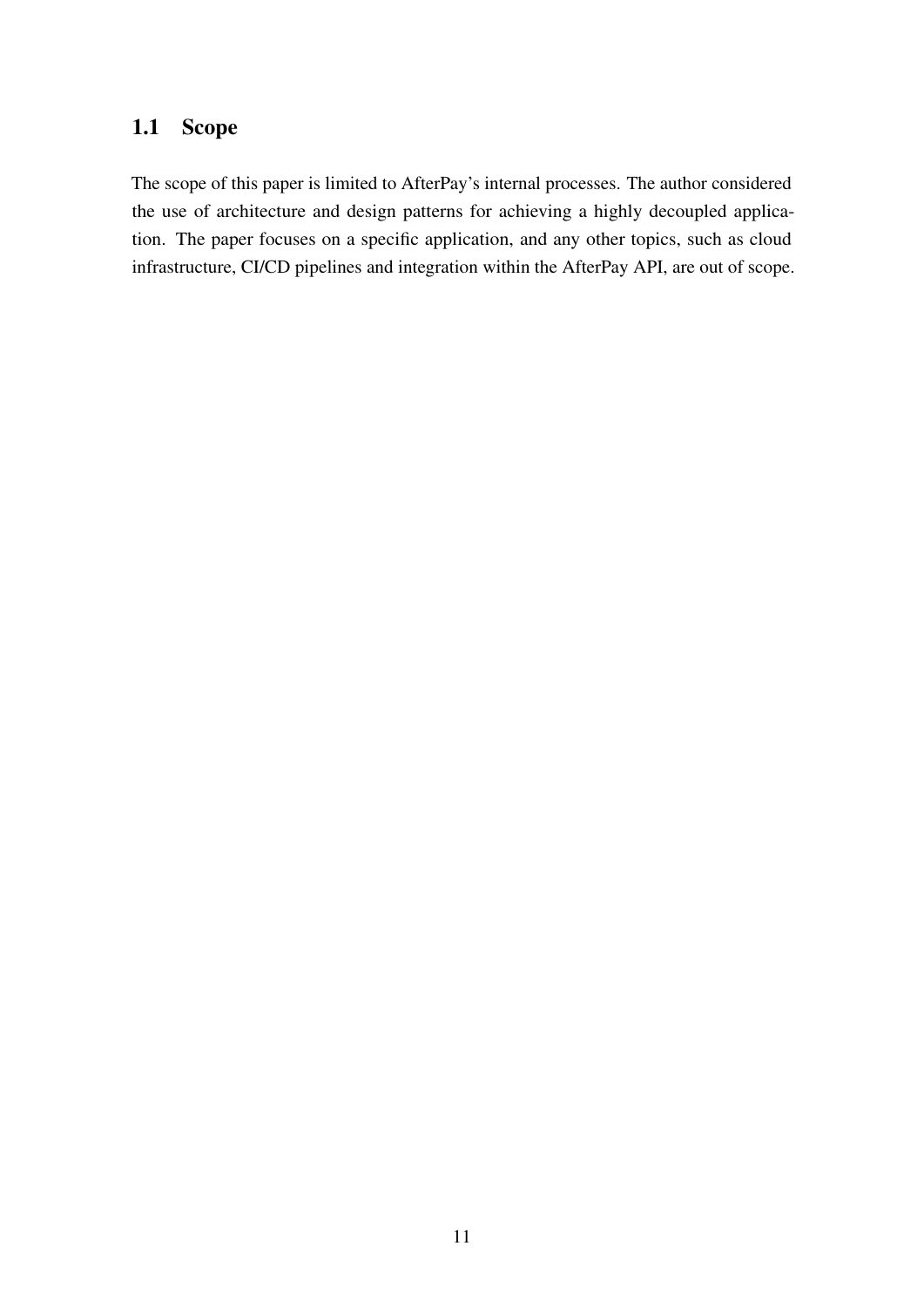# <span id="page-11-0"></span>2. Background

This section introduces AfterPay as a system, the AfterPay Checkout process and the importance of the Personal Data Processing Component for merchants.

AfterPay is a pay-after-delivery solution developed by Arvato Financial Solutions. It allows omni-channel businesses to isolate checkout and payment, and covers the risk of consumers not paying, thus eliminating credit and fraud risk for merchants. An increasing number of customers make purchases on mobile devices, so it is important to make the checkout process in web shops as quick and easy as possible for on-the-go consumers, frequent shoppers or those who want to experience the goods and make a payment later [\[3\]](#page-41-3).

<span id="page-11-1"></span>In Fig. 1, [\[4\]](#page-41-4) the AfterPay simplified process is introduced. The customer chooses 'post payment' on the merchant checkout page, and receives their purchase and invoice. After that, it is time to make a payment.



## **SELECT 'POST-PAYMENT'**

Under the payment method in the eStore online checkout, select 'post-payment'. The AfterPay logo is often displayed alongside this payment option. Complete your order. This can all be done without e-readers or Tan codes.



## RECEIVE YOUR ORDER

First, you receive the products ordered from the eStore. You are then sent an email by AfterPay with the invoice.



## **INVOICE BY E-MAIL**

AfterPay emails you the invoice only after you have received your order. You pay this invoice when it suits you within 14 days using your preferred method of payment. You can either use the iDeal button on the invoice, or transfer the amount via internet banking, so it's all very secure and easy.

### Figure 1. *Simplified overview of the pay-after-delivery process*

AfterPay offers an invoice that should be paid within 14 days as a default option. There is also a possibility to split payments or pause the payments for a certain period, or consolidate smaller purchases into one payment [\[3\]](#page-41-3).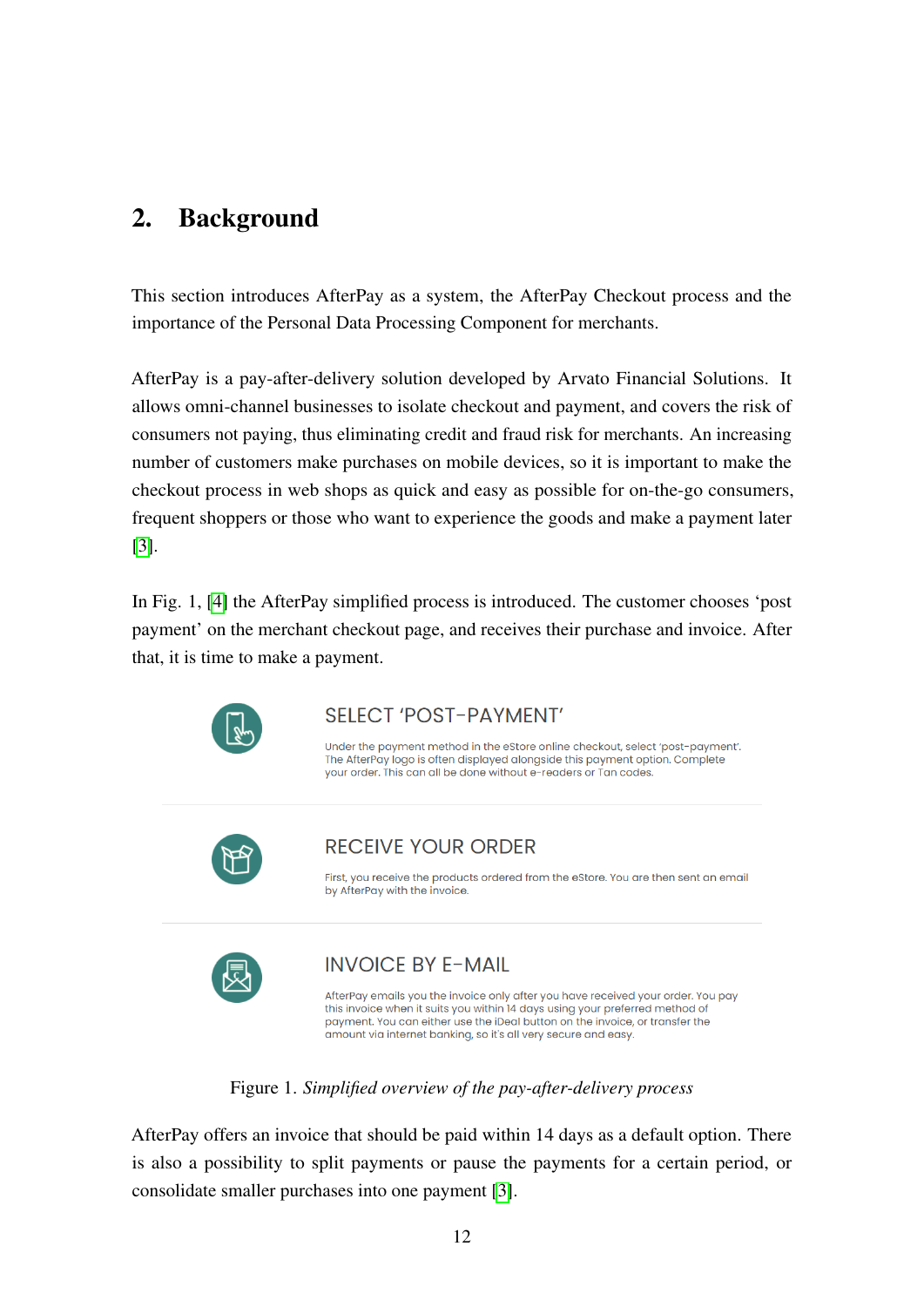AfterPay is an international product operating in nine countries - Sweden, Norway, Finland, Germany, Switzerland, Austria, Denmark, the Netherlands and Belgium [\[3\]](#page-41-3).

## <span id="page-12-0"></span>2.1 Overview of the AfterPay checkout process

After the shopping basket is filled in the web shop, the checkout process to complete the purchase can be initialized. The checkout process can be designed in various ways. Typically the following information blocks are relevant for payment:

- 1. Personal information about the shopper including the invoice/delivery address
- 2. Shipping options
- 3. Payment method selection
- 4. Order confirmation

Checkout begins with the identification step, where shoppers are required to enter their personal information, as well as the invoice and delivery address. AfterPay is trying to provide a quick and easy checkout experience, so it is important to minimise the amount of data given by the shopper. Therefore, several look-up services (as well as an bank account and address validation services) are provided by AfterPay. Having entered the required information, shoppers can choose the shipping provider before continuing to the payment method selection. AfterPay offers several different payment options that can be displayed at the payment selection step. After selecting a payment method, the shopper receives either a payment confirmation, or a message that the payment has been declined. A "declined" message redirects the shopper back to the payment method selection page. Once payment to the merchant is confirmed, it is important to give the consumer a confirmation including an overview of the shipping process as well as the payment method [\[3\]](#page-41-3).

# <span id="page-12-1"></span>2.2 Customers' sensitive information and AfterPay

Shoppers' personal information is a crucial part of AfterPay's checkout flow. Only by knowing the shopper's identity can AfterPay eliminate the risk of fraud or non-payment. The identification process can happen several ways: the shopper can provide an SSN (Social Security NUmber) and authenticate in via some electronic identity application that will guarantee that the person who entered the SSN has a connection with it. Sometimes the shopper wants to pay with a debit card, so an IBAN check has to be executed at the beginning of the checkout. With the current setup, all personal identity checks have to happen on the merchant web page but at the same time, merchants do not need such checks for their internal business processes. As a result, some merchants cannot or will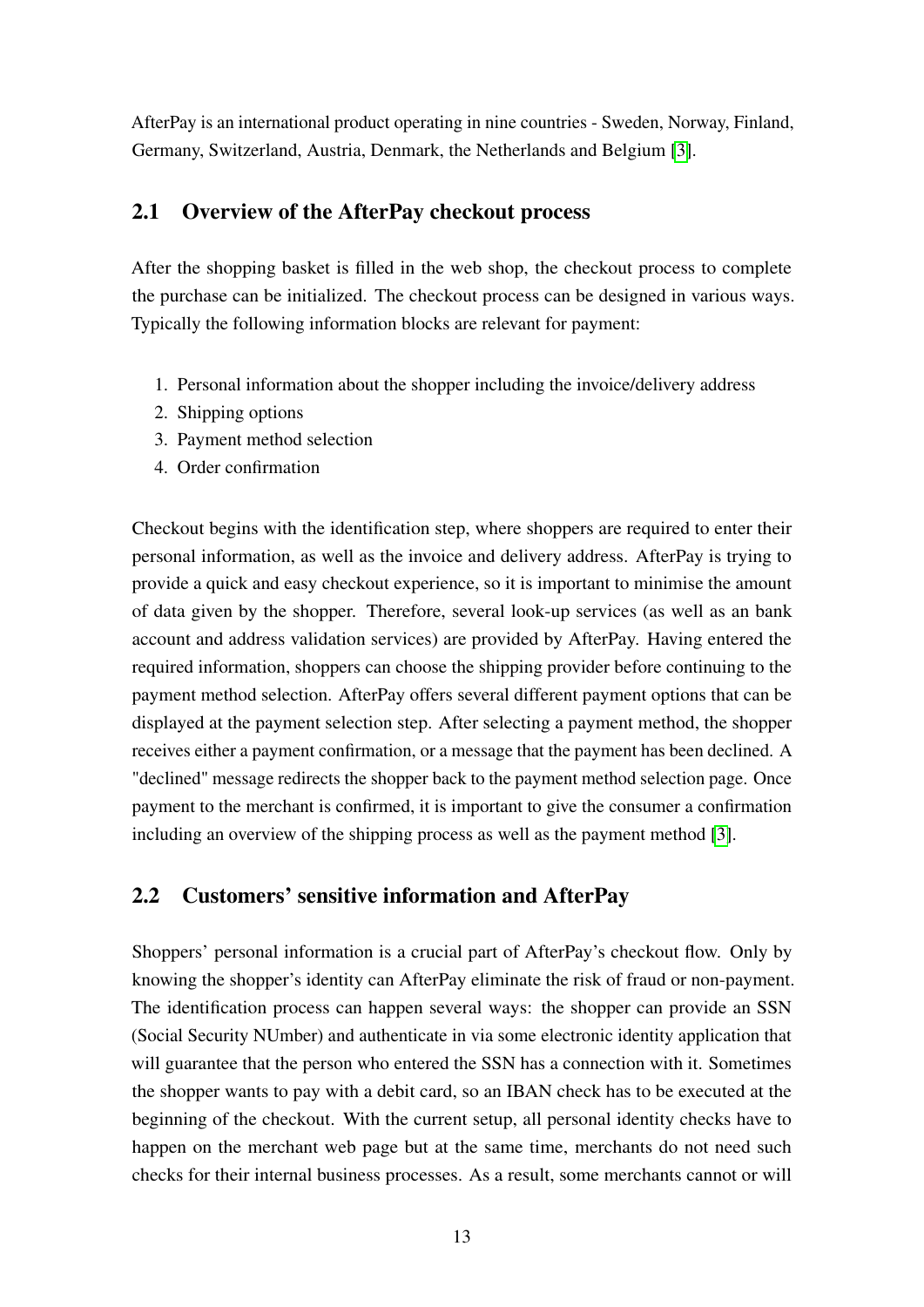not integrate AfterPay payment methods into their own checkout. One of the reason why merchants do not want to handle personal data is GDPR where merchants are referring to GDPR, whose Article 4 states: "'Personal data' means any information relating to an identified or identifiable natural person ('data subject'); an identifiable natural person is one who can be identified, directly or indirectly, in particular by reference to an identifier such as a name, an identification number, location data, an online identifier or to one or more factors specific to the physical, physiological, genetic, mental, economic, cultural or social identity of that natural person." [\[5\]](#page-41-5).

Merchant may, therefore, refuse to integrate AfterPay payment methods into their own checkout instead requesting that AfterPay to handles all or some of the shopper's input in a separate page or element, hosted by AfterPay itself.

This solution could be either:

- 1. A separate page, and thereby an extra step in the checkout process, or
- <span id="page-13-0"></span>2. A page or area embedded inside the merchant's page.

## 2.3 Cross-organisational processes

Businesses are constantly looking for methods to cut costs, lower overheads, and grow their resources further. Collaboration with other businesses on a single project, or perhaps building a more sustainable long-term collaboration, is one way to make budgets and businesses go further [\[6\]](#page-41-6).

For example, the e-commerce business process involves cooperation with payment gateways and shipping providers. Customers may buy things quickly and easily with the help of online payment channels [\[6\]](#page-41-6). Shipping is the physical transfer of goods from one location to another, such as the moving of merchandise from the warehouse to the customer [\[7\]](#page-41-7). Without such cooperation, an e-commerce business will not achieve success.

Every organisation has a different set of rules. At its most basic level, a business rule is a precise instruction that restricts or defines a business activity. These rules may be used to in almost every part of an organisation, including supply chain standards, data management, and customer relations. Business rules are meant to assist an organization in achieving its objectives and can be applied to computing systems [\[8\]](#page-41-8).

AfterPay is a payment provider that works in partnership with e-commerce businesses and external providers of customer credit scores. For a successful collaboration, all parties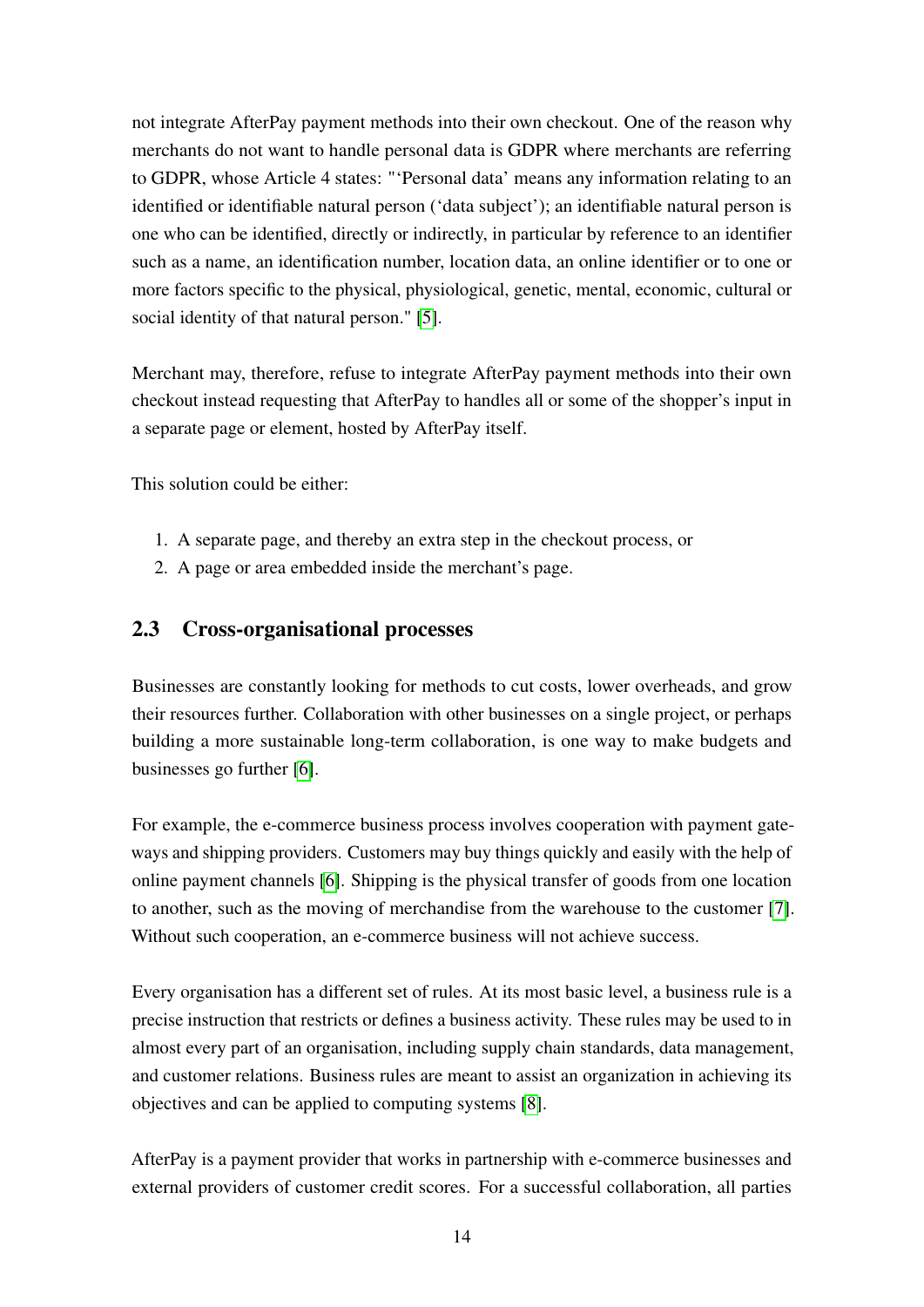have to respect each other's internal rules, or provide a new solution that will respect the rules of the partner.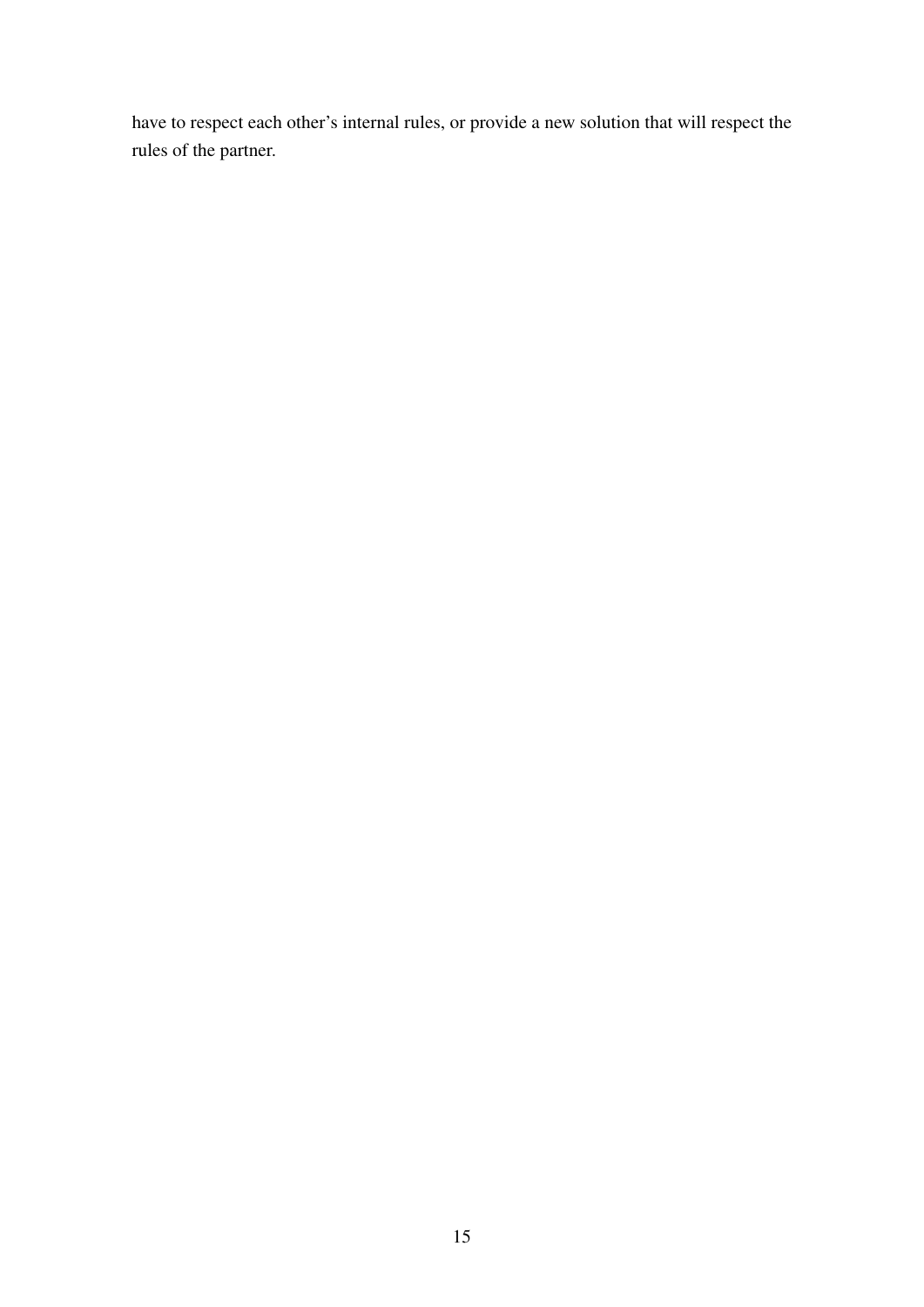# <span id="page-15-0"></span>3. State of the Art

In this section, the state of the art is investigated. The thesis author investigate what solutions other payment providers have for merchants, who do not want to touch personally identifiable information by themselves. Also, the ways how those solutions are working is explained.

#### <span id="page-15-1"></span>3.0.1 Visa

Visa Inc. is one of the most recognized global financial services brand, which provides all sort of APIs that meet customer specific needs [\[9,](#page-41-9) [10\]](#page-41-10).

Visa Checkout is a digital payment service designed to simplify the checkout experience using a secure, single sign-on across channels and devices, as the customer's preferred payment method [\[11\]](#page-41-11).

According to documentation, the Visa Checkout Widget loads over a web page when the customer selects Visa Checkout as a payment method on a checkout page. The customer is then prompted to sign in to their Visa Checkout account or create a new account before proceeding. After that, the customer reviews a payment information within the Visa Checkout Widget, make adjustments, if needed, and clicks the Continue or Pay button to send a confirmation back to the merchant. Then the customer is returned to the merchant's website so the order can be submitted. Finally, an Order Confirmation page is shown to the customer [\[11\]](#page-41-11).

In order to integrate Visa Checkout, a JavaScript SDK has to be included at the end of a page body element. In the body of the page a Visa Checkout button has to be placed. The button itself is an HTML image tag with a specific class and source attribute to the image itself. After that, the Visa Checkout widget can be initialised by calling a JavaScript function with the granted API key, encryption key and paymentRequest which is filled with required properties. Also, event handlers should be added for possible payment events, such as success, cancel, and error. An HTML page example can be found in Appendix 2 [\[12\]](#page-42-0).

As a result, by clicking the Visa Checkout button, a modal window is displayed on top of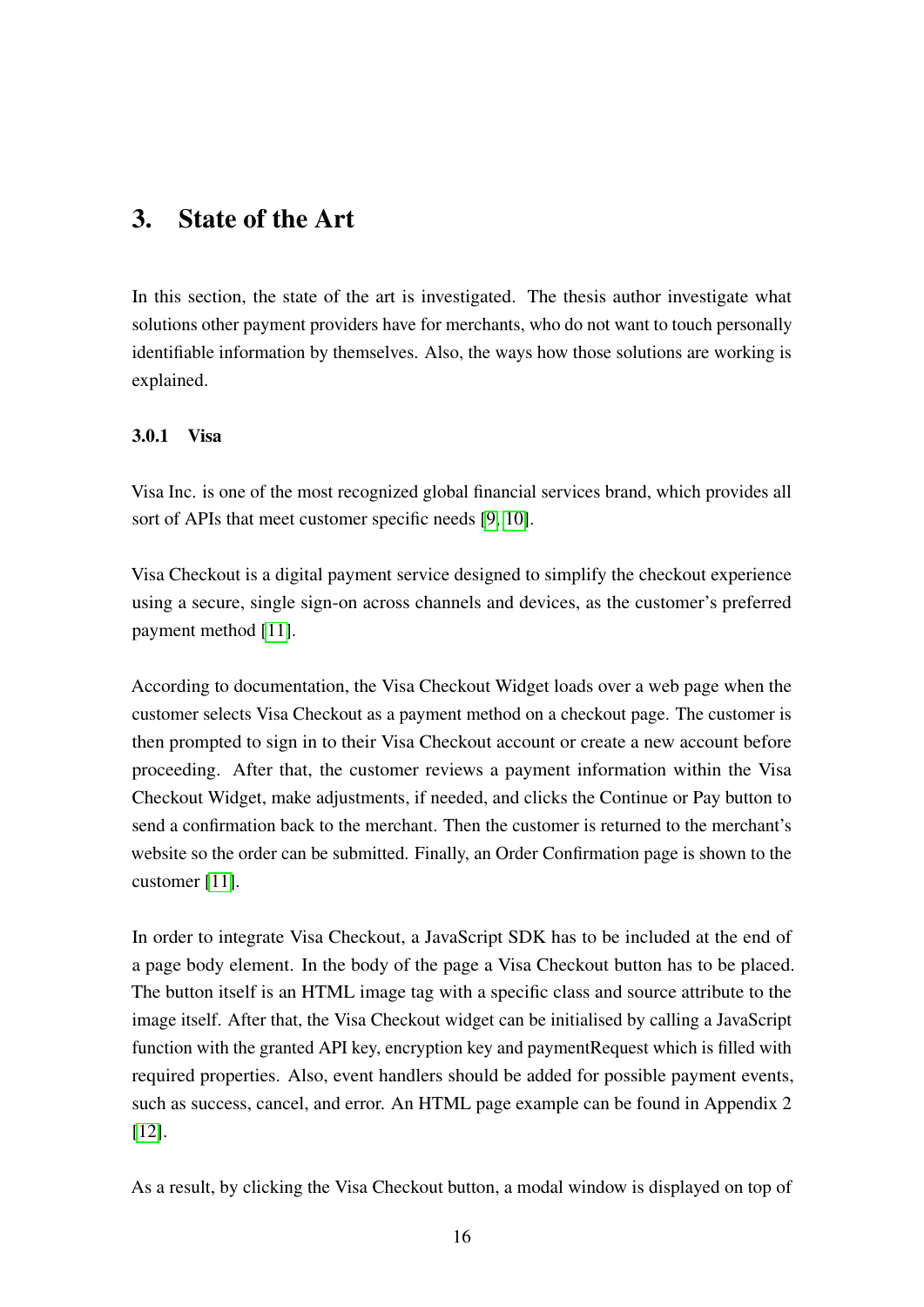the page where the button is located [\[13\]](#page-42-1). The modal window itself is an iframe that is initialized by Visa Checkout JavaScript SDK.

#### <span id="page-16-0"></span>3.0.2 Braintree

Braintree is a payments platform that makes it easy to accept payments in mobile or web applications. From single-touch payments to mobile SDKs, Braintree provide everything needed to start accepting payments [\[14\]](#page-42-2).

Braintree has client and server SDKs and merchant has to use both of them. Client SDK is needed to securely collect payment information from customers and the server SDK provides method to act on the collected payment information [\[15\]](#page-42-3).

In Fig. 3, [\[15\]](#page-42-3) diagram shows how merchant front-end client application, merchant back-end application and Braintree interact with each other. Front-end requests a client token from merchants back-end and initializes the client SDK. Back-end application generates and sends a client token back to front-end client using the server SDK. The customer submits payment information, the front-end SDK communicates that information to Braintree and gets a payment method nonce, which is an identifier. Front-end sends the nonce to merchant back-end server. Finally, the merchant back-end code receives the payment method nonce and then uses the server SDK to create a transaction [\[15\]](#page-42-3).

<span id="page-16-1"></span>

Figure 2. *Braintree interaction with merchant back and front-end applications.*

Braintree provides two UI components which will handle customer information with right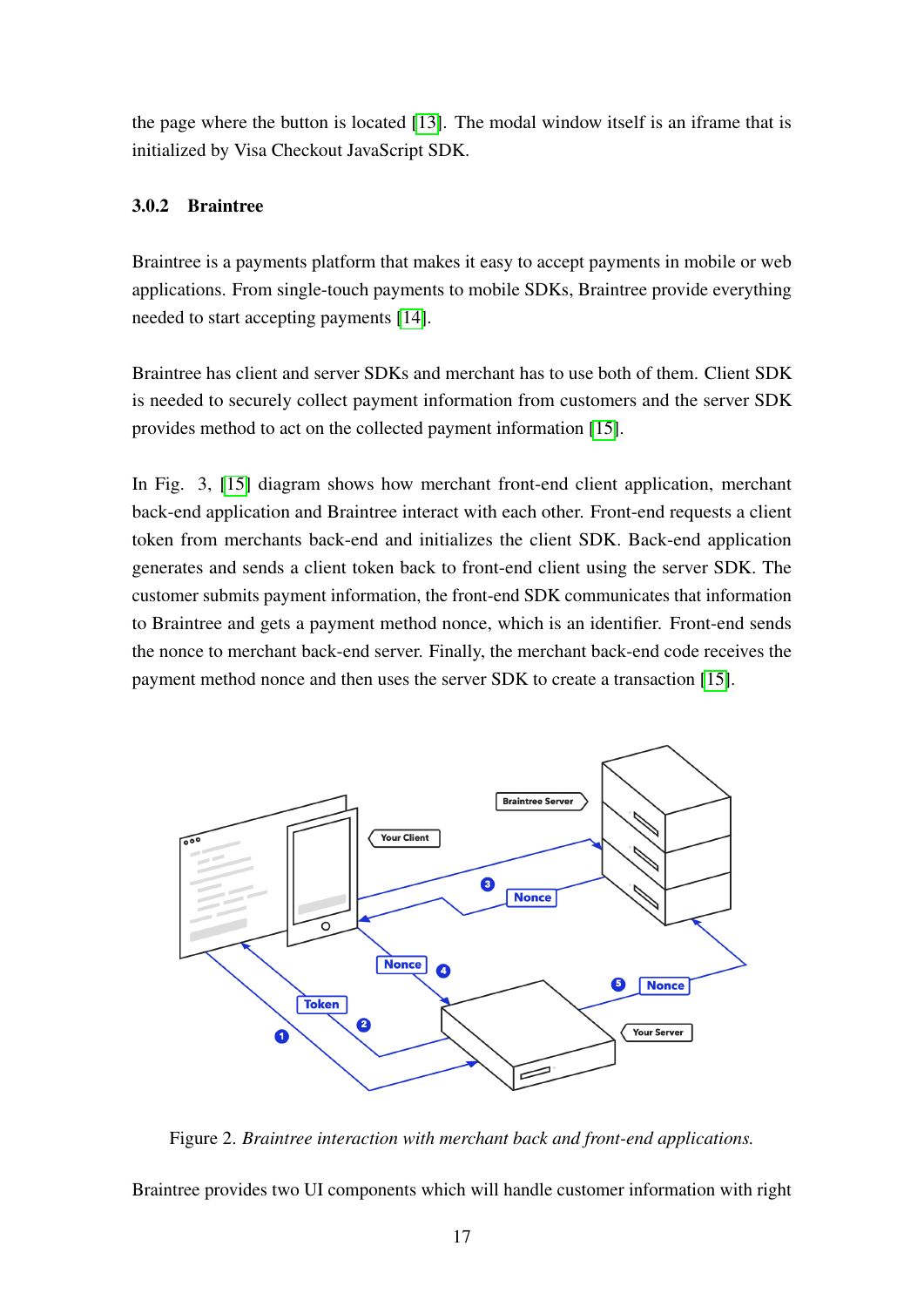level of customization. The Drop-in UI is the Braintree ready-made payment solution which accept credit card payments securely. It has a pre-formatted payment form with no customization available. The Drop-in UI integration requires the latest Braintree JavaScript SDK and some manipulations in merchant checkout page code, basically a container for inputs, usually a HTML div tag, a submit button and a JavaScript which will initialize the inputs and a send the nonce to merchant server [\[16\]](#page-42-4). A code example can be found in Appendix 3 [\[17\]](#page-42-5). The Hosted Fields allows to collect personal information the same way as Drop-in UI, but provides control of the field style, so merchant existing styles and layout can be used and the experience of your checkout can be customised according to merchant needs. Hosted Fields basic integration requires the latest Braintree JavaScript SDK and a container for inputs. The custom CSS should be defined in initialization method. Also, the Hosted Field events can be defined, this allows update the UI based on state of the fields. [\[18,](#page-42-6) [19,](#page-42-7) [20,](#page-42-8) [21\]](#page-42-9).

The correctly working integration will render credit card input fields. As Drop-in UI is ready made it might not match with merchants existing page style. Hosted Fields provide such possibility, so end will not see any difference between inputs which were rendered by Hosted Fields or by merchant. Both Drop-in UI and Hosted Fields are initialised as an iframe.

#### <span id="page-17-0"></span>3.0.3 State of the art summary

Proposed solutions have different functionality for the end user, but actually have a common design with JavaScript SDK, some back-end for processing the data and some authorization service. All solutions have client SDKs which merchant has to integrate into the checkout page. The client SDKs render a page inside the iframe, the end user will see it as a page above the checkout page or it can be a part of the checkout page with different or even similar look. The rendering will happen only if correct authorization token is provided to initialization method in client SDK. Merchant has to add button which will trigger the sending of the personal data to a third party service which will return some identifier back to the merchant.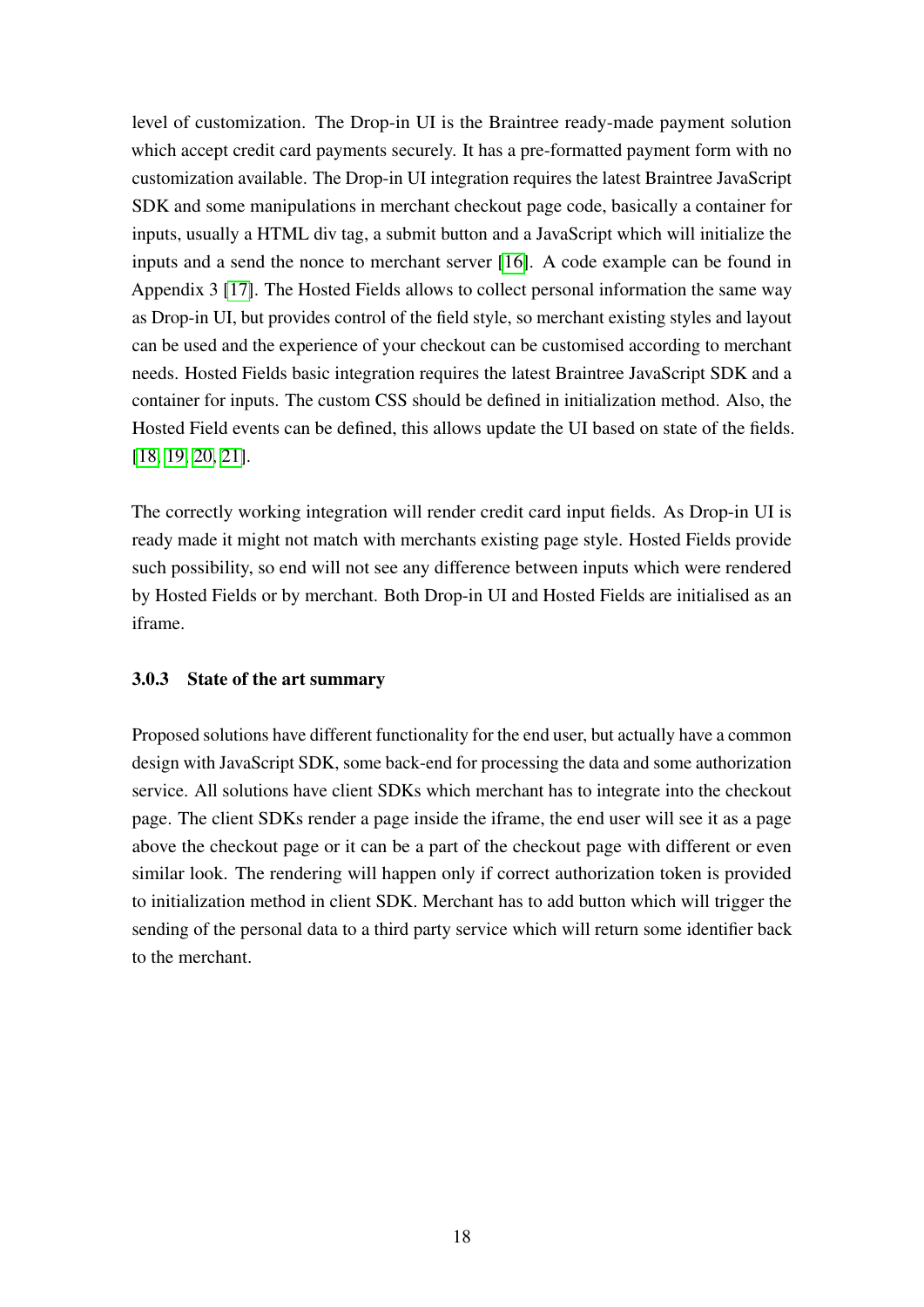# <span id="page-18-0"></span>4. Analysis

After state of the art investigation, the analysis requirements for the Personal Data Processing Component were collected from merchants, their representatives, AfterPay analysts, AfterPay product owners, and the AfterPay software architect. After that, the solution design of the application is placed determined, and the appropriate technology is selected.

## <span id="page-18-1"></span>4.1 List of functional requirements

A functional requirement describes what a system or system component must do to provide its users with the required functionality [\[22\]](#page-42-10).

- The system should be able to work in the merchant's checkout page.
- The system should provide a page or text-box area for personal data input.
- The system should have possibility to style the page or text-box area according to the merchant's needs.
- The system should save the customer's personal data and return an identifier back to the merchant.

# <span id="page-18-2"></span>4.2 List of non-functional requirements

A non-functional requirement expresses how well the software system must work when performing one or some functions [\[22\]](#page-42-10).

- The merchant must not be able to access or edit the customers' personal data.
- Each identifier, which is associated with the customer's personal data, must be used only once.
- $\blacksquare$  The system must work in all common browsers.
- The system must provide the customer's personal information only to a trusted resource.
- The system must be designed and developed according to the cloud-native techniques and technologies.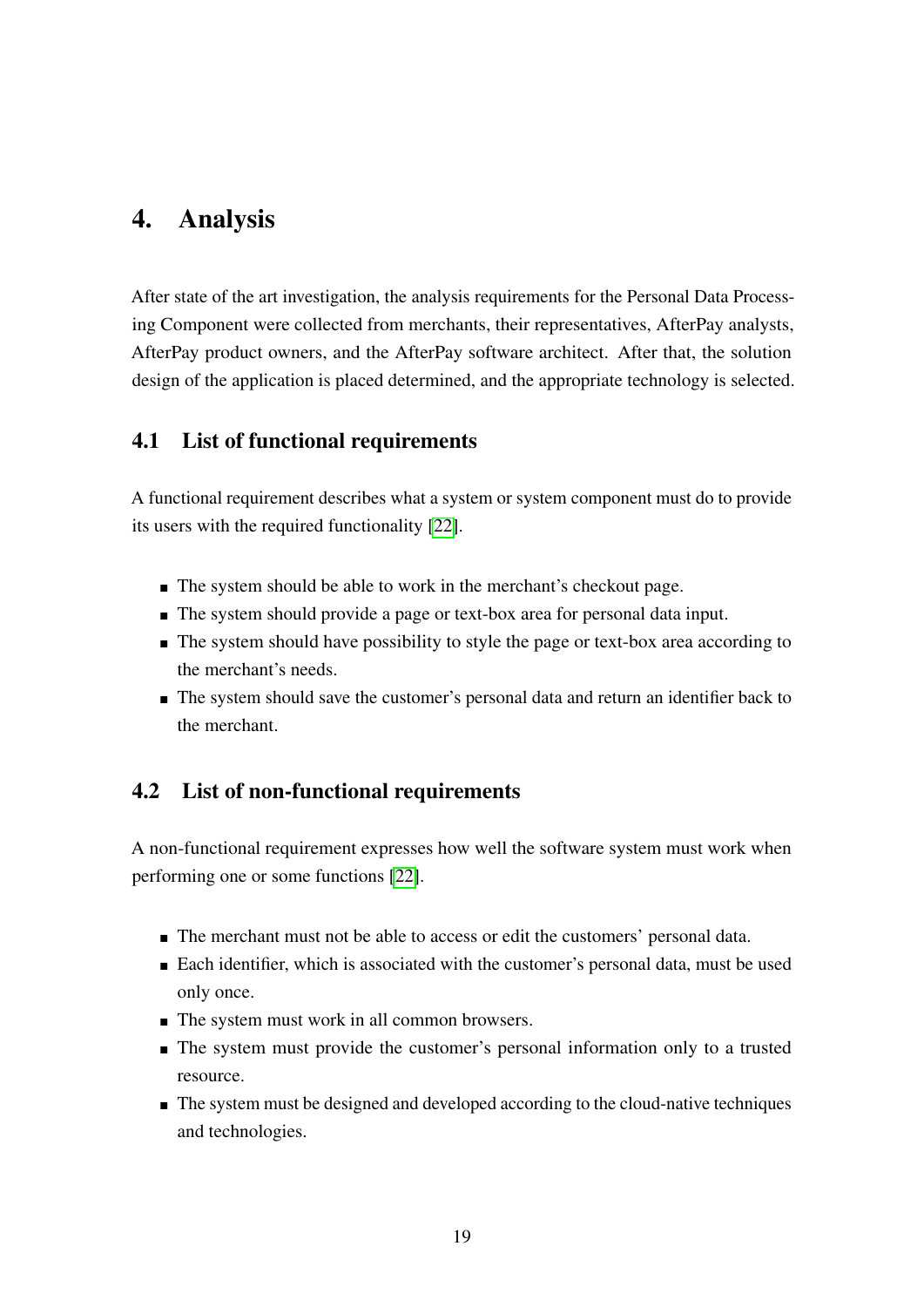## <span id="page-19-0"></span>4.3 Solution design

After gathering of the requirements and state-of-art analyse the sequence diagram for Personal Data Processing Component is created. Fig. 3 is a simplified Personal Data Processing Component sequence diagram.

<span id="page-19-1"></span>

Figure 3. *Simplified Personal Data Processing Component sequence diagram.*

For authorization merchant will use already existing in-house build service which generates the JWT tokens. JSON Web Token is a JSON object which is used for securely transmitting information between parties. JWT token consist of three parts, the header, the payload and the signature, those are separated by dots. The header usually consists of two parts: the type of the token and the signing algorithm being used. The payload contains the claims, which are statements about an entity (typically, the issuer). These is a list of predefined claims which are highly recommended, but not mandatory. The custom claims can be used instead. To generate the signature, the encoded header and payload are taken, along with a secret, and signed with the algorithm specified in the header. The signature is used to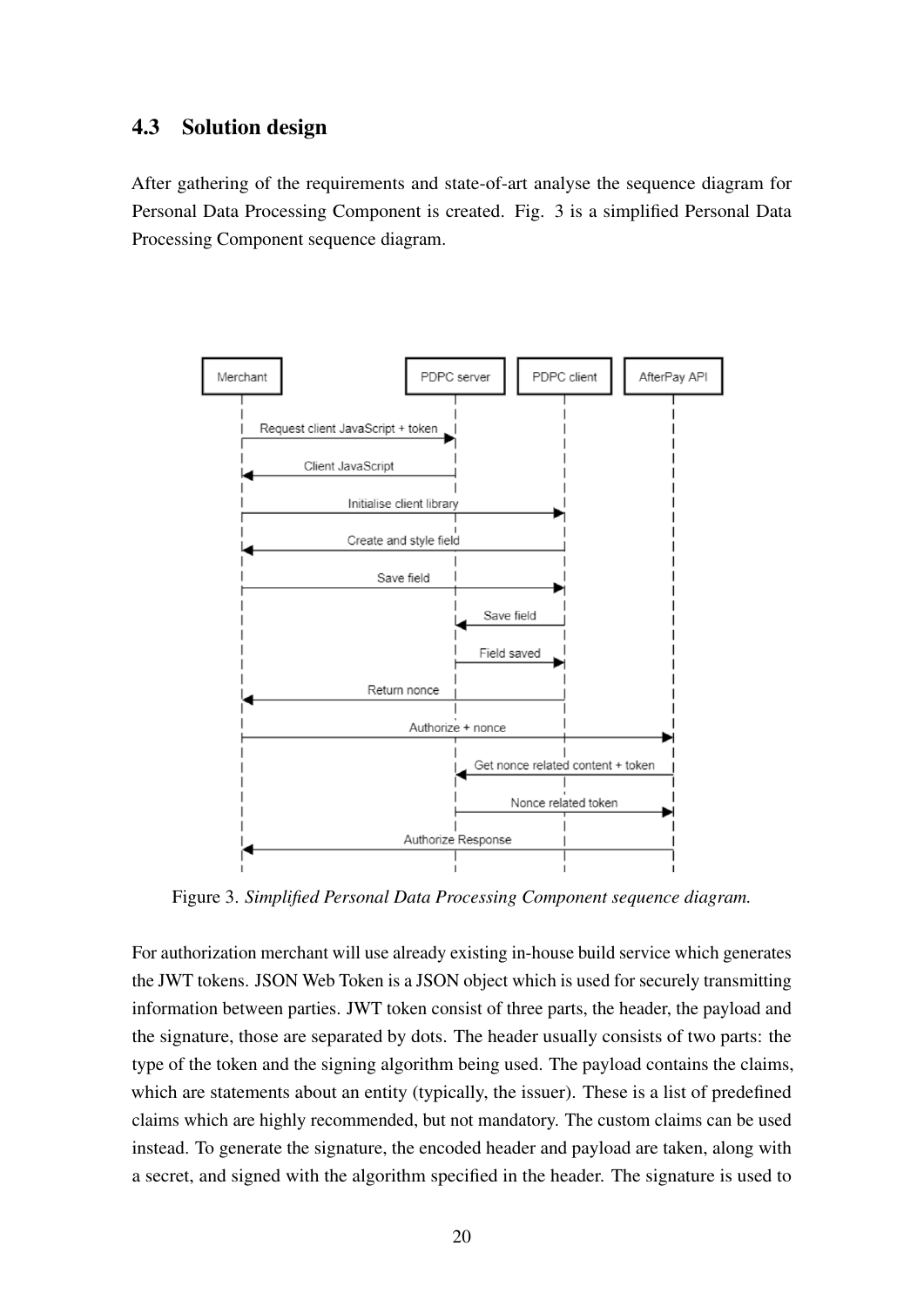ensure that the token was not changed along the way [\[23\]](#page-43-0). The front-end SDK is needed for creating the input fields on a merchant page, it is done by injecting the iframe HTML tag into the merchant page. The iframe source has to be a page which is hosted on AfterPay side and all operation with customer sensitive data will be done inside that iframe. One of the operation is to save personal information in AfterPay database, so the data can be used in later stages. The front-end SDK is going to send a request with JWT token and personal data to the back-end application, which will save the personal data if the token is valid. As a result the nonce will be send back to front-end SDK and populated to some hidden container in a checkout page. The nonce is a unique identifier for customers personal data, that can only be used once. Merchant will use the nonce to complete the AfterPay checkout flow later on.

According to a non-functional requirement the system has to be designed and developed according to cloud-native techniques and technologies. Organizations can use cloud native technology to develop and run scalable applications in new, complex environments like public, private, and hybrid clouds. This approach is exemplified by containers, service meshes, microservices, immutable infrastructure, and declarative APIs. These techniques allow to develop resilient, manageable, and measurable loosely coupled systems. Software engineers can make high-impact improvements regularly and predictably with minimal effort [\[24\]](#page-43-1).

The microservice architecture style is a method of building a single program as a collection of small services, each of which runs in its own process and communicates with lightweight mechanisms, most commonly an HTTP resource API [\[25\]](#page-43-2). Each microservice should have its own database which is suited for specific microservice needs [\[26,](#page-43-3) [27\]](#page-43-4). Personal Data Processing component can be defined as a microservice which is dealing with a concrete domain, in that case the domain is customers personal data.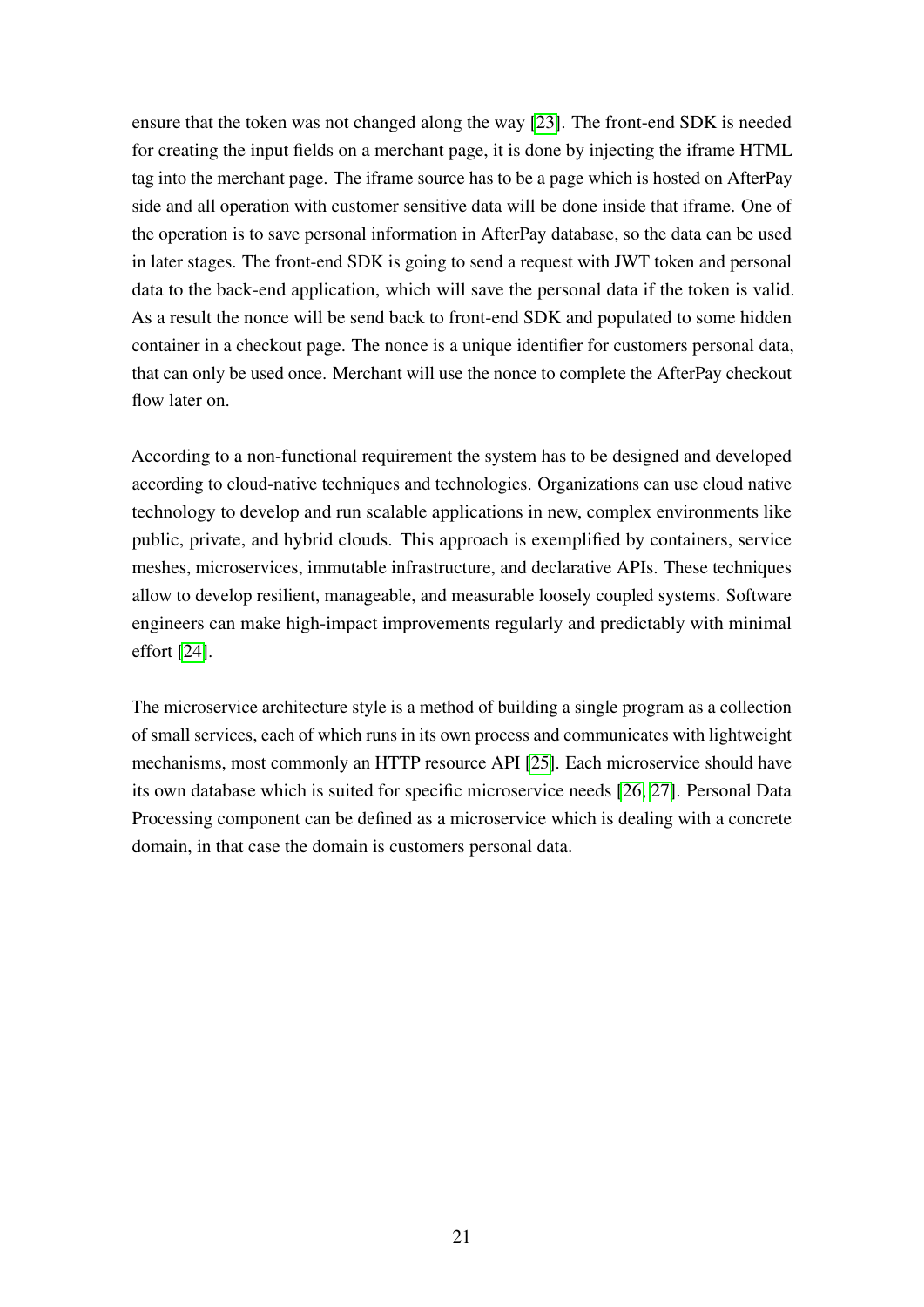# <span id="page-21-0"></span>5. Technology Stack

The technology stack is based on the requirements and solution design which were covered in previous sections. Technologies which are used in the AfterPay development organisation are also considered.

## <span id="page-21-1"></span>5.1 Back-end

The author of the thesis is working in a team of C#/.NET software engineers, who specialize on a REST APIs. Author decided to continue with .NET platform and develop a REST API as a back-end service. .NET is an open source developer platform, created by Microsoft, for building wide-range of applications. For building a REST Web API .NET provides a framework called ASP.NET Core. ASP.NET Core is a cross-platform framework which allows application to be executed inside  $Doker<sup>1</sup>$  $Doker<sup>1</sup>$  $Doker<sup>1</sup>$  container. At the time the application was developed (10.03.21) it was common to use .NET 5 version [\[28,](#page-43-5) [29,](#page-43-6) [30\]](#page-43-7). The application is written using C#, which is a modern, object-oriented, and type-safe programming language [\[31\]](#page-43-8). The IDE which are commonly used for developing .NET applications are JetBrains Rider, Visual Studio ja Visual Studio Code [\[32\]](#page-43-9). The paper author is working with Visual Studio Professional, which is provided by the authors employer. A system for developers to produce, exchange, and consume valuable code is a essential tool for any modern development environment. Such code is frequently bundled into "packages," which contain compiled code as well as other content required by the projects that consume these packages. NuGet is the Microsoft-supported system for exchanging code for .NET platform. It defines how .NET packages are generated, hosted, and consumed, as well as providing tools for each of those functions [\[33\]](#page-43-10).

REST API is an application programming interface that respects the limits of REST architectural style and provide a standardized way for two applications to send data back and forth. The data will be communicated via the HTTP protocol [\[34,](#page-43-11) [35\]](#page-43-12).

<span id="page-21-2"></span><sup>1</sup> <https://www.docker.com/>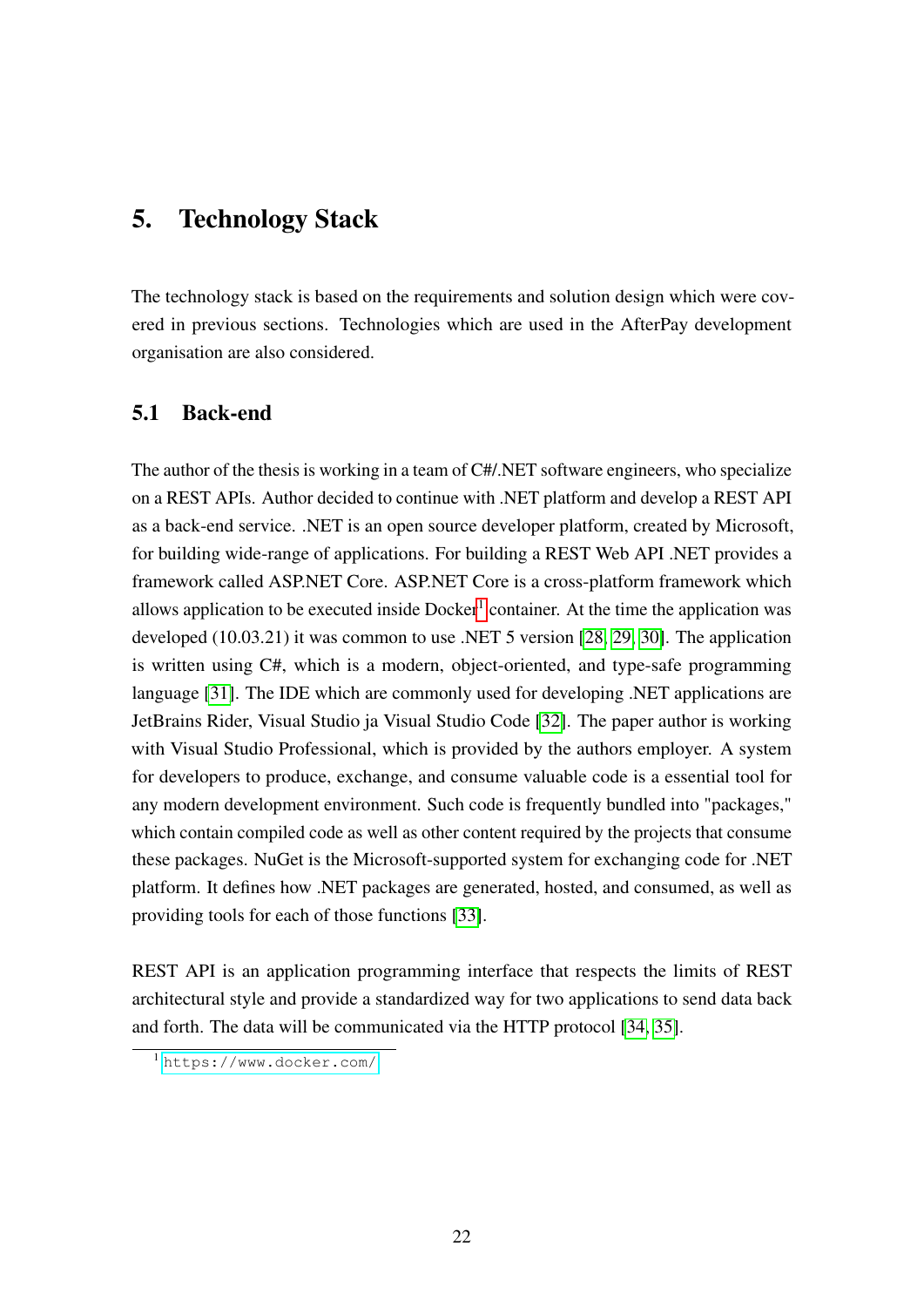#### <span id="page-22-0"></span>5.2 Database

In this section the analyses of databases is based on two database categories: relational and non-relational. Non-relational databases subcategories are also considered.

#### <span id="page-22-1"></span>5.2.1 Relational databases

Introduced by E.F. Codd in 1970, a relational database is a digital database organized based on the relational model of data. This model divides data into tables with rows and columns, with its own unique key for each row. In general, each database entity type has its own table, with rows representing instances of that entity type and columns representing values assigned to those instances. Since each row in a table has its own unique key, rows in one table may be connected to rows in other tables by storing the unique key of the row to which it should be linked, such unique key is also known as a "foreign key". Microsoft SQL Server, SQL Server, MySQL, or PostgreSQL are some of the relational database examples. Common thing for those examples is that they have abbreviation SQL in their names. SQL (Structured Query Language) is a standard language for accessing and manipulating relational databases, to be precise SQL allows to insert, delete, and update the data itself or create, delete, or alter table in the database. SQL allows to join multiple tables and order or group the data according to the needs [\[36\]](#page-44-0). Relational databases face a significant obstacle in terms of scalability and elasticity. Relational databases were created at a time when data could be kept small, neat, and organized. To protect the consistency of the table mappings and escape the challenges of distributed computing, relational databases are built to operate on a single server. With this design, if a system needs to scale then bigger, more complex, and more expensive proprietary hardware with more processing power has to be acquired [\[37\]](#page-44-1).

#### <span id="page-22-2"></span>5.2.2 Non-relational databases

Non-relational database is a design that offers schema-less data storage and retrieval beyond relational databases' conventional table structures. Non-relational databases can be called NoSQL, which stand for "Not only SQL" to emphasize that they do not support SQL-like query languages, although some NoSQL databases do support SQL-compatible queries. Despite the fact that NoSQL databases have been around for a long time, they have only recently gained popularity in the age of cloud, big data, and high-volume applications. They are chosen today for their characteristics of scale, performance and ease of use. NoSQL databases are designed for large scale on distributed platforms, rather than being limited by the limitations of single-server architectures. They will scale out "horizontally," which means they can run on several servers, each sharing part of the load. A NoSQL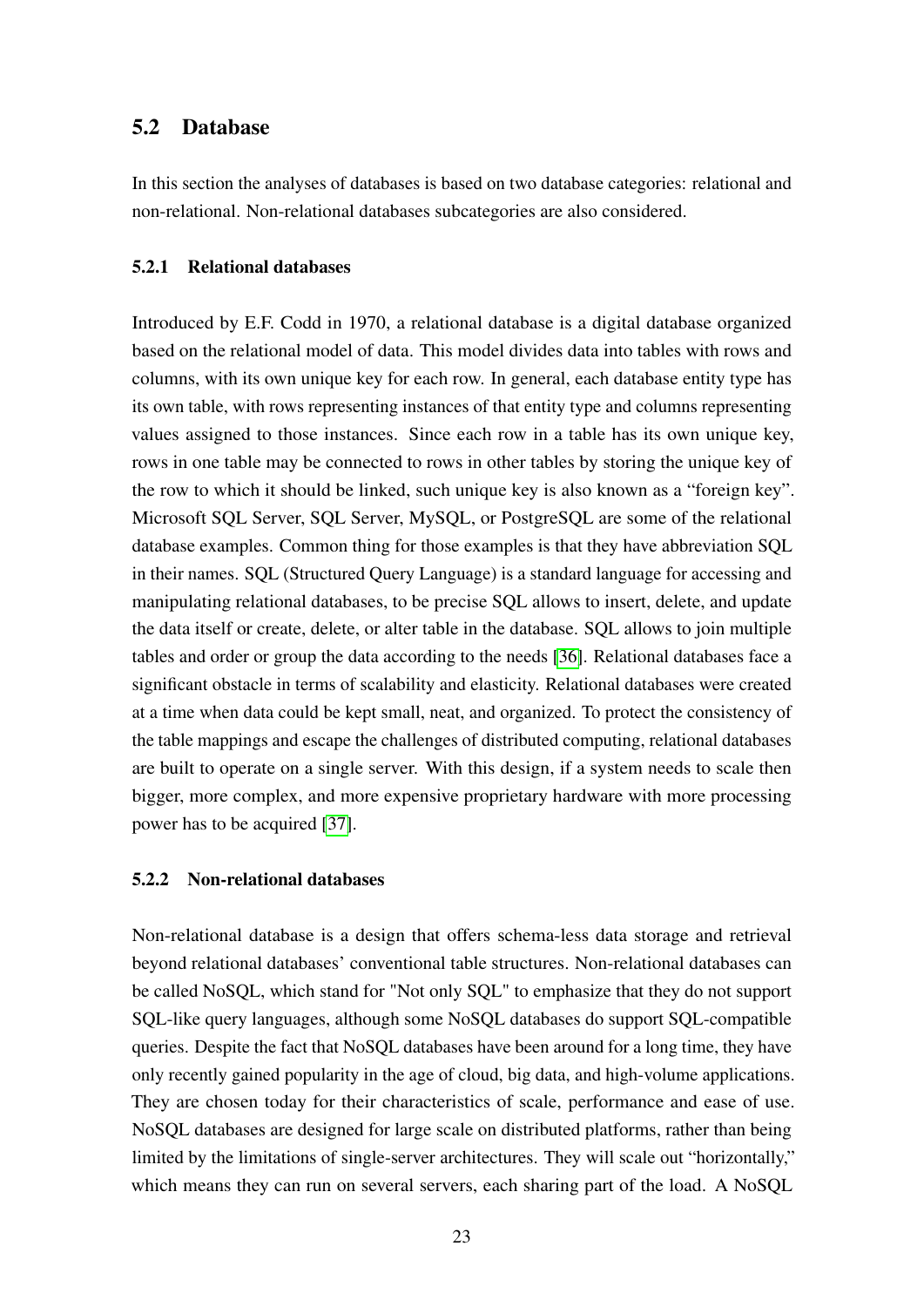database can run on hundreds of servers and process tens of thousands of transactions per second using this approach. It can also do all of this on low-cost commodity hardware in any environment. Another advantage is that if one node fails, the workload can be picked up by the others, removing a single point of failure [\[37\]](#page-44-1).

The most common types of NoSQL databases are [\[36,](#page-44-0) [38\]](#page-44-2):

- Key-value databases
- Document-oriented databases
- Columnar-oriented databases
- Graph databases

As the name implies, a key-value database is non-relational database that has a key and a value for each document. The key can be used to identify the value, much as in a dictionary. Developers choose key-value databases when the data they are dealing with is not complex and speed is a requirement. For example, key-value databases are ideal for storing configuration information [\[39\]](#page-44-3).

A document-oriented data store maintains a collection of named string fields and object data values in an entity known as a "document", which is usually stored as JSON documents and can be encoded in a number of ways, including XML, YAML, JSON, BSON, or plain text. Document fields are exposed, allowing applications to query and sort data based on field values [\[40\]](#page-44-4).

Data in graph databases is stored in nodes and edges. Nodes typically store information about entities while edges store information about the relationships between the nodes. This database style is especially useful for visualizing, analyzing, and helping in the discovery of relations between various pieces of data [\[41\]](#page-44-5).

In contrast to relational databases, columnar databases store data in columns rather than rows. Columnar databases are built to read data faster and respond to queries more quickly. The ability to compress data is one of the key advantages of a columnar database. Columnar operations such as MIN, MAX, SUM, COUNT, and AVG may be done faster because to the compression. Another advantage is that, because column-based databases are self-indexing, they take up less disk space than a relational database management system containing the same data [\[42\]](#page-44-6). The disadvantage of columnar databases is that reading individual entries can be time consuming [\[43\]](#page-44-7).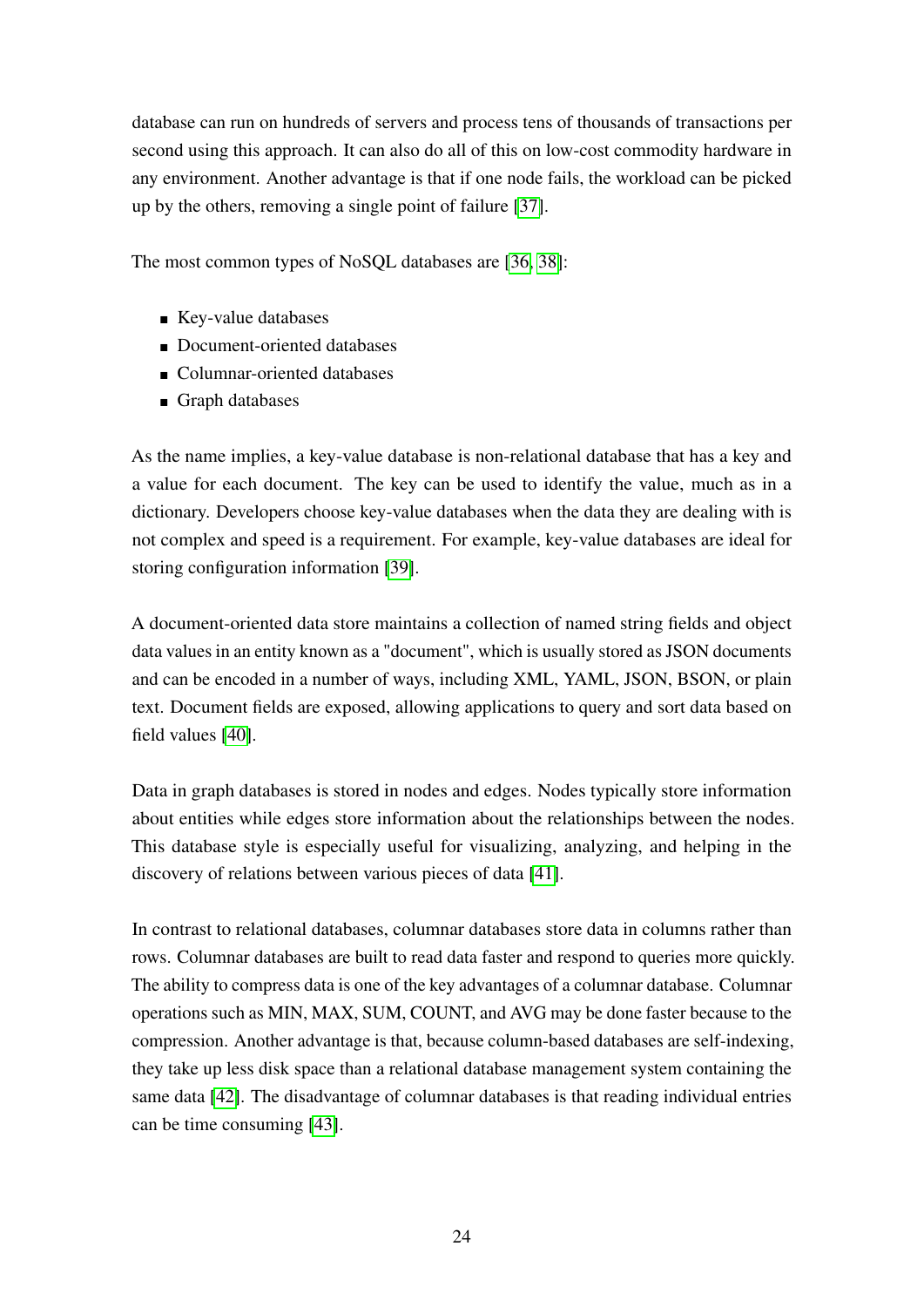#### <span id="page-24-0"></span>5.2.3 Personal Data Processing Component database

For the Personal Data Processing Component author decided to use a document-oriented database. Fig. 4 represents data structure which will be saved in the database. The structure itself is quite simple and do not require any additional tables or relations, that is why the relational and graph databases are not a good choice for the system. The columnar databases are bad in reading individual entries. The key-value non-relational database can be a good option, but it does not support complex queries which might be used for retrieving the data [\[44\]](#page-44-8).

<span id="page-24-2"></span>

Figure 4. *Personal Data Processing Component data structure.*

Author decided to use MongoDB as a database, at the time the thesis was written (12.05.21) MongoDB is the most popular document-oriented database [\[45\]](#page-44-9). In addition, MongoDB provides official .NET driver, which allows asynchronous interacting with the database [\[46\]](#page-44-10).

## <span id="page-24-1"></span>5.3 Front-end

HTML, CSS, and JavaScript work together to create a website's front-end design by applying information that changes the site's content, style, and interaction. A HyperText Markup Language (HTML) describes and defines the website's content and fundamental structure. This is accomplished through the use of specific tags that instruct the browser on what to do. HTML is the foundation of any website. A Cascading Style Sheet (CSS) is in charge of defining the colors, font, and placement of content on a website. It gives some style and shape to the content. To use the CSS capabilities, it must be linked within the HTML content so that the style may be applied to the website. CSS dictate the browser on how to render the current HTML. JavaScript is a lightweight interpreted programming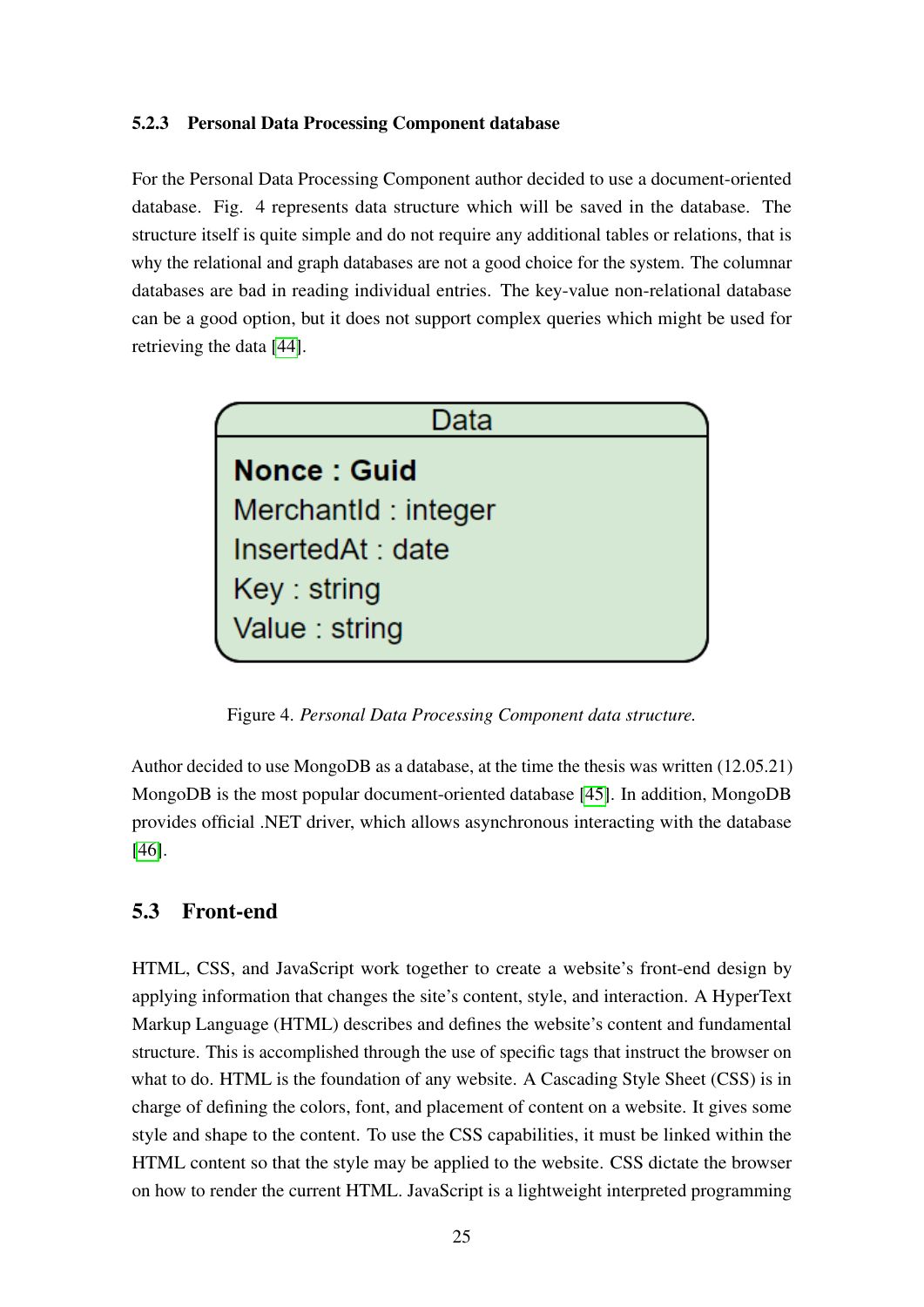language that is used to change web pages and generate interactive functionality. A website will still work without JavaScript, but only to a limited extent [\[47\]](#page-44-11). Some of the JavaScript features are DOM and XHR API. DOM API allows to add, remove, and change HTML as well as apply new styles to web page. XHR API is used to communicate with the servers [\[48,](#page-45-0) [49\]](#page-45-1). One of the requirements for Personal Data Processing Component is that the system must work in popular browsers. According to caniuse.com 97.78% of browsers are supporting JavaScript with ECMAScript 5 specification [\[50\]](#page-45-2). JavaScript is an example of a loosely typed language. Loosely typed languages are ones in which type confusion can occur, resulting in errors that are difficult to find and detect, as opposed to strongly typed languages, in which such mistakes are identified either at compilation or during runtime. On the contrary, a loosely typed languages are usually way faster and offer a lot more flexibility [\[51\]](#page-45-3).

An alternative language for coding front-end applications is Typescript. TypeScript is an open-source language that adds static type definitions to JavaScript. TypeScript can not be interpret by the browsers, so it has to be compiled to a JavaScript, so the code may be run on any browser or server equipped with JavaScript engine. The main advantage of the TypeScript is that compilation helps to catch bugs faster and earlier, especially when front-end application code base become larger [\[52\]](#page-45-4).

For Personal Data Processing Component JavaScript was chosen as the front-end SDK programming language. Author of the paper had some experience with JavaScript previously and no time for learning TypeScript specific structures. TypeScript is a better choice for projects with large code base and when several developers are working on the project at the same time, but that is not the case for the current project [\[53,](#page-45-5) [54\]](#page-45-6).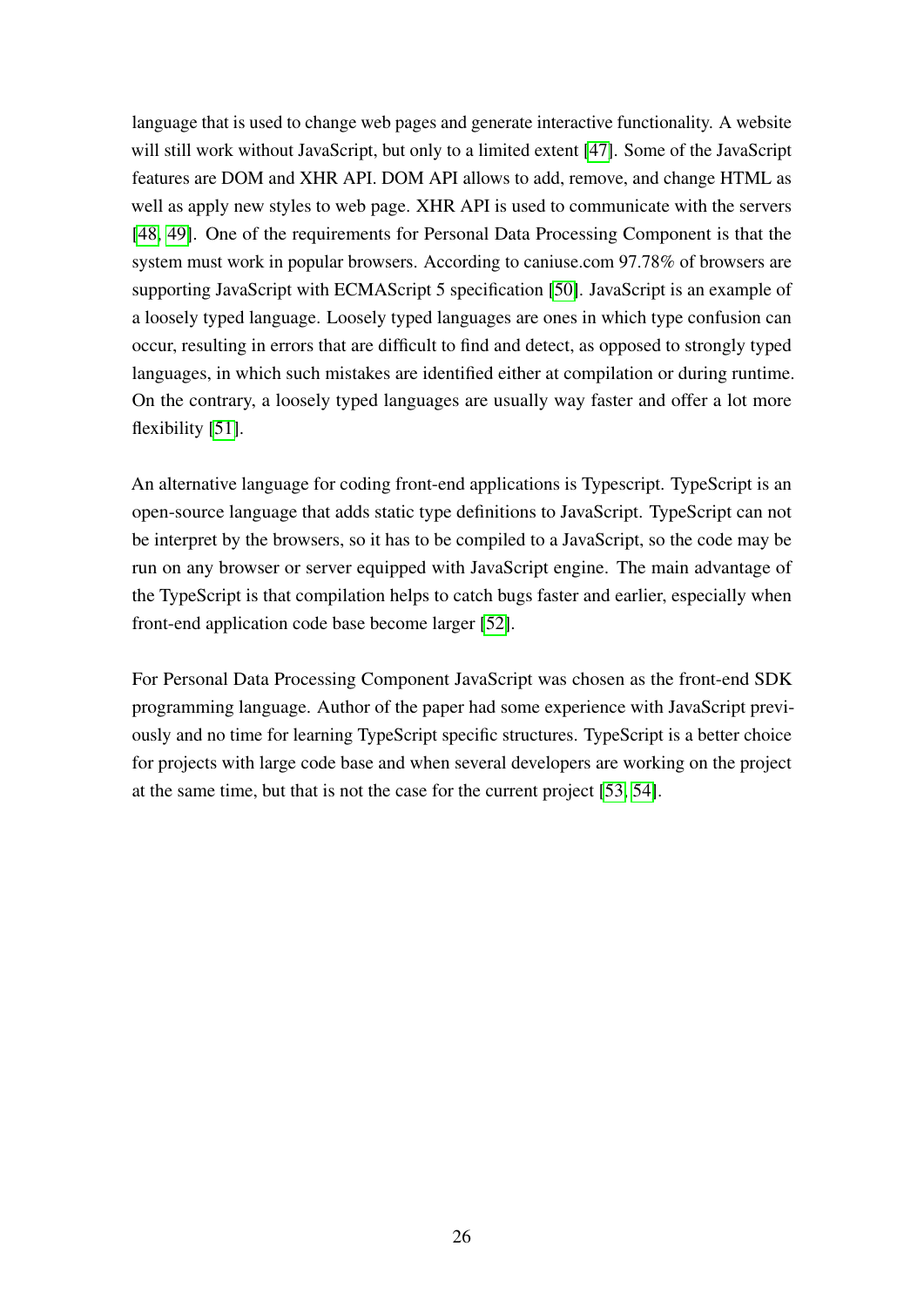# <span id="page-26-0"></span>6. Development Process

Based on the problem, collected requirements, and analysis the author decided to start the development from describing the application features and behaviour driven development scenarios.

## <span id="page-26-1"></span>6.1 Behaviour driven development

BDD is an agile development approach which focuses on defining a specifications of the behaviour of the system, in a way that it can be automated. BDD encourages collaboration between all project participants, especially developers and business stakeholders, by using a pre-defined simple ubiquitous language, which is domain independent and used for structure user stories and scenarios [\[55\]](#page-45-7).

The user story should have a story title which describes an activity that is done by a user in a given role and answer the questions [\[55\]](#page-45-7):

- What is the role of the user?
- What feature does the user want?
- What value can the user gain if the system provides the feature?

The user story template: [StoryTitle] As a [Role] I want a [Feature] So that I can get [Benefit].

For one user story, there may be different versions in different contexts. The specific instances of a user story are called scenarios. Scenarios should describe specific contexts and outcomes of the user story, which should be provided by customers. Scenarios in BDD are used as acceptance criteria [\[55\]](#page-45-7). In AfterPay development organisation the BDD scenarios are written using the Gherkin syntax and have the unified format across all AfterPay development teams.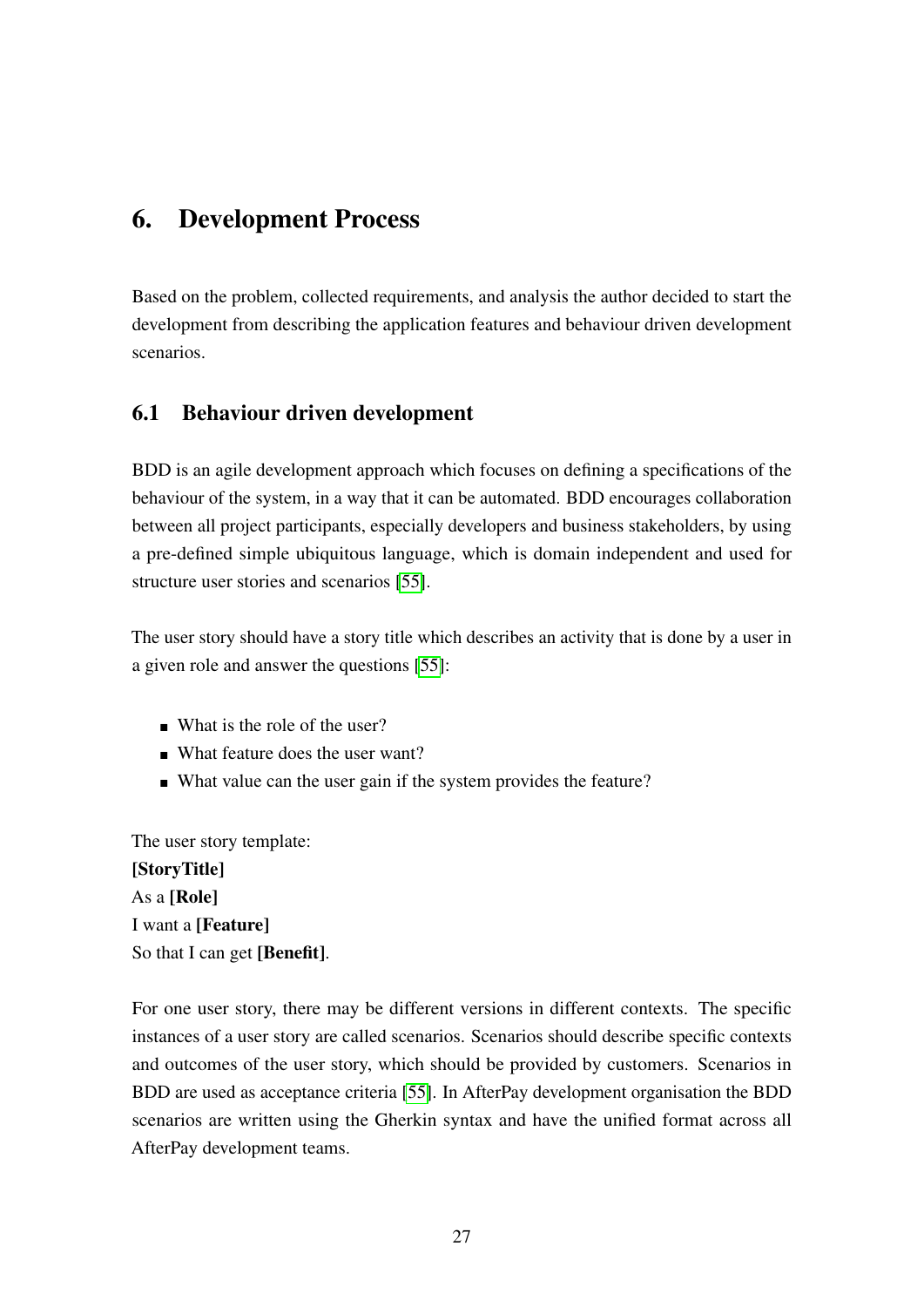Each scenario has many layers of information that must be transparent, both individually and collectively. The scenario's title is the first layer. The title should make clear what to do with scenario right away. As a consequence, the title must contain an action that describes the original purpose or instruction of a scenario. Second level of details is a bunch of given-when-then statements. The given-when-then statements should give an overview of what has to accomplished. The final level of detail is a set of different scenarios that are linked by the same label that have to be implemented as one logical unit. Scenarios must be as short as possible, as additional words make understanding more difficult. The scenario should not be written for any one group (technical or business), but for all parties involved. If scenario is not clear to someone, then there is something wrong with it [\[56\]](#page-45-8).

The scenario format:

@ (Label - semantic tag (marked as "@") to group scenarios into one logical unit) Scenario: title which describes scenario purpose Given some precondition When an action occurs And some other action occurs Then some result happens

#### <span id="page-27-0"></span>6.1.1 Handling customer data

This feature describes the process of how Personal Data Processing Component handles the customer identifiable information.

As a merchant

I want to integrate with AfterPay without touching user input So that all the customer data is handled by AfterPay

Scenario: Personal information entering into a hosted field Given Hosted field is visible on merchant page When customer submits personal information Then customer input is saved in a Hosted fields DB with nonce

@Authentication

Scenario: Authentication failed, when customer token is invalid Given Hosted field is visible on merchant page When customer submits personal information And customer token is invalid Then Hosted fields server returns status code 401 with a proper error message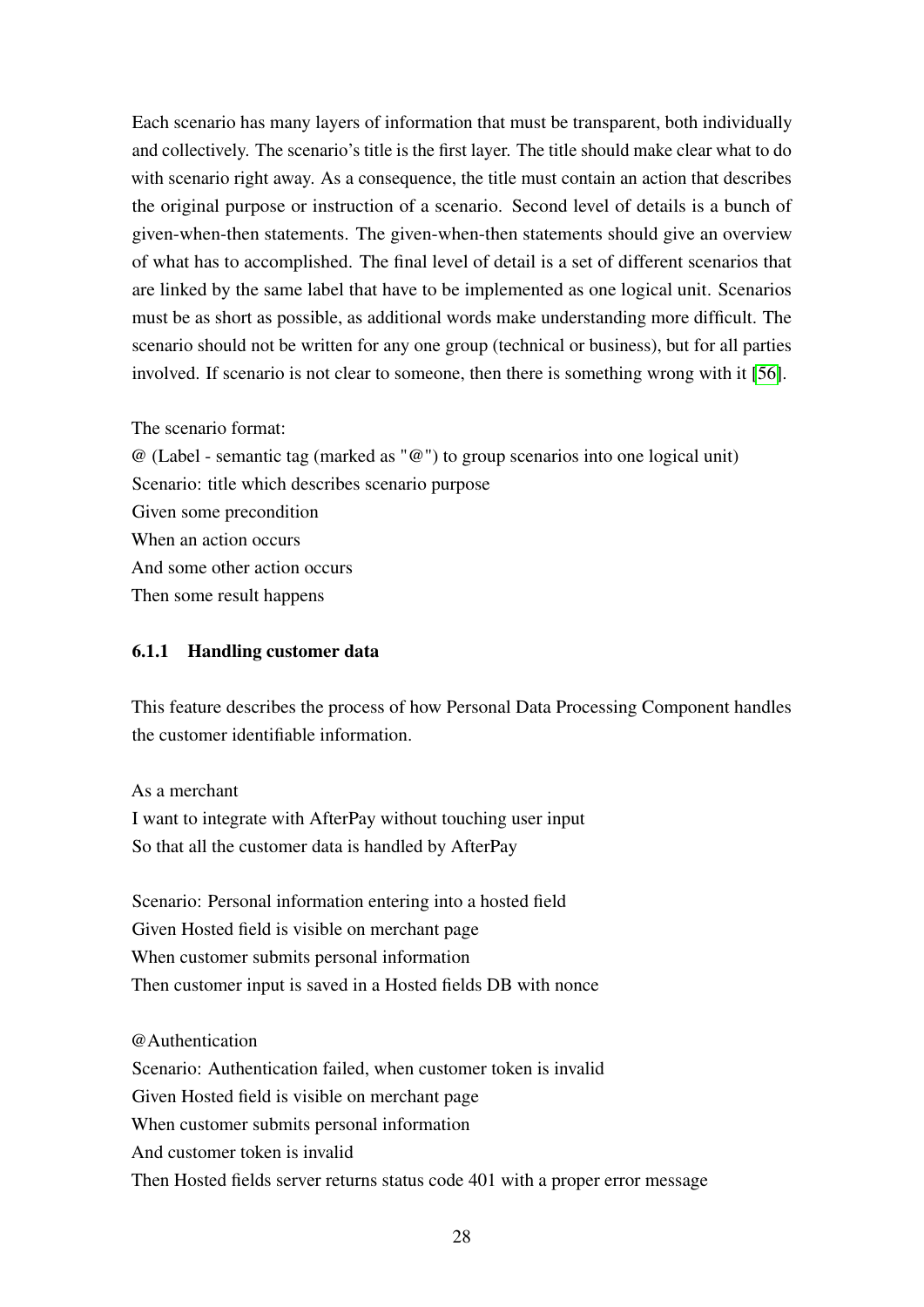@Authentication Scenario: Authentication failed, when customer token is expired Given Hosted field is visible on merchant page When customer submits personal information And customer token is expired Then Hosted fields server returns status code 401 with a proper error message

### <span id="page-28-0"></span>6.1.2 Entering personal information

This feature describes initialization and styling of hosted fields.

As a customer I want to see merchant page with hosted fields So that I can enter personal details

@Initialization Scenario: Hosted field initialization fails without authentication token Given authentication token does not exist When Hosted fields client initializes client library Then error message is provided And Hosted field is not visible And hidden nonce field is not added to the form

@Initialization

Scenario: Hosted field initialization fails without a proper DOM element Given authentication token exists And Hosted field container does not exist on the page When Hosted fields client initializes client library Then error message is provided And Hosted field is not visible And hidden nonce field is not added to the form

@Initialization

Scenario: Client-side library with one field initialization Given authentication token exists And Hosted field container exists on the page When Hosted fields client initializes client library Then Hosted field is visible And hidden nonce field is added to the form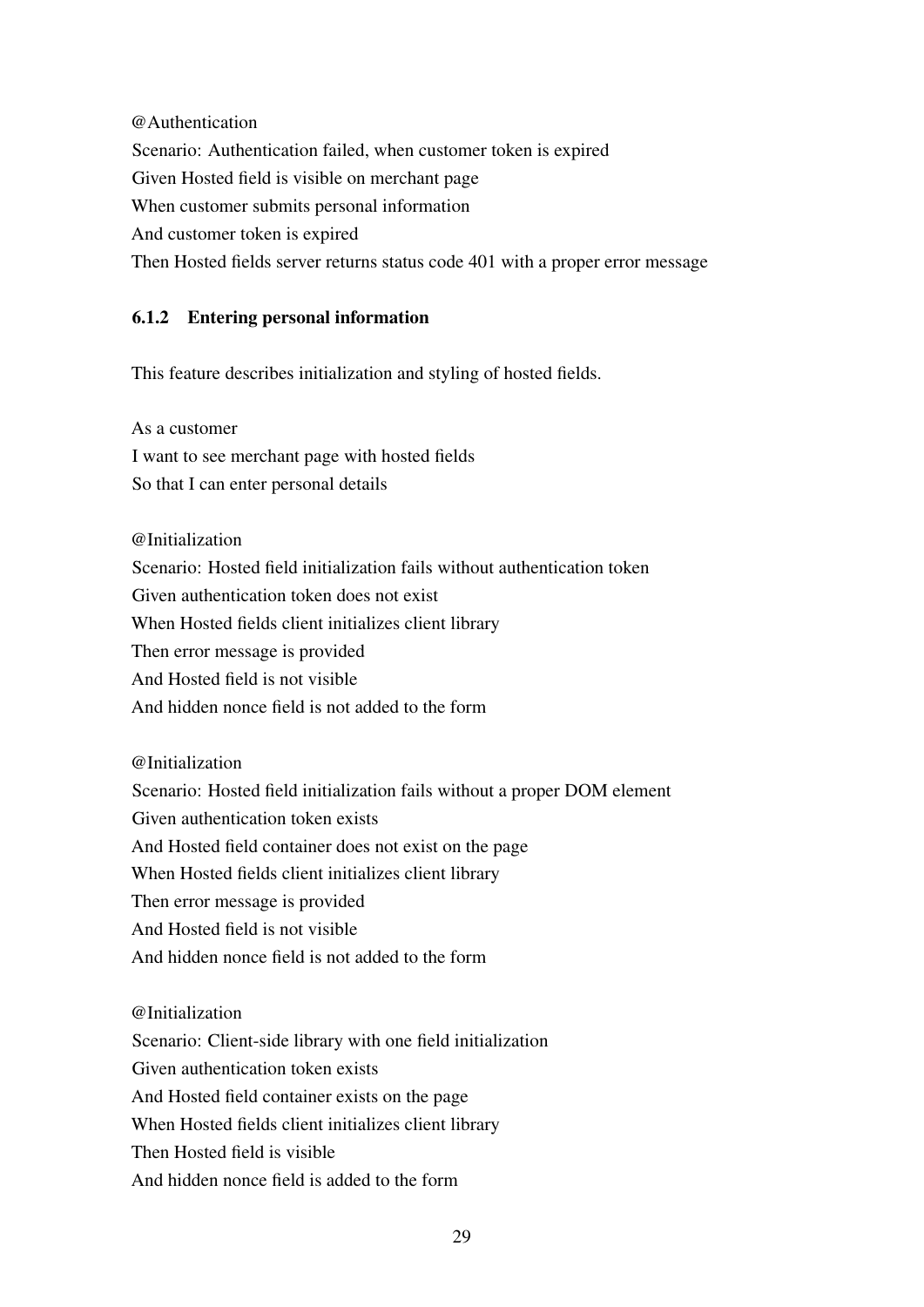@Initialization Scenario: Iframe creation Given authentication token exists When Hosted fields client initializes client library Then Hosted field container has an iframe

As a merchant I want AfterPay to style and validate hosted fields So hosted fields are styled and validated when "onchange" event is triggered

@Hosted-field-profile Given merchant defined profile in config And merchant defined "onChange" event in config And page with hosted field rendered When customer fulfills hosted field Then status object returned to merchant

@Hosted-fields-profile Scenario: Placeholder is visible in a hosted field, when merchant defined profile in config Given merchant defined "IBAN-de-DE" profile in config When page with hosted field renders Then placeholder with German "IBAN" example visible in hosted field

@Hosted-field-profile

Scenario: "onChange" event triggered when customer enters value into hosted field input Given placeholder with German "IBAN" example visible in hosted field When customer enters non German "IBAN" Then "onChange" event triggered with status code "400.000"

@Hosted-field-profile

Scenario: "onChange" event triggered when customer enters value into hosted field input Given placeholder with German "IBAN" example visible in hosted field When customer enters incomplete German "IBAN" Then "onChange" event triggered with status code "400.001"

@Hosted-field-profile

Scenario: "onChange" event triggered when customer enters value into hosted field input Given placeholder with German "IBAN" example visible in hosted field When customer enters German "IBAN" with typo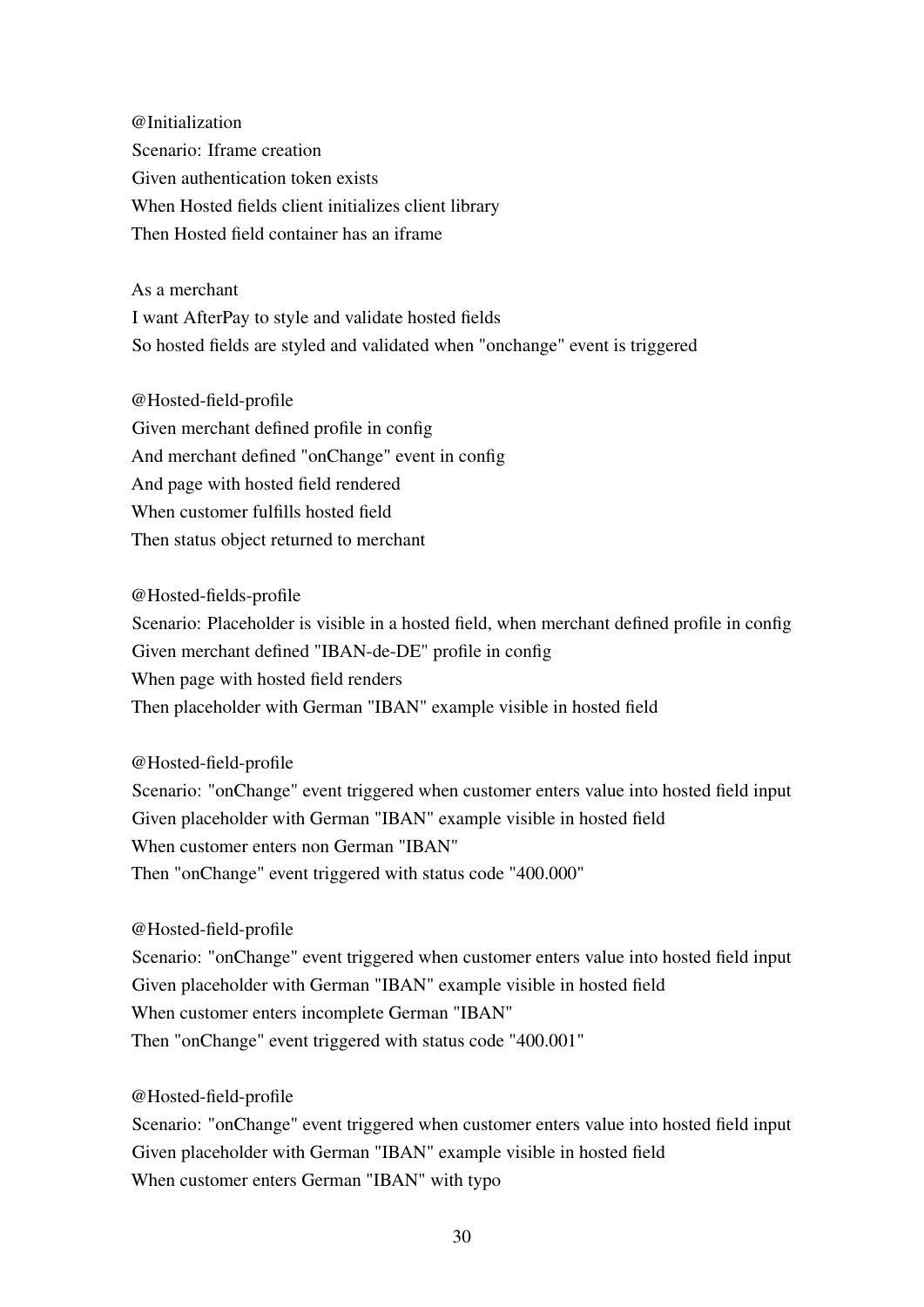Then "onChange" event triggered with status code "400.002"

@Hosted-field-profile Scenario: "onChange" event triggered when customer enters value into hosted field input Given placeholder with German "IBAN" example visible in hosted field When customer enters invalid German "IBAN" Then "onChange" event triggered with status code "400.005"

@Hosted-field-profile Scenario: "onChange" event triggered when customer enters value into hosted field input Given placeholder with German "IBAN" example visible in hosted field When customer enters valid German "IBAN" Then "onChange" event triggered with status code "200"

<span id="page-30-0"></span>Appendix 4 contains further scenarios.

# 6.2 Back-end architecture and design

In this section, the architecture and design of a system is considered. For software application, an Architecture Pattern represents a fundamental structural organization. It defines the roles of predefined subsystems and includes rules and guidelines for organizing the relationships between them. A Design Pattern is a method for optimizing a software system's subsystems or components, as well as the relationships between them. It's a term that refers to a recurrent arrangement of interacting components that solves a general design problem in a specific situation [\[57\]](#page-45-9).

The author decided to use the Clean Architecture approach together with mediator pattern for designing the system.

### <span id="page-30-1"></span>6.2.1 The clean architecture

One way to handle the scope of an application as it grows in complexity is to split it up into layers based on its responsibilities or concerns. This methodology adheres to the division of concerns principles which can help in the organization of an expanding code base so that developers can quickly locate where specific software is applied [\[58\]](#page-45-10).

The back-end architecture pattern is based on the Clean Architecture principles. The clean architecture was proposed by Robert C. Martin in 2011 [\[59\]](#page-46-0) .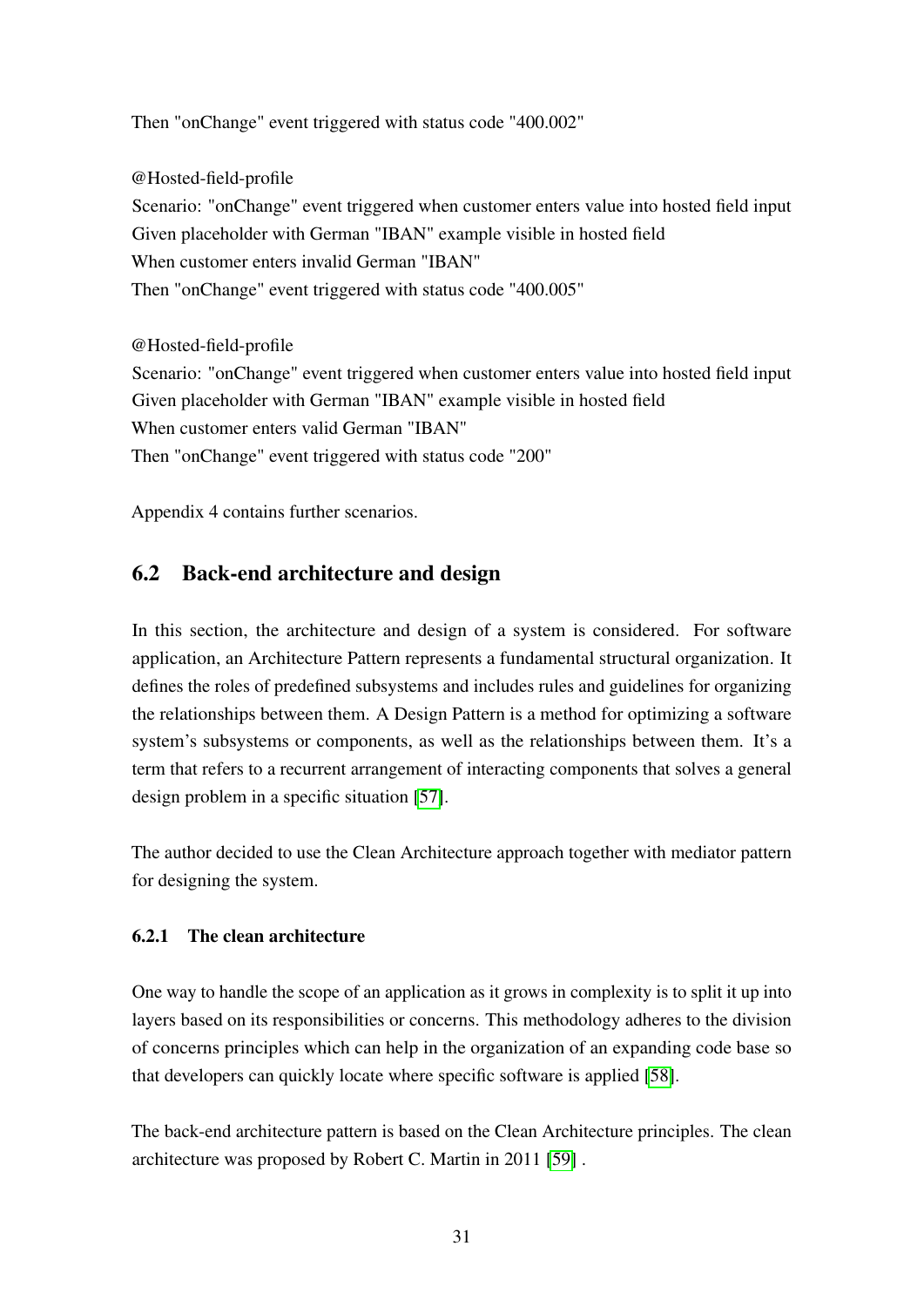The Clean Architecture allows to build software with very low coupling and independence from technical implementation like databases and frameworks. As a result, the program becomes simple to manage and modify. The decoupled application becomes intrinsically testable as well [\[60,](#page-46-1) [61\]](#page-46-2).

In Fig. 5 [\[62\]](#page-46-3) diagram demonstrates back-end architecture for the Personal Data Processing Component. Enterprise logic and types are located in the Domain layer, while business logic and types are found in the Application layer. Enterprise logic, on the other hand, can be shared across several systems, whereas business logic is commonly used only within the system. The Domain and Application layers are at the heart of Clean Architecture's nature, it is also common to name those as Core. Core should not be reliant on data access or other infrastructure concerns such as external providers, because those dependencies are inverted. Presentation layer is responsible for showing data to the end-user, it can be a REST API, Blazor WebAssembly application or a desktop application. All dependencies flow inwards, and Core has no external dependencies. Infrastructure and Presentation are both dependent on Core, but not on one another [\[62\]](#page-46-3).

<span id="page-31-0"></span>

Figure 5. *Clean Architecture Diagram.*

Usually, it is common to add business logic to a Presentation level, but that will break a Clean Architecture principle, by adding a redundant dependency. It is important to ensure that business logic is independent of the Presentation. A good approach to solve this problem is to use the mediator pattern.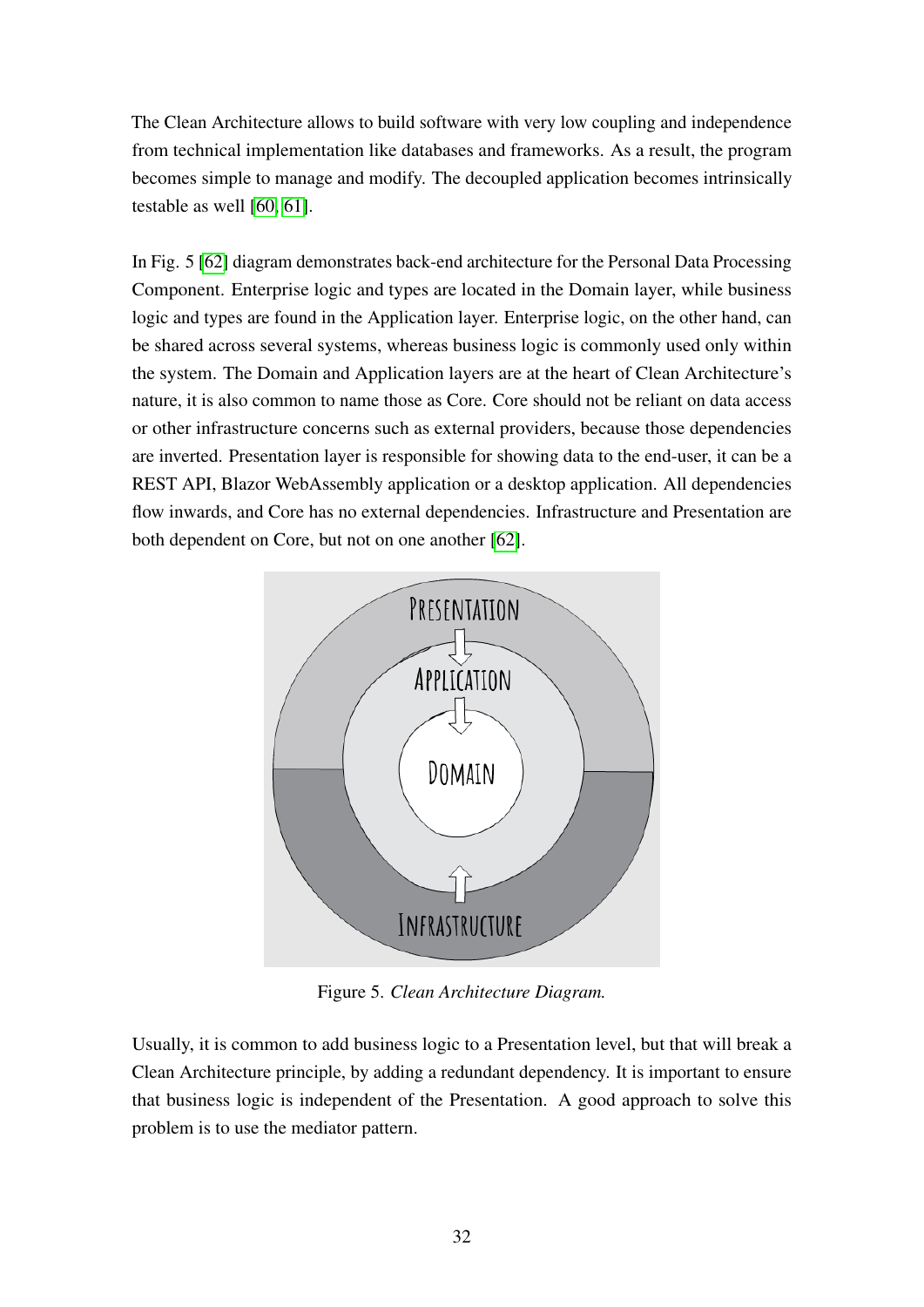#### <span id="page-32-0"></span>6.2.2 The mediator pattern

The distribution of actions among objects is encouraged in object-oriented design. As a consequence of this distribution, an entity system with several relations between objects will emerge; in the worst-case scenario, each object becomes aware of the others. These issues can be avoided by encapsulating collective behavior in a separate mediator object. Controlling and organizing the activities of a group of objects is the job of a mediator [\[63\]](#page-46-4).

<span id="page-32-2"></span>

Figure 6. *A set of objects which interact directly and a set of objects which interact through mediator.*

Fig. 6 [\[64\]](#page-46-5) shows that mediator acts as a intermediary, preventing objects in the group from referring to each other explicitly. Since the objects just recognize the mediator, the number of interconnections is reduced [\[63\]](#page-46-4).

For mediator pattern author decided to use an already existing, open sourced MediatR<sup>[1](#page-32-3)</sup> library which is a a simple and unambitious mediator implementation on .NET platform. The library can be added to a project as a NuGet package.

## <span id="page-32-1"></span>6.3 Back-end development

The back-end development started from creating a solution project in Visual Studio. The solution has three layers. First of all, author added the ASP.NET Core Web API project to the solution, it is responsible for Presentation layer. Secondly, a Class library for Infrastructure layer has been added. Finally, another Class library has been added, this time for Core layer which contains business logic.

The entity has to be created that describes the object which is going to be stored in the database, it can be placed in Core layer inside Domain folder. The entity itself has dictionary as a public property, both dictionary key and value are strings. The dictionary

<span id="page-32-3"></span><sup>1</sup> <https://github.com/jbogard/MediatR>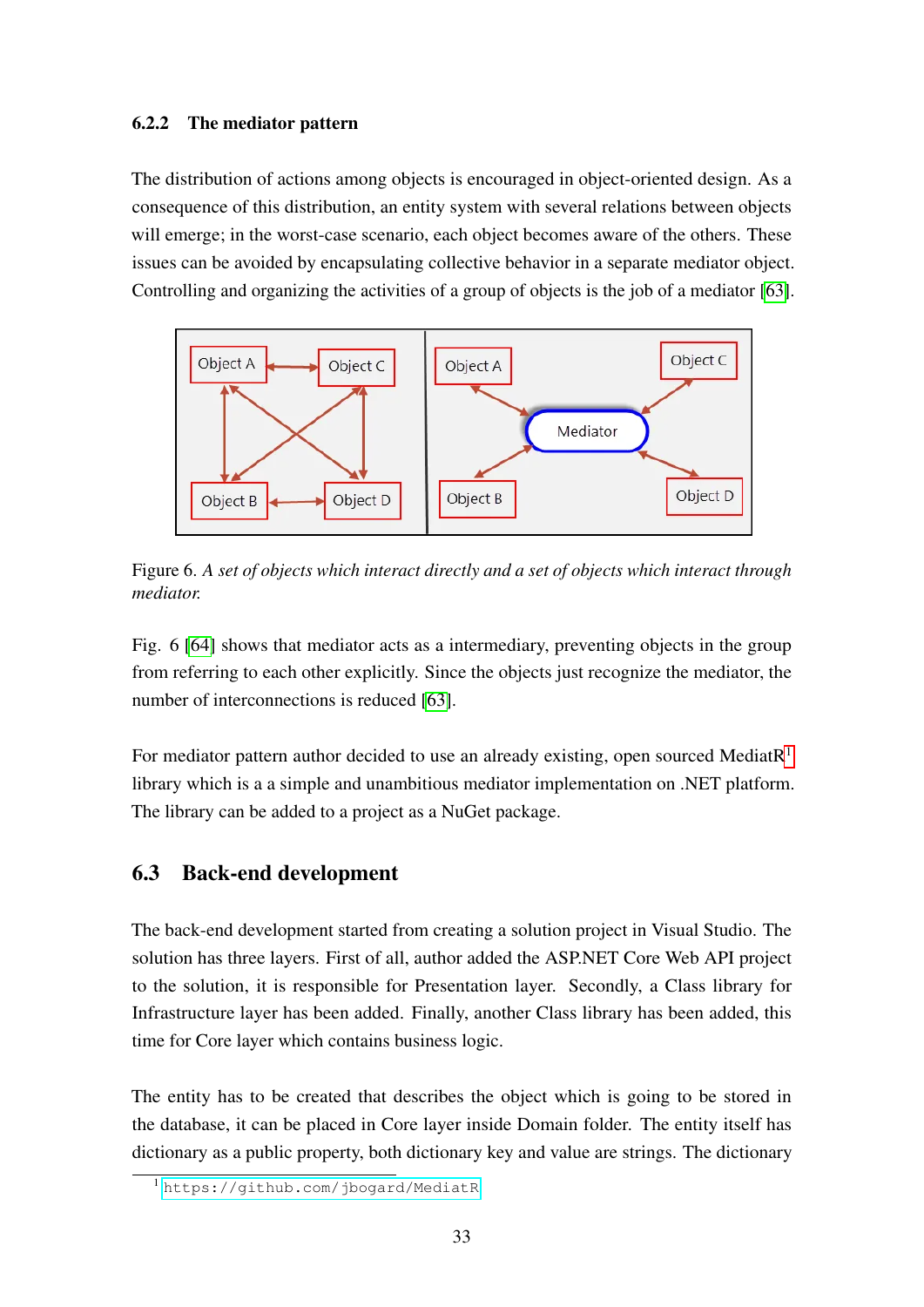key will represent the value, for example, the key can be IBAN or SSN.

The author added an interface for the repository inside Core layer Interface folder. Currently, the interface having only one method for saving the entity in the database. The interface will be implemented inside Infrastructure layer, so the Core layer will not be dependent on Infrastructure.

Both Core and Presentation layer use MediatR for process the requests. Fig. 7 shows that MediatR is smart enough to redirect to the right request handler depending on the request type.

<span id="page-33-1"></span>

Figure 7. *Request processing using MediatR package.*

### <span id="page-33-0"></span>6.3.1 Infrastructure layer

The Infrastructure layer which enables a software system to interact with external systems by receiving, storing and providing data when requested. Previously, author has chosen the MongoDb as a database for Personal Data Processing Component. In order to connect database to the application MongoDb provides a C#/.NET driver. The driver itself is supported by MongoDb and can be downloaded as a NuGet package [\[65,](#page-46-6) [66\]](#page-46-7).

The Infrastructure layer is using the repository pattern which is a strategy for abstracting data accessing. To be precise, data access is made up of the code in an application that deals with storing and retrieving data [\[67\]](#page-46-8). The solution will have only one entity to manipulate, so one interface was added to the Application layer and implemented in the Infrastructure layer.

For data manipulation application has to connect to a database itself. It is done using he MongoDb driver. The connection begins with a MongoClient object which will be the root object. It is thread-safe and is all that is needed to handle connection to server. The database connection string should be provided to a MongoClient as a parameter. A database in a MongoDB server is represented by an IMongoDatabase interface. The GetDatabase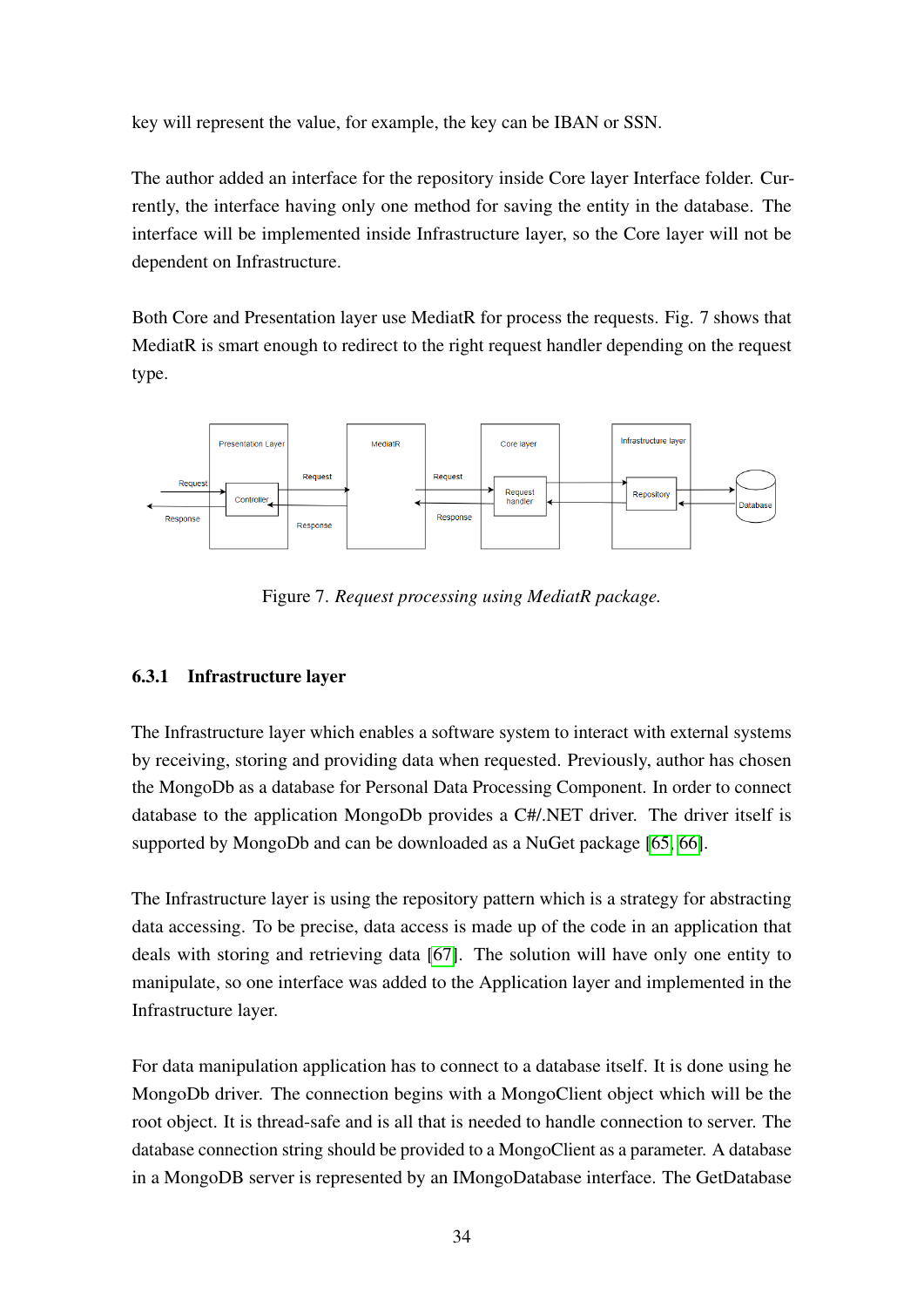method is used to retrieve databases from an IMongoClient instance. The GetDatabase method should get the name of the database as a paramether. If the database does not already exist on the server, it will be generated upon first use. Last step is to access the collection itself. The GetCollection<TDocument> method is used to extract collections from an IMongoDatabase. The collection name has to be to a method as a parameter. The type of document that is stored in collection can be a generic TDocument or a custom class [\[68\]](#page-46-9).

### <span id="page-34-0"></span>6.3.2 Core layer

The author decided to merge Domain and Application layers into one Core layer, because lack of enterprise logic. The Core layer was implemented using the mediator design patters which was described previously. The Core Layer contains all business logic which is describe in BDD scenarios.

As was mentioned previously, for implementing the mediator patter author uses the MediatR library which can be downloaded as a NuGet package. The MediatR forces developer to have a request and a handler per feature. First of all, the request has to be defined. The the handler, which contain business logic to solve the request, has to be created. Request is a class that implements the MediatR.IRequest $\langle T \rangle$  interface, where T is a return type. Handler is a class that implements the MediatR.IRequestHandler<T,U> interface, where T is a request type and U is a response type. The handler dependents on a repository interface, so it has to be initialized from the constructor.

### <span id="page-34-1"></span>6.3.3 Presentation layer

The Presentation layer is dependent on MediatR package, because it has to send requests to mediator. Another required package is needed for dependency injection. It is called MediatR.Extensions.Microsoft.DependencyInjection and it is useful for applications using the default Microsoft Dependency Injection libraries.

The presentation layer takes care of incoming HTTP requests and responds to the caller. In ASP.NET framework it can be done using the controller. The controller is going to communicate with the business logic via mediator. The mediator has to be initialized from the constructor. The controllers method will usually have only couple lines of code, basically it will only send a request to a mediator using IMediator.Send() method, which takes request as a parameter.

For presentation layer the controller has to be created, which takes care of incoming HTTP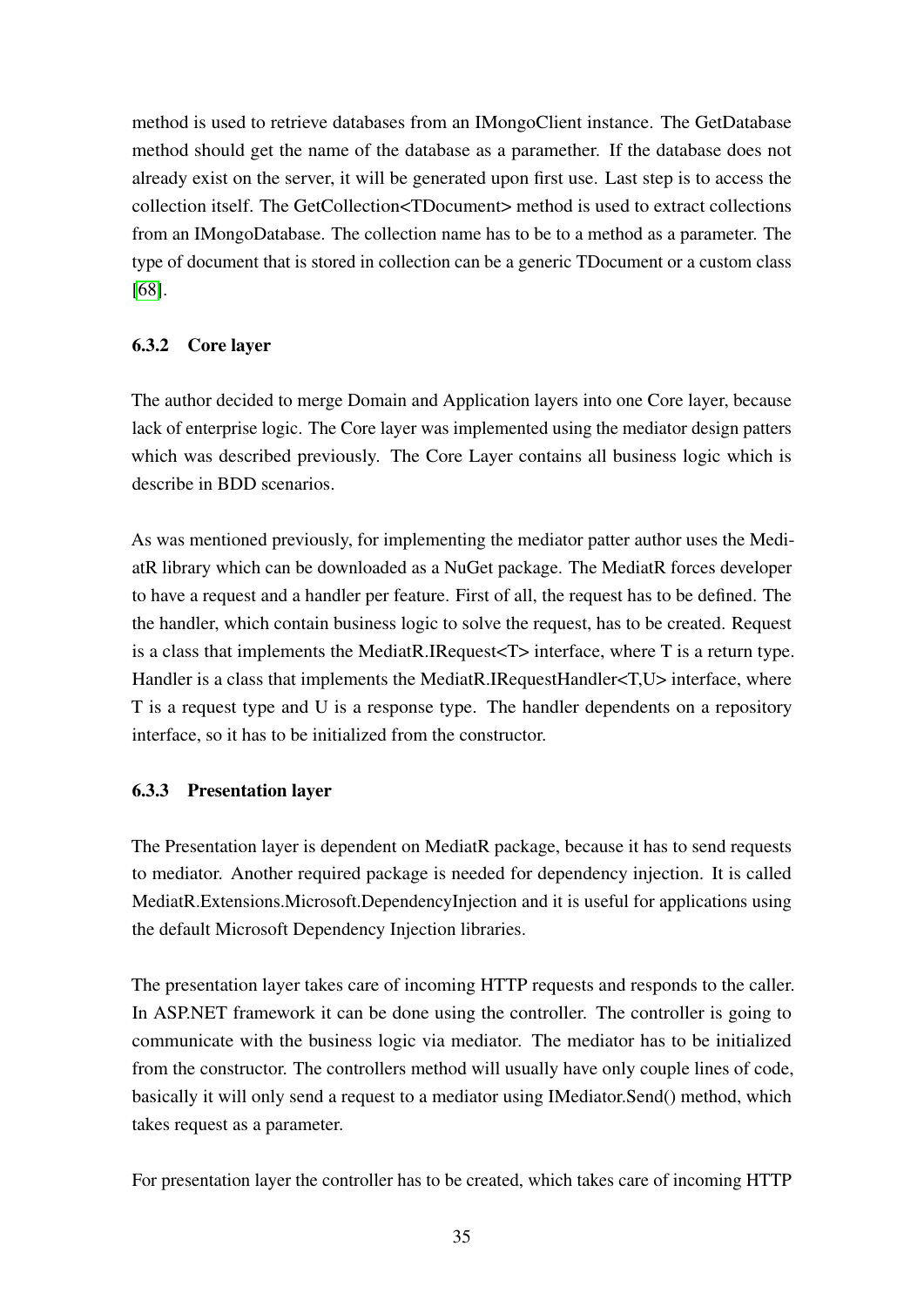<span id="page-35-0"></span>requests and responds to the caller. The controller is dependent only on a mediator,

# 6.4 Front-end SDK development

In this section the Front-End SDK development is considered. SDK is a collection of software resources and programs offered by software vendors that enable third-party developers to create applications for particular platforms. The front-end SKD is implemented using the JavaScript.

The SDK has following structure:

- $\blacksquare$  main. is is a hearth of the SDK, containing functions which end client suppose to use.
- field.js have specific functionality for the field itself, such as field value validation.
- field.html the HTML file which has HTML input and script tag. Script tag has a field.js as a source.
- manager.js has functionality for sending the data to Personal Data Processing Component back-end service.
- manager.html the HTML file which has script HTML tag with source to manager.js file.

Both field and manager HTML pages have to be injected to the merchant checkout page as an iframe sources. The communication between iframes is done by the MessageEvent interface, using the window.postMessage() method. Every JavaScript file has an event listener with a 'message' type. Messages will be consumed only if the event origin is whitelisted [\[69\]](#page-46-10).

The SDK consists of four functions:

- 1. initialize function
- 2. onError function
- 3. onChange function
- <span id="page-35-1"></span>4. save function

### 6.4.1 Initialize function

The initialize function takes configuration object as a parameter. The configuration object is a set of required and optional properties. The mandatory properties are authorization token and fields array. Array can contain multiple field objects, each field should have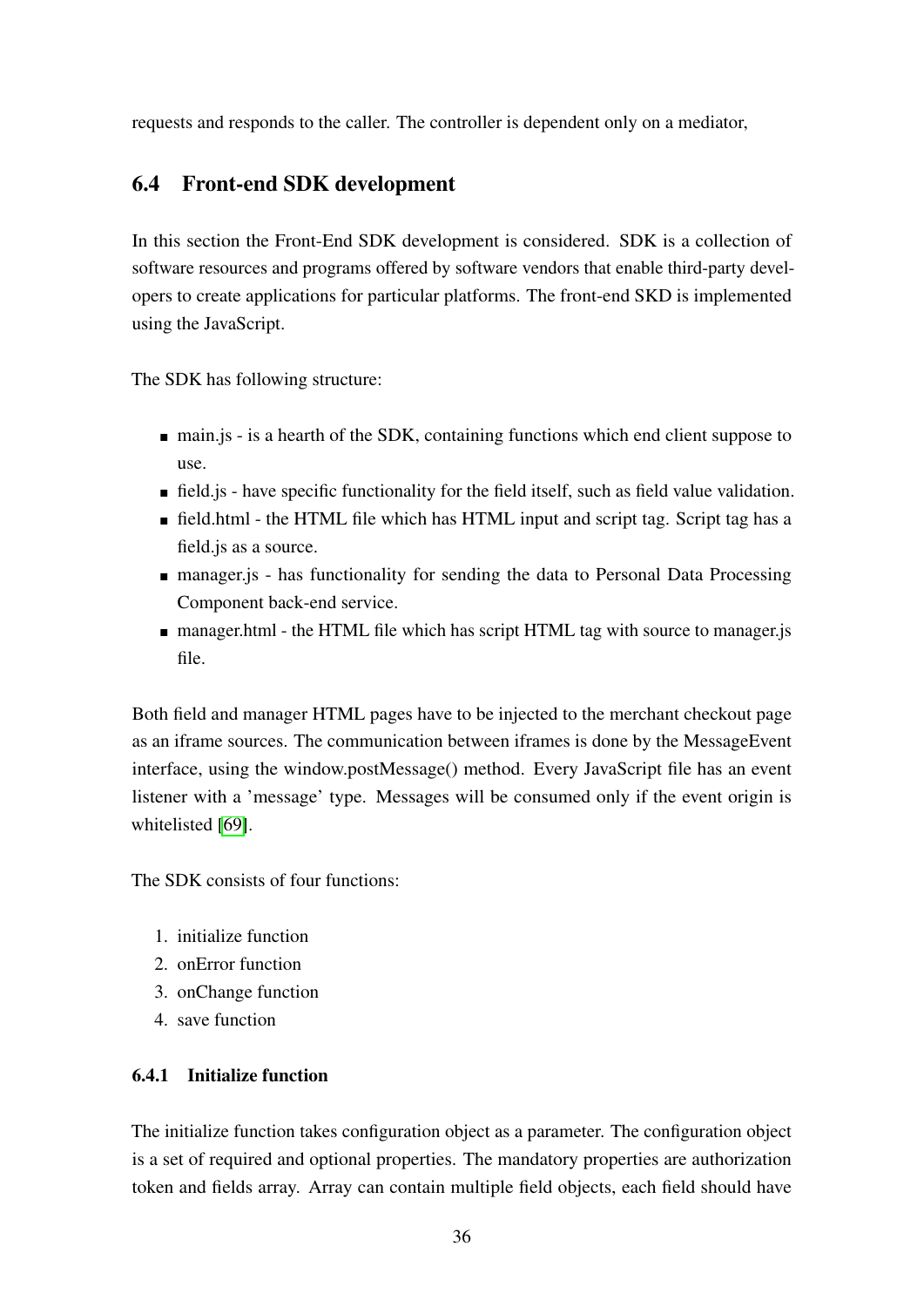required properties, like a field name and a container id. Field name represents what the field suppose to contain, for example SSN or IBAN. Container id is a CSS selector which marks HTML container where input field will be created. HTML container is usually a div tag section.

The main purpose of initialization function is to add an event listener with type 'message' and a function that will be called when the required event is transmitted to the destination, check the configuration required properties and inject two iframes within the merchants page. The iframe creation is done by using the HTML DOM createElement() method with paramether 'iframe'. Then the iframe source is defined, it should be a HTML page which is hosted on the AfterPay side. First iframe will have a field.html page as a source, second iframe source will be manager.html page. Second iframe is unseen to end users. appendChild() method is used to inject iframes to merchant page. The field iframe will be appended in the end of container which is marked with CSS id selector. The manager iframe will be appeded in the end of the document body.

## <span id="page-36-0"></span>6.4.2 OnError function

OnError is a callback function, which exposes the errors. It is important to set up error handling before fields initialization, as it can cause some issues.

Possible errors:

- **ERROR** generic error, the concrete cause has to be investigated in browsers console.
- NO FIELDS There are no fields configured, the fields property in the configuration is missing.
- NO\_TOKEN In the configuration, no authorization token was passed.
- SAVE\_ERROR The specific cause of an error storing the field must be explored in the browser console.
- NO\_CONTAINER The container element where the field must be generated could not be found.

## <span id="page-36-1"></span>6.4.3 OnChange function

OnChange is a callback function which returns field validation status. The validation will happen only if each field profile is defined in configuration object. The profile itself is a string, for example 'IBAN-de-DE' or 'SSN-sv-FI'. Each profile has a default field placeholder, which is added to the field automatically. The profile is devided on three parts. First part is a field key, second part is a language of the customer, third part is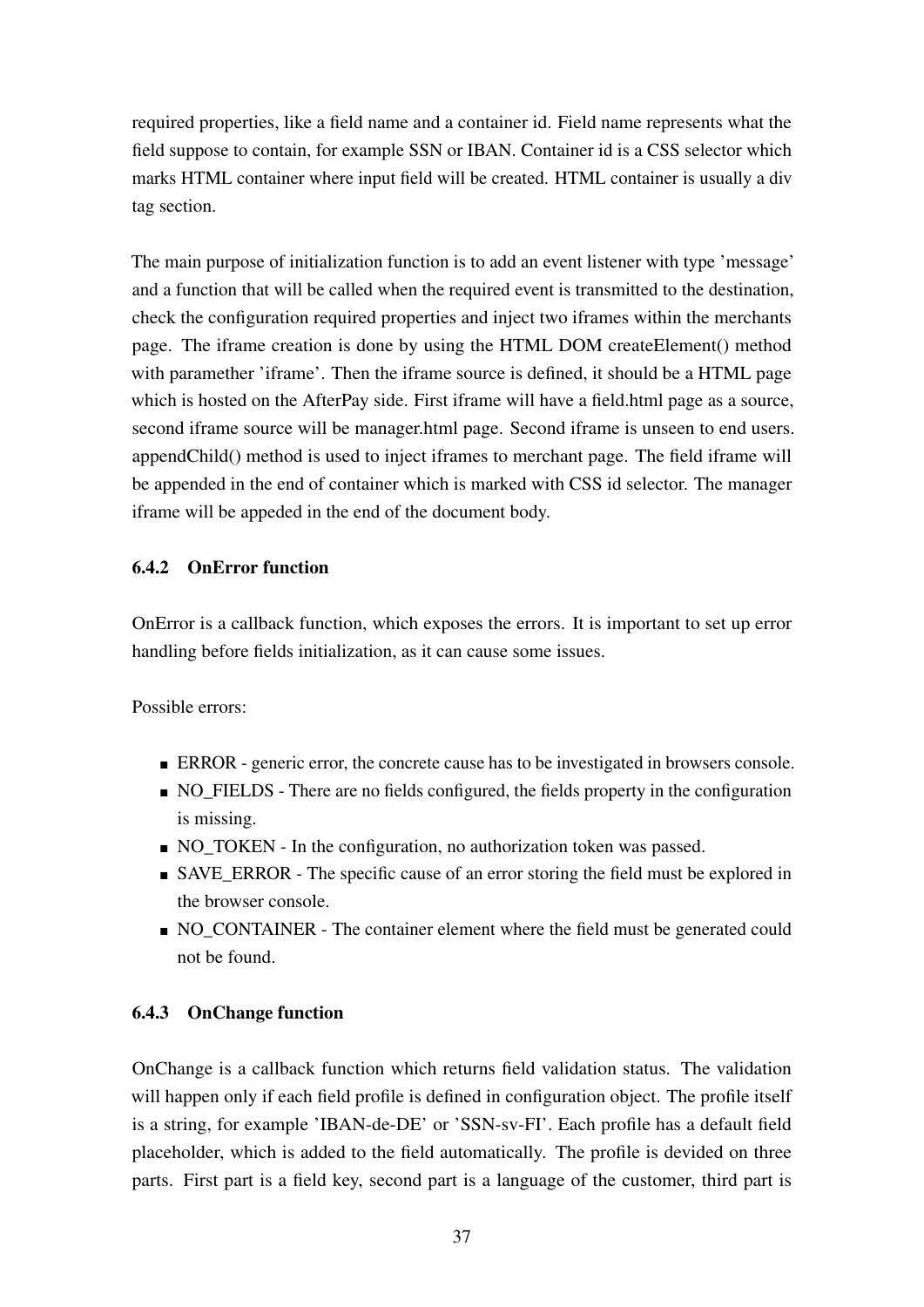the country. The Personal Data Processing Component supports Finnish, Swedish and Norwegian SSNs and all European IBANs. All supported SSNs have different formats and, as a result, different validation logic. IBAN is an international system, which is used to identify bank accounts, so the validation is unified.

In field.js file the event listener with type 'input' is added to a field in field.html. That will trigger the validation every time the value in the field is changing. The onChange method returns validation status object with the exact field name which validation is failed, validation overall status and a message with detailed explanation what went wrong.

#### Error messages:

- Input invalid default error message
- Too short the value of the input is shorter than it should be
- Too long the value of the input is longer than it should be
- Too young customer age is less than 18 years
- <span id="page-37-0"></span>Checksum incorrect - field validation failed

#### 6.4.4 Save function

Save method is a callback function which sends data from input fields to back-end application and returns the nonce. The saving process starts from getting the field value from input field and saving it in the browser local storage. Saving data in browser local storage will prevent personally identifiable information moving from one iframe to another. localStorage.setItem(key, value) method is used for saving the data in the browser local storage. The data is saved as a key-value pair, where key is a field name and value is a field value. When browsers local storage is filled, then sending data to the back-end application can be initiated in manager.js file. First of all, the data itself has to be retrieved from local storage by the key. Then, the request can be sent via XMLHttpRequest.send() method. The request is initialized with XMLHttpRequest.open() method, which first parameter is the HTTP request method, 'POST' to be exact and second parameter is url where to send the request. After that, some request headers are added using the XML-HttpRequest.setRequestHeader() method, which takes the name of the header whose value is to be set and the value to set as the body of the header as a parameters. Then, a request is sent via the XMLHttpRequest.send() method, which takes request as a parameter. When successful response is received, the nonce is returned to a merchant page.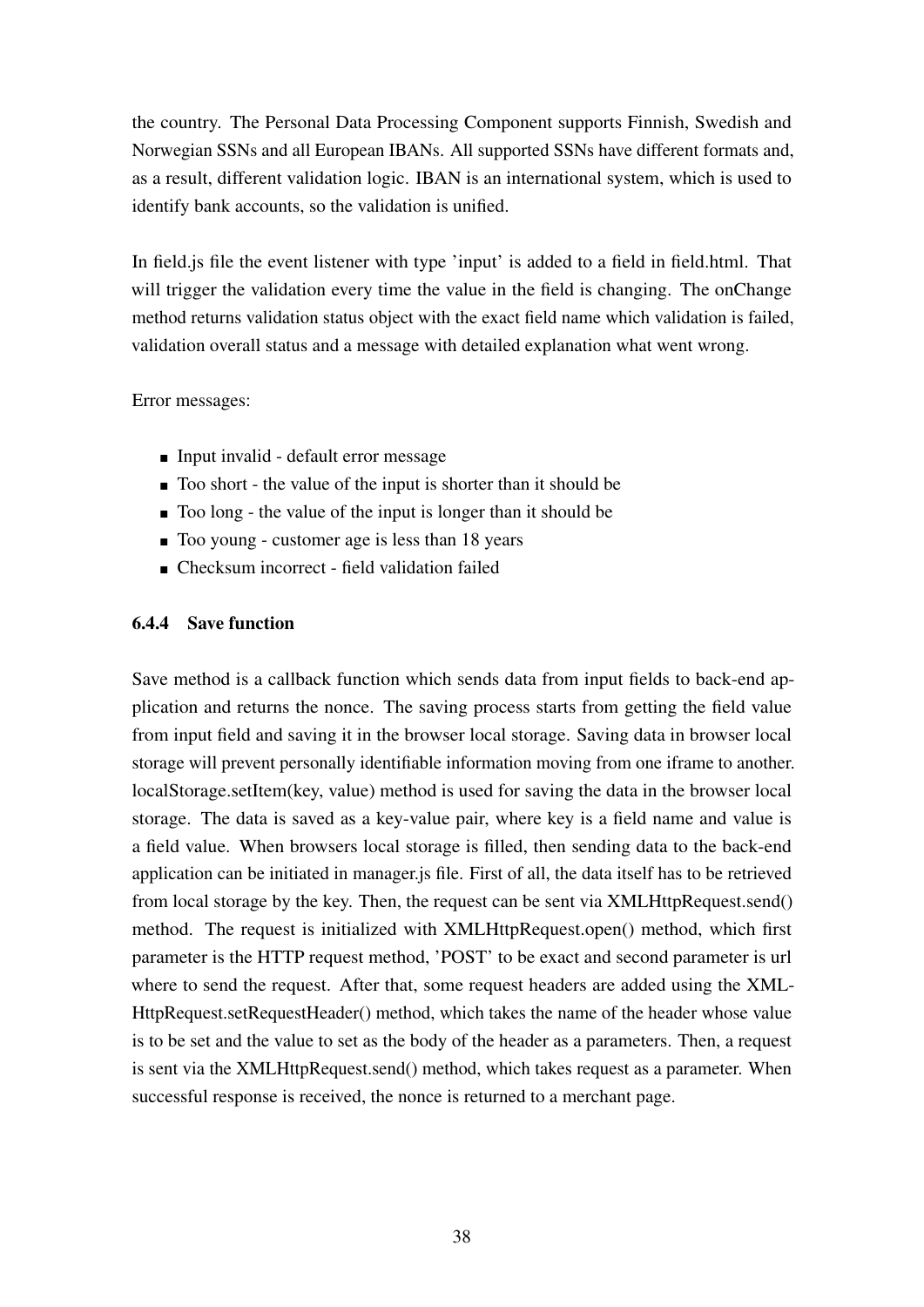## <span id="page-38-0"></span>6.5 Development evaluation

The evaluation of the development is based on multiple criteria, such as:

- 1. BDD scenarios
- 2. Unit tests
- 3. Acceptance testing
- 4. Feedback from the merchants

The first criteria is quality of written BDD scenarios, which basically means, how understandable those scenarios are for the domain experts, such as AfterPay analytics and product owners together with business stakeholders and software engineers. The feedback about BDD scanarios was positive. The second criteria is unit tests which are a sort of software testing that examines individual software units or components [\[70\]](#page-46-11). The third criteria is system acceptance testing. Acceptance criteria outline intended behavior and are used to assess if a feature of feature component has been developed successfully [\[71\]](#page-47-0). The acceptance testing is done using the UI tests, which are based on BDD scenarios. UI testiing is a mechanism for testing the parts of any software that a user will interact with. This generally means putting the visual aspects to the test to see if they work as expected [\[72\]](#page-47-1). If the tests are written correctly, then it ensures that the system behaves as it was originally intended. Sometimes, the BDD scenario itself can be wrong, then it has to be corrected. Overall, the system passed acceptance criteria and was presented to merchants who did not want to touch their customers' personally identifiable information. Early on, several merchants began integrating the system into their checkouts, and as a consequence, they were able to identify and report several problems.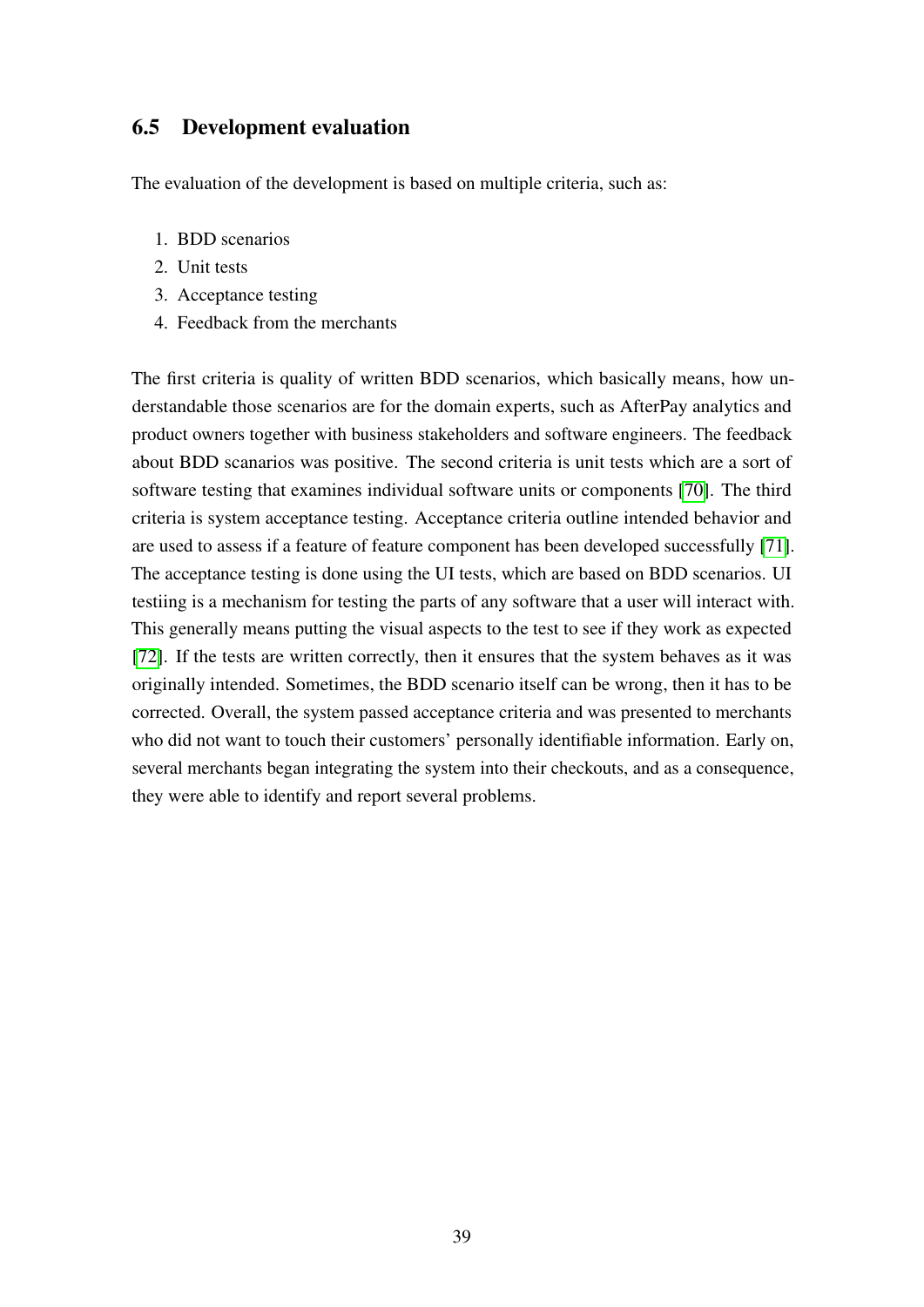# <span id="page-39-0"></span>7. Results

The result of the thesis is the Personal Data Processing Component, which allows merchants to bypass the handling of personally identifiable information handling on their side and still provide AfterPay payment provider for their customers. Initial requirements for the system were achieved, but some future development might be required.

During the development process the thesis author learned how to write BDD scenarios, which are understandable to the whole team of developers and business stakeholders. In addition, the author improved knowledge about the clean architecture approach and what patterns can be used to achieve it. Among other things, the author gained confidence in developing front-end applications using JavaScript.

# <span id="page-39-1"></span>7.1 Future developments

The solution was introduced to AfterPay clients and first feedback about potential new requirements and improvements was gathered. The Personal Data Processing Component is lacking field style customization. Clients wanted to have possibility to customize the fields so their checkout page style is consistent. Another comment from a client was that the solution does not work in Chrome<sup>[1](#page-39-2)</sup> Incognito mode, the browser's local storage, which is used in front-end SDK, can be a potential cause of that issue. The front-end codebase is bigger than the author initially thought, and sometimes it is hard to understand the code, porting JavaScript code to TypeScript can improve its overall readability. Covering the system with automation tests using the BDD scenarios is another future improvement. The automation tests suite will guarantee that the system works as it was described in the scenarios.

<span id="page-39-2"></span><sup>1</sup> <https://www.google.com/intl/et/chrome/>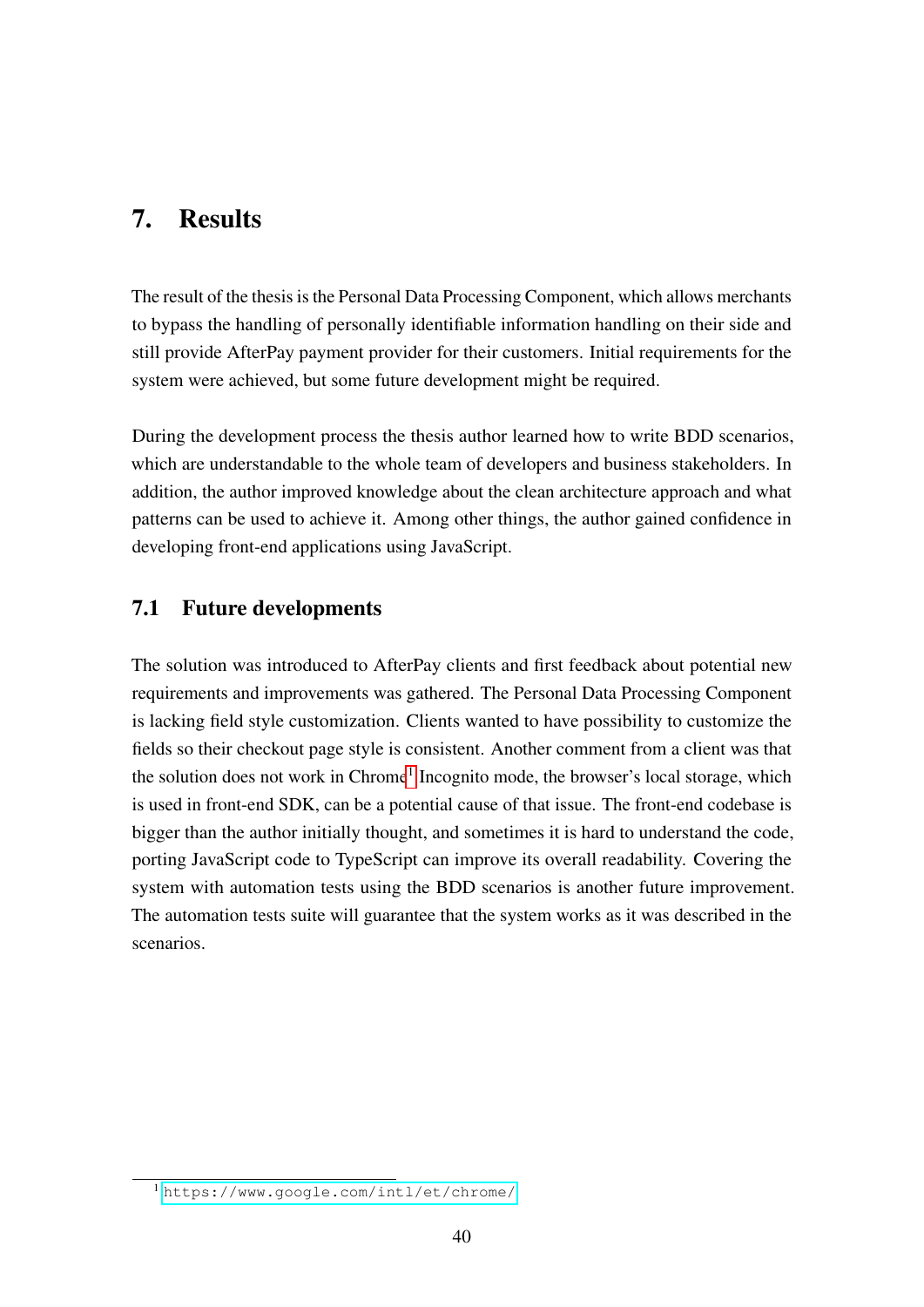# <span id="page-40-0"></span>8. Summary

The thesis' major purpose was to reduce the online merchant's obligations and risks associated with sensitive data processing throughout the AfterPay API checkout process. As result of this thesis, the Personal Data Processing Component was designed and developed. The system consists of a REST API and front-end SDK. The front-end SDK handles the personally identifiable information on the merchant's checkout page and communicates it to the REST API, which saves the data to a database. The Personal Data Processing Component is already in use by the merchants in production.

The thesis is divided into five sections: background, state of the art, analysis, technology stack and implementation process. An overview of AfterPay and the importance of personally identifiable information to its operation are covered in the thesis' background section. In addition, cross-organisational processes are described.

In the analysis section, system requirements are presented together with the state-of-art investigation. Based on this analysis, a solution design is proposed.

In the implementation section the development process of the Personal Data Processing Component is covered. First of all, the explanation why BDD scenarios are valuable is presented. Then the architecture and design patterns are chosen. Lastly, the implementation of the component is described.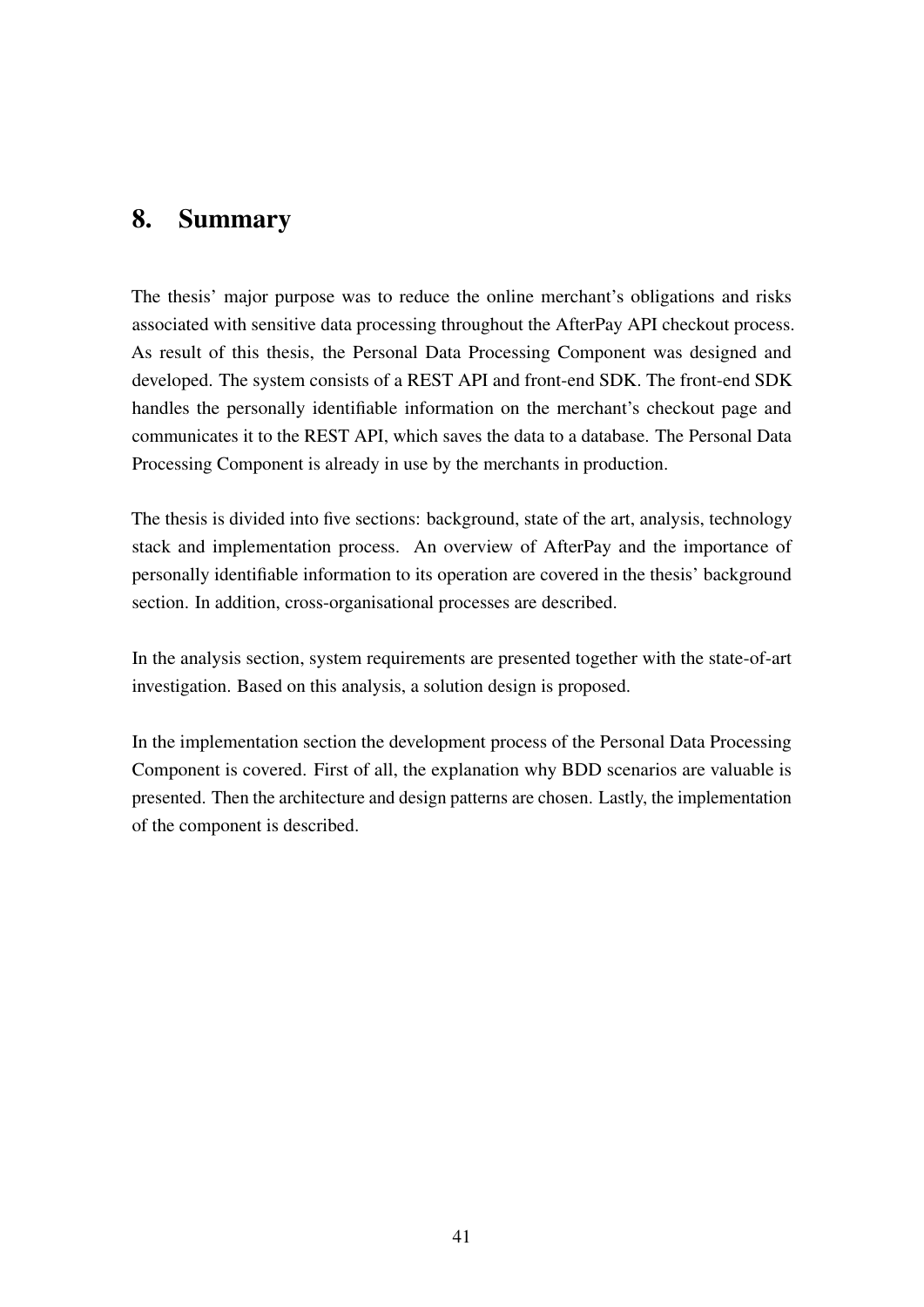# <span id="page-41-1"></span>Bibliography

- <span id="page-41-0"></span>[1] AfterPay. *Terminology*. [Online]. [Accessed: 15-03-2021]. URL: [https : / /](https://developer.afterpay.io/terminology) [developer.afterpay.io/terminology](https://developer.afterpay.io/terminology).
- <span id="page-41-2"></span>[2] AfterPay. *AfterPay Basics*. [Online]. [Accessed: 07-03-2021]. URL: [https://](https://developer.afterpay.io/basics) [developer.afterpay.io/basics](https://developer.afterpay.io/basics).
- <span id="page-41-3"></span>[3] AfterPay. *AfterPay Technical White Papep Version 2.6*. [Online]. [Accessed: 07- 03-2021]. URL: [https : / / documents . afterpay . io / guidelines /](https://documents.afterpay.io/guidelines/Technical_White_Paper.pdf) [Technical\\_White\\_Paper.pdf](https://documents.afterpay.io/guidelines/Technical_White_Paper.pdf).
- <span id="page-41-4"></span>[4] AfterPay. *AfterPay How does it work*. [Online]. [Accessed: 26-03-2021]. URL: <https://www.afterpay.nl/en/customers/how-does-it-work>.
- <span id="page-41-5"></span>[5] GDPR. *What is considered personal data under the EU GDPR?* [Online]. [Accessed: 26-03-2021]. URL: [https://gdpr.eu/eu-gdpr-personal-data/#:](https://gdpr.eu/eu-gdpr-personal-data/#:~:text=) [~:text='Personal%20data' %20means%20any%20information,](https://gdpr.eu/eu-gdpr-personal-data/#:~:text=) [location%20data%2C%20an%20online%20identifier](https://gdpr.eu/eu-gdpr-personal-data/#:~:text=).
- <span id="page-41-6"></span>[6] Patrick Hosch. *Is Cross-Organizational Collaboration Key to your Org's Future?* [Online]. [Accessed: 15-05-2021]. URL: [https : / / www . nintex . com /](https://www.nintex.com/blog/cross-organizational-collaboration-key-businesss-future/) [blog/cross-organizational-collaboration-key-businesss](https://www.nintex.com/blog/cross-organizational-collaboration-key-businesss-future/)[future/](https://www.nintex.com/blog/cross-organizational-collaboration-key-businesss-future/).
- <span id="page-41-7"></span>[7] Ecommerce Platforms. *What is Shipping? What does shipping mean?* [Online]. [Accessed: 15-05-2021]. URL: [https://ecommerce- platforms.com/](https://ecommerce-platforms.com/glossary/shipping) [glossary/shipping](https://ecommerce-platforms.com/glossary/shipping).
- <span id="page-41-8"></span>[8] Techopedia. *Business Rule*. [Online]. [Accessed: 15-05-2021]. URL: [https://](https://www.techopedia.com/definition/28018/business-rule) [www.techopedia.com/definition/28018/business-rule](https://www.techopedia.com/definition/28018/business-rule).
- <span id="page-41-9"></span>[9] Visa Inc. *About Visa*. [Online]. [Accessed: 18-03-2021]. URL: [https://ht.](https://ht.visa.com/about-visa.html) [visa.com/about-visa.html](https://ht.visa.com/about-visa.html).
- <span id="page-41-10"></span>[10] Visa Inc. *Merchant APIs*. [Online]. [Accessed: 18-03-2021]. URL: [https://](https://developer.visa.com/apibrowser/#segment=Merchants) [developer.visa.com/apibrowser/#segment=Merchants](https://developer.visa.com/apibrowser/#segment=Merchants).
- <span id="page-41-11"></span>[11] Visa Inc. *Visa Checkout*. [Online]. [Accessed: 18-03-2021]. URL: [https : / /](https://developer.visa.com/capabilities/visa_checkout) [developer.visa.com/capabilities/visa\\_checkout](https://developer.visa.com/capabilities/visa_checkout).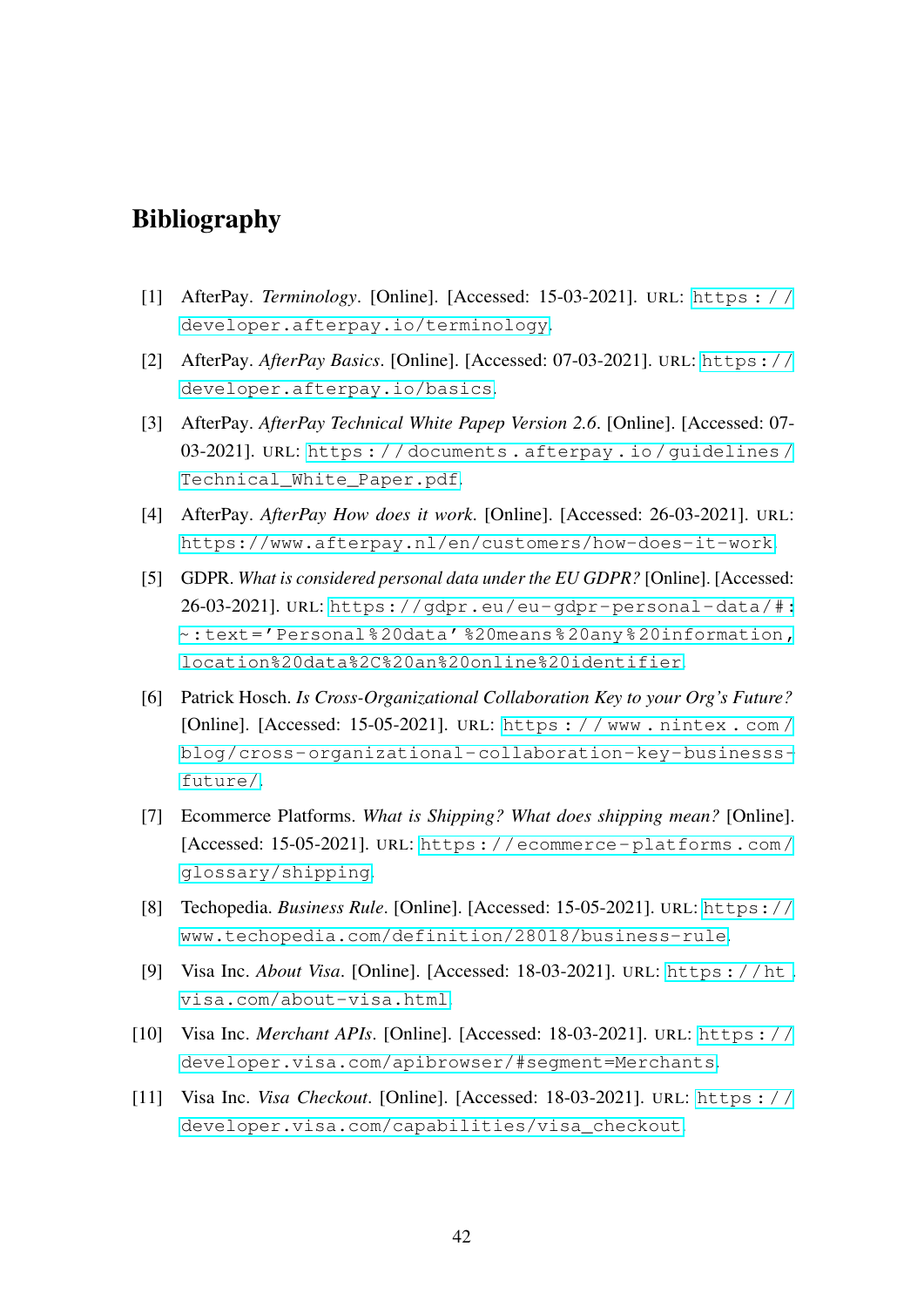- <span id="page-42-0"></span>[12] Visa Inc. *How to Use Visa Checkout*. [Online]. [Accessed: 19-03-2021]. URL: [https://developer.visa.com/capabilities/visa\\_checkout/](https://developer.visa.com/capabilities/visa_checkout/docs-how-to) [docs-how-to](https://developer.visa.com/capabilities/visa_checkout/docs-how-to).
- <span id="page-42-1"></span>[13] w3schools. *How TO - CSS/JS Modal*. [Online]. [Accessed: 26-03-2021]. URL: [https://www.w3schools.com/howto/howto\\_css\\_modals.asp](https://www.w3schools.com/howto/howto_css_modals.asp).
- <span id="page-42-2"></span>[14] Braintree. *Braintree FAQ*. [Online]. [Accessed: 21-03-2021]. URL: [https://www.](https://www.braintreepayments.com/ee/faq) [braintreepayments.com/ee/faq](https://www.braintreepayments.com/ee/faq).
- <span id="page-42-3"></span>[15] Braintree. *Braintree Get Started Overview*. [Online]. [Accessed: 21-03-2021]. URL: [https : / / developers . braintreepayments . com / start /](https://developers.braintreepayments.com/start/overview) [overview](https://developers.braintreepayments.com/start/overview).
- <span id="page-42-4"></span>[16] Braintree. *Braintree Drop-in Setup*. [Online]. [Accessed: 25-03-2021]. URL: [https://developers.braintreepayments.com/guides/drop](https://developers.braintreepayments.com/guides/drop-in/setup-and-integration/javascript/v3)[in/setup-and-integration/javascript/v3](https://developers.braintreepayments.com/guides/drop-in/setup-and-integration/javascript/v3).
- <span id="page-42-5"></span>[17] Braintree. *Braintree Drop-in Tutorial*. [Online]. [Accessed: 21-03-2021]. URL: [https://developers.braintreepayments.com/start/tutorial](https://developers.braintreepayments.com/start/tutorial-drop-in-node)[drop-in-node](https://developers.braintreepayments.com/start/tutorial-drop-in-node).
- <span id="page-42-6"></span>[18] Braintree. *Braintree Hosted Fields Overview*. [Online]. [Accessed: 25-03-2021]. URL: [https : / / developers . braintreepayments . com / guides /](https://developers.braintreepayments.com/guides/hosted-fields/overview/javascript/v3) [hosted-fields/overview/javascript/v3](https://developers.braintreepayments.com/guides/hosted-fields/overview/javascript/v3).
- <span id="page-42-7"></span>[19] Braintree. *Braintree Hosted Fields Setup and Integration*. [Online]. [Accessed: 25-03-2021]. URL: [https://developers.braintreepayments.com/](https://developers.braintreepayments.com/guides/hosted-fields/setup-and-integration/javascript/v3) [guides/hosted-fields/setup-and-integration/javascript/](https://developers.braintreepayments.com/guides/hosted-fields/setup-and-integration/javascript/v3) [v3](https://developers.braintreepayments.com/guides/hosted-fields/setup-and-integration/javascript/v3).
- <span id="page-42-8"></span>[20] Braintree. *Braintree Hosted Fields Styling*. [Online]. [Accessed: 25-03-2021]. URL: [https://developers.braintreepayments.com/guides/hosted](https://developers.braintreepayments.com/guides/hosted-fields/styling/javascript/v3)[fields/styling/javascript/v3](https://developers.braintreepayments.com/guides/hosted-fields/styling/javascript/v3).
- <span id="page-42-9"></span>[21] Braintree. *Braintree Hosted Fields Events*. [Online]. [Accessed: 25-03-2021]. URL: [https://developers.braintreepayments.com/guides/hosted](https://developers.braintreepayments.com/guides/hosted-fields/events/javascript/v3)[fields/events/javascript/v3](https://developers.braintreepayments.com/guides/hosted-fields/events/javascript/v3).
- <span id="page-42-10"></span>[22] Mohammad Dabbagh, Reza M. Parizi, and Sai Peck Lee. *Functional and nonfunctional requirements prioritization: empirical evaluation of IPA, AHP-based, and HAM-based approaches*. [Online]. [Accessed: 11-03-2021]. 2015. URL: [https://](https://www.researchgate.net/publication/280089647_Functional_and_non-functional_requirements_prioritization_empirical_evaluation_of_IPA_AHP-based_and_HAM-based_approaches) [www.researchgate.net/publication/280089647\\_Functional\\_](https://www.researchgate.net/publication/280089647_Functional_and_non-functional_requirements_prioritization_empirical_evaluation_of_IPA_AHP-based_and_HAM-based_approaches) [and\\_non-functional\\_requirements\\_prioritization\\_empirica](https://www.researchgate.net/publication/280089647_Functional_and_non-functional_requirements_prioritization_empirical_evaluation_of_IPA_AHP-based_and_HAM-based_approaches)l\_ [evaluation\\_of\\_IPA\\_AHP-based\\_and\\_HAM-based\\_approaches](https://www.researchgate.net/publication/280089647_Functional_and_non-functional_requirements_prioritization_empirical_evaluation_of_IPA_AHP-based_and_HAM-based_approaches).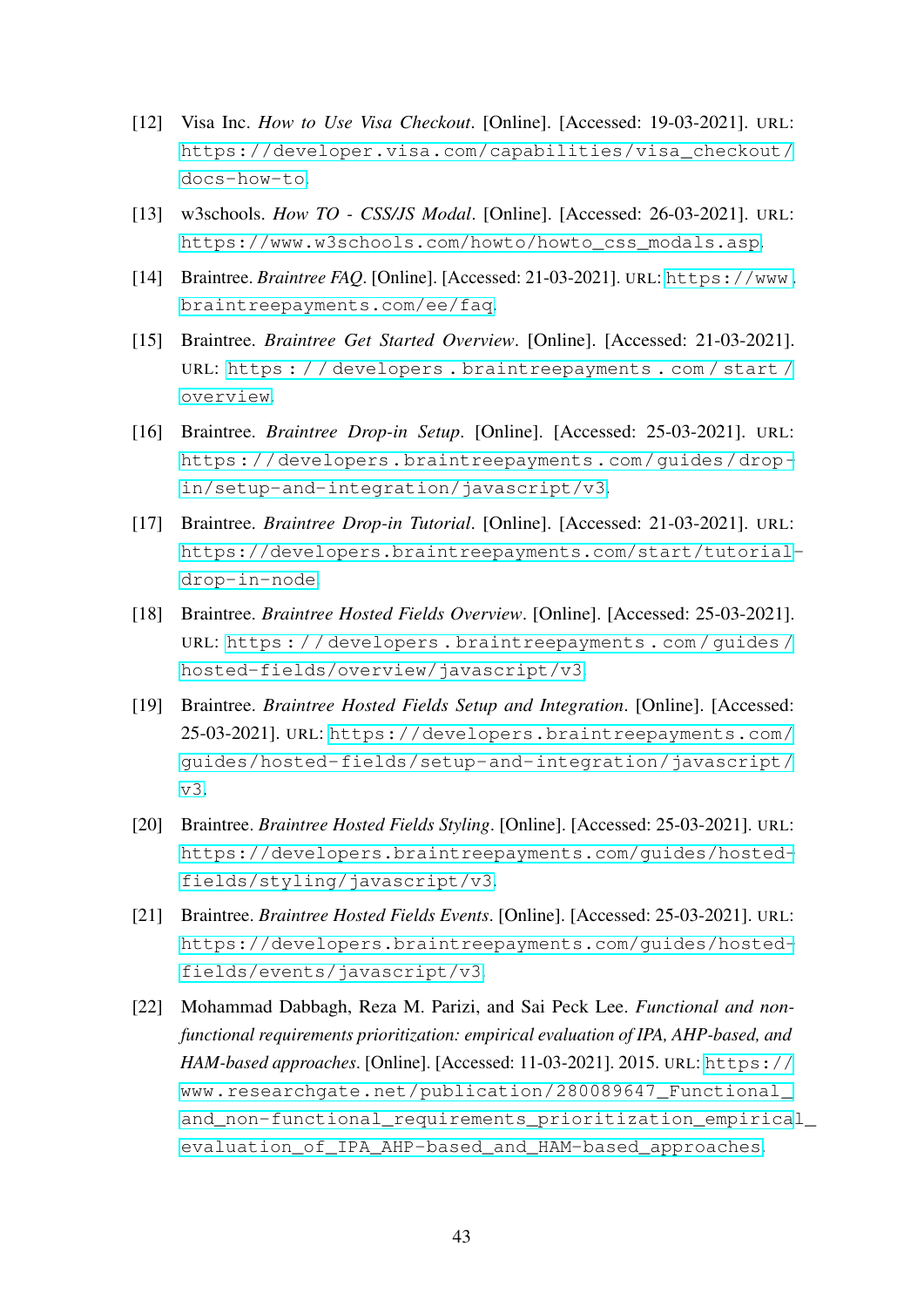- <span id="page-43-0"></span>[23] jwt.io. *Introduction to JSON Web Tokens*. [Online]. [Accessed: 08-05-2021]. URL: <https://jwt.io/introduction/>.
- <span id="page-43-1"></span>[24] GitHub(CNCF). *CNCF Cloud Native Definition v1.0*. [Online]. [Accessed: 11- 05-2021]. URL: [https : / / github . com / cncf / toc / blob / main /](https://github.com/cncf/toc/blob/main/DEFINITION.md) [DEFINITION.md](https://github.com/cncf/toc/blob/main/DEFINITION.md).
- <span id="page-43-2"></span>[25] Martin Fowler. *Microservices*. [Online]. [Accessed: 11-05-2021]. URL: [https:](https://martinfowler.com/articles/microservices.html) [//martinfowler.com/articles/microservices.html](https://martinfowler.com/articles/microservices.html).
- <span id="page-43-3"></span>[26] Samir Behara. *Breaking the Monolithic Database in Your Microservices Architecture*. [Online]. [Accessed: 11-05-2021]. URL: [https://dzone.com/articles/](https://dzone.com/articles/breaking-the-monolithic-database-in-your-microserv) [breaking-the-monolithic-database-in-your-microserv](https://dzone.com/articles/breaking-the-monolithic-database-in-your-microserv).
- <span id="page-43-4"></span>[27] Chris Richardson. *Pattern: Database per service*. [Online]. [Accessed: 11-05-2021]. URL: [https : / / microservices . io / patterns / data / database](https://microservices.io/patterns/data/database-per-service.html)  [per-service.html](https://microservices.io/patterns/data/database-per-service.html).
- <span id="page-43-5"></span>[28] Microsoft Corporation. *When to choose .NET for Docker containers*. [Online]. [Accessed: 25-04-2021]. URL: [https : / / docs . microsoft . com / en](https://docs.microsoft.com/en-us/dotnet/architecture/microservices/net-core-net-framework-containers/net-core-container-scenarios)  [us / dotnet / architecture / microservices / net - core - net](https://docs.microsoft.com/en-us/dotnet/architecture/microservices/net-core-net-framework-containers/net-core-container-scenarios)  [framework-containers/net-core-container-scenarios](https://docs.microsoft.com/en-us/dotnet/architecture/microservices/net-core-net-framework-containers/net-core-container-scenarios).
- <span id="page-43-6"></span>[29] Microsoft Corporation. *What is .NET?* [Online]. [Accessed: 10-05-2021]. URL: [https : / / dotnet . microsoft . com / learn / dotnet / what - is](https://dotnet.microsoft.com/learn/dotnet/what-is-dotnet)  [dotnet](https://dotnet.microsoft.com/learn/dotnet/what-is-dotnet).
- <span id="page-43-7"></span>[30] Microsoft Corporation. *What is ASP.NET?* [Online]. [Accessed: 10-05-2021]. URL: [https : / / dotnet . microsoft . com / learn / aspnet / what - is](https://dotnet.microsoft.com/learn/aspnet/what-is-aspnet)  [aspnet](https://dotnet.microsoft.com/learn/aspnet/what-is-aspnet).
- <span id="page-43-8"></span>[31] Microsoft Corporation. *A tour of the C# language*. [Online]. [Accessed: 10-05-2021]. URL: [https : / / docs . microsoft . com / en - us / dotnet / csharp /](https://docs.microsoft.com/en-us/dotnet/csharp/tour-of-csharp/) [tour-of-csharp/](https://docs.microsoft.com/en-us/dotnet/csharp/tour-of-csharp/).
- <span id="page-43-9"></span>[32] slant.co. *What are the best C# IDEs?* [Online]. [Accessed: 15-05-2021]. URL: <https://www.slant.co/topics/4118/~c-ides>.
- <span id="page-43-10"></span>[33] Microsoft Corporation. *An introduction to NuGet*. [Online]. [Accessed: 15-05-2021]. URL: [https : / / docs . microsoft . com / en - us / nuget / what - is](https://docs.microsoft.com/en-us/nuget/what-is-nuget)  [nuget](https://docs.microsoft.com/en-us/nuget/what-is-nuget).
- <span id="page-43-11"></span>[34] Inc. Red Hat. *What is a REST API?* [Online]. [Accessed: 15-05-2021]. URL: [https:](https://www.redhat.com/en/topics/api/what-is-a-rest-api) [//www.redhat.com/en/topics/api/what-is-a-rest-api](https://www.redhat.com/en/topics/api/what-is-a-rest-api).
- <span id="page-43-12"></span>[35] Jamie Juviler. *REST APIs: How They Work and What You Need to Know*. [Online]. [Accessed: 15-05-2021]. URL: [https://blog.hubspot.com/website/](https://blog.hubspot.com/website/what-is-rest-api) [what-is-rest-api](https://blog.hubspot.com/website/what-is-rest-api).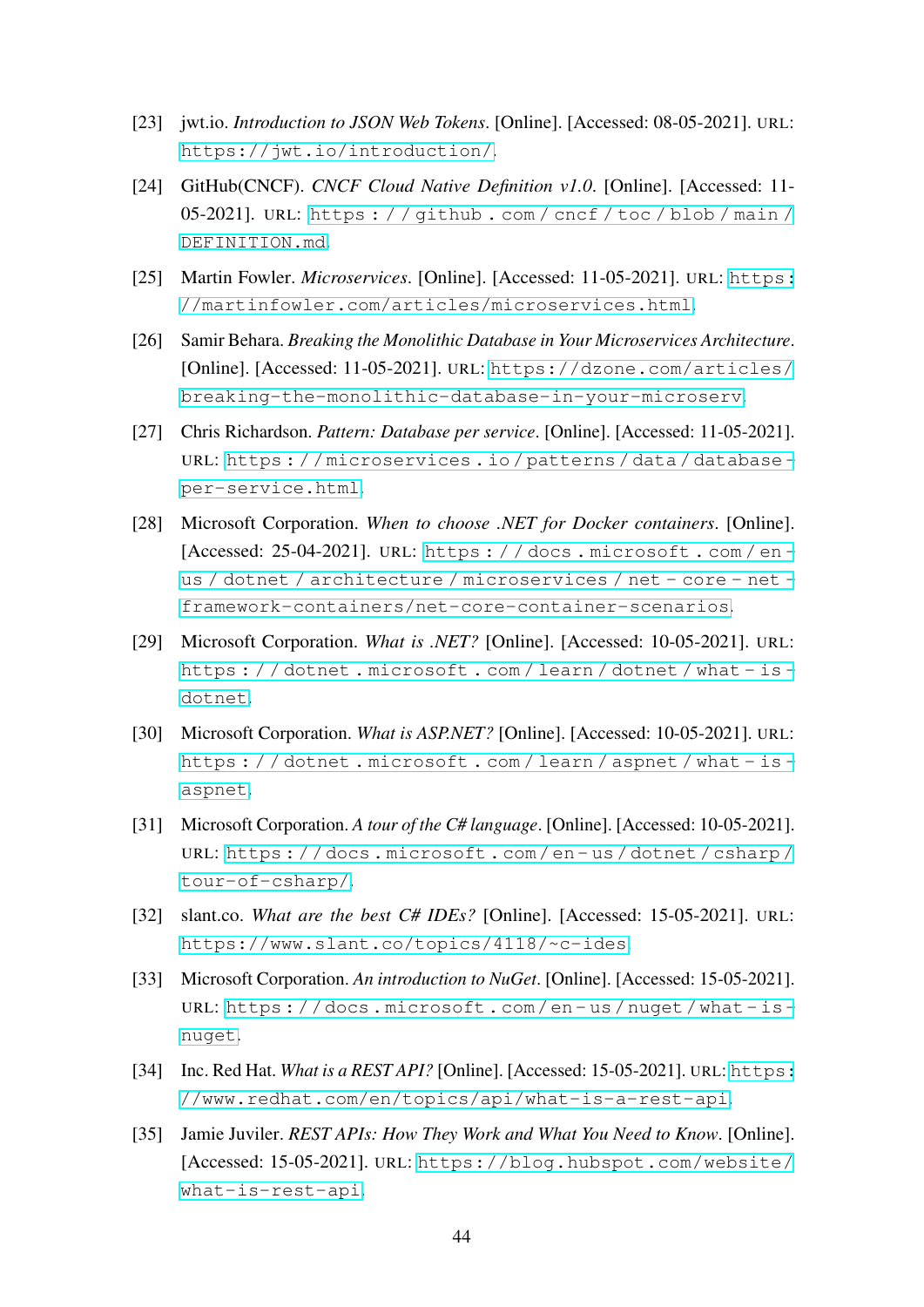- <span id="page-44-0"></span>[36] James Serra. *Relational databases vs Non-relational databases*. [Online]. [Accessed: 11-05-2021]. URL: [https://www.jamesserra.com/archive/2015/](https://www.jamesserra.com/archive/2015/08/relational-databases-vs-non-relational-databases/) [08/relational-databases-vs-non-relational-databases/](https://www.jamesserra.com/archive/2015/08/relational-databases-vs-non-relational-databases/).
- <span id="page-44-1"></span>[37] Matt Allen. *Relational Databases Are Not Designed For Scale*. [Online]. [Accessed: 15-05-2021]. URL: [https://www.marklogic.com/blog/relational](https://www.marklogic.com/blog/relational-databases-scale/)[databases-scale/](https://www.marklogic.com/blog/relational-databases-scale/).
- <span id="page-44-2"></span>[38] IBM Corp. *NoSQL Databases*. [Online]. [Accessed: 25-04-2021]. URL: [https:](https://www.ibm.com/cloud/learn/nosql-databases) [//www.ibm.com/cloud/learn/nosql-databases](https://www.ibm.com/cloud/learn/nosql-databases).
- <span id="page-44-3"></span>[39] Laura M. *Different Types of Databases: What Should You Know?* [Online]. [Accessed: 11-05-2021]. URL: [https://www.bitdegree.org/tutorials/](https://www.bitdegree.org/tutorials/types-of-databases/) [types-of-databases/](https://www.bitdegree.org/tutorials/types-of-databases/).
- <span id="page-44-4"></span>[40] Tamara Pattinson. *RELATIONAL VS NON-RELATIONAL DATABASES*. [Online]. [Accessed: 11-05-2021]. URL: [https://www.pluralsight.com/](https://www.pluralsight.com/blog/software-development/relational-vs-non-relational-databases) [blog/software-development/relational-vs-non-relational](https://www.pluralsight.com/blog/software-development/relational-vs-non-relational-databases)[databases](https://www.pluralsight.com/blog/software-development/relational-vs-non-relational-databases).
- <span id="page-44-5"></span>[41] Lauren Schaefer. *What is NoSQL?* [Online]. [Accessed: 11-05-2021]. URL: [https:](https://www.mongodb.com/nosql-explained) [//www.mongodb.com/nosql-explained](https://www.mongodb.com/nosql-explained).
- <span id="page-44-6"></span>[42] TechTarget. *Columnar database*. [Online]. [Accessed: 15-05-2021]. URL: [https:](https://searchdatamanagement.techtarget.com/definition/columnar-database) [//searchdatamanagement.techtarget.com/definition/columna](https://searchdatamanagement.techtarget.com/definition/columnar-database)r[database](https://searchdatamanagement.techtarget.com/definition/columnar-database).
- <span id="page-44-7"></span>[43] Mark Drake. *A Comparison of NoSQL Database Management Systems and Models*. [Online]. [Accessed: 15-05-2021]. URL: https : / / www.digitalocean. [com/community/tutorials/a-comparison-of-nosql-database](https://www.digitalocean.com/community/tutorials/a-comparison-of-nosql-database-management-systems-and-models)[management-systems-and-models](https://www.digitalocean.com/community/tutorials/a-comparison-of-nosql-database-management-systems-and-models).
- <span id="page-44-8"></span>[44] Informit. *NoSQL Key-Value Database Simplicity vs. Document Database Flexibility*. [Online]. [Accessed: 15-05-2021]. URL: [https : / / www . informit .](https://www.informit.com/articles/article.aspx?p=2429466#:~:text=Document%5C%20databases%5C%20organize%5C%20documents%5C%20into,analogous%5C%20to%5C%20a%5C%20relational%5C%20schema) [com/articles/article.aspx?p=2429466#:~:text=Document%](https://www.informit.com/articles/article.aspx?p=2429466#:~:text=Document%5C%20databases%5C%20organize%5C%20documents%5C%20into,analogous%5C%20to%5C%20a%5C%20relational%5C%20schema) [5C%20databases%5C%20organize%5C%20documents%5C%20into,](https://www.informit.com/articles/article.aspx?p=2429466#:~:text=Document%5C%20databases%5C%20organize%5C%20documents%5C%20into,analogous%5C%20to%5C%20a%5C%20relational%5C%20schema) [analogous%5C%20to%5C%20a%5C%20relational%5C%20schema](https://www.informit.com/articles/article.aspx?p=2429466#:~:text=Document%5C%20databases%5C%20organize%5C%20documents%5C%20into,analogous%5C%20to%5C%20a%5C%20relational%5C%20schema).
- <span id="page-44-9"></span>[45] db-engines.com. *DB-Engines Ranking*. [Online]. [Accessed: 12-05-2021]. URL: <https://db-engines.com/en/ranking>.
- <span id="page-44-10"></span>[46] MongoDB Inc. *MongoDB C#/.NET Driver*. [Online]. [Accessed: 15-05-2021]. URL: <https://docs.mongodb.com/drivers/csharp/>.
- <span id="page-44-11"></span>[47] Juan van Niekerk. *How Do HTML, CSS and JavaScript Work Together?* [Online]. [Accessed: 15-05-2021]. URL: [https://www.itonlinelearning.com/](https://www.itonlinelearning.com/blog/how-do-html-css-and-javascript-work-together/) [blog/how-do-html-css-and-javascript-work-together/](https://www.itonlinelearning.com/blog/how-do-html-css-and-javascript-work-together/).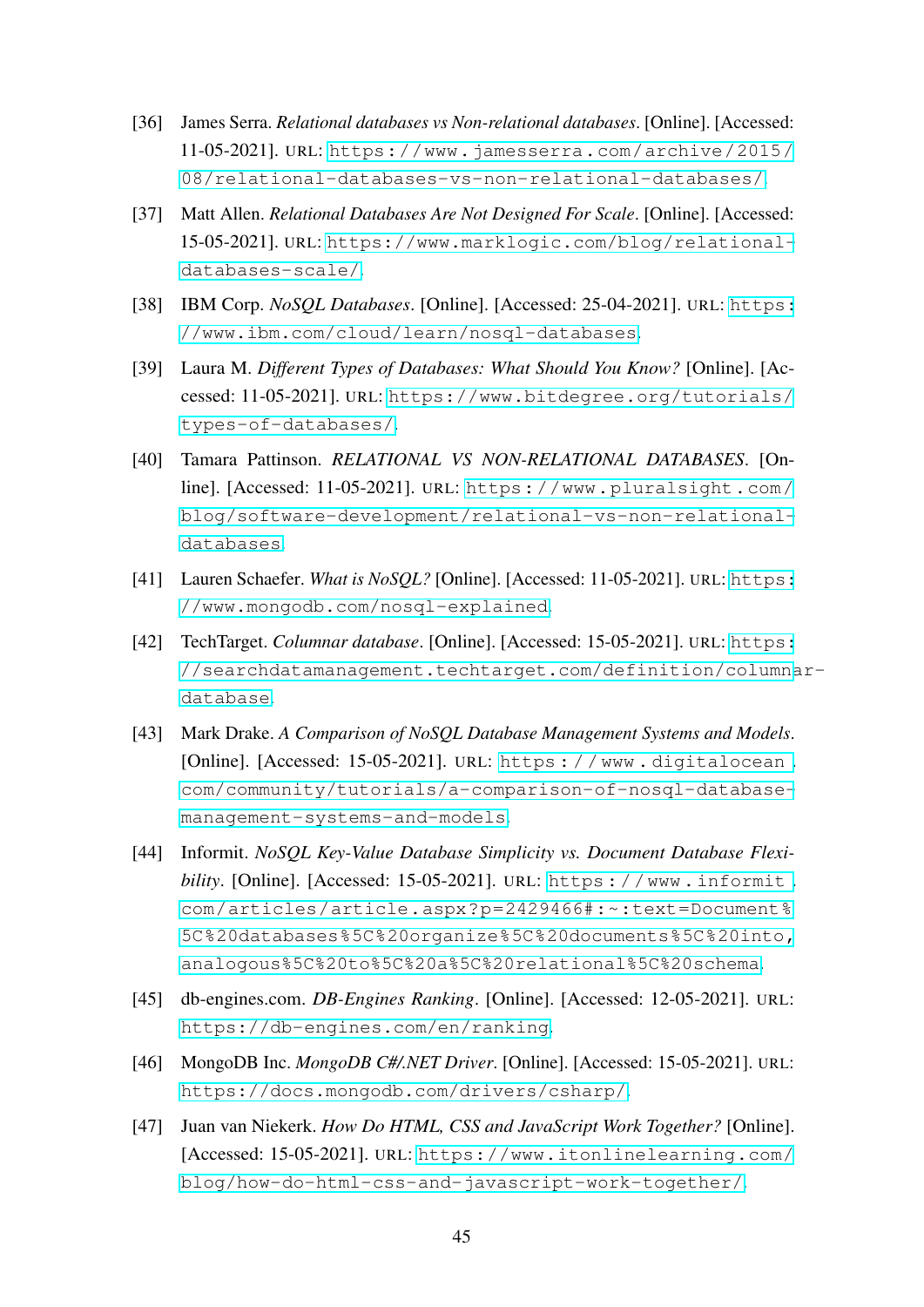- <span id="page-45-0"></span>[48] MDN Web Docs. *What is JavaScript?* [Online]. [Accessed: 15-05-2021]. URL: [https : / / developer . mozilla . org / en - US / docs / Learn /](https://developer.mozilla.org/en-US/docs/Learn/JavaScript/First_steps/What_is_JavaScript) [JavaScript/First\\_steps/What\\_is\\_JavaScript](https://developer.mozilla.org/en-US/docs/Learn/JavaScript/First_steps/What_is_JavaScript).
- <span id="page-45-1"></span>[49] MDN Web Docs. *XMLHttpRequest*. [Online]. [Accessed: 15-05-2021]. URL: [https : / / developer . mozilla . org / en - US / docs / Web / API /](https://developer.mozilla.org/en-US/docs/Web/API/XMLHttpRequest) [XMLHttpRequest](https://developer.mozilla.org/en-US/docs/Web/API/XMLHttpRequest).
- <span id="page-45-2"></span>[50] caniuse.com. *Can I use Search EcmaScript 5?* [Online]. [Accessed: 15-05-2021]. URL: <https://caniuse.com/?search=ecmascript%5C%205>.
- <span id="page-45-3"></span>[51] Gary Cordero Rosa. *Loosely Typed and Strongly Type Languages*. [Online]. [Accessed: 15-05-2021]. URL: [https://garycordero1690.medium.com/](https://garycordero1690.medium.com/loosely-typed-and-strongly-type-languages-550ce60b2739) [loosely-typed-and-strongly-type-languages-550ce60b2739](https://garycordero1690.medium.com/loosely-typed-and-strongly-type-languages-550ce60b2739).
- <span id="page-45-4"></span>[52] typescriptlang.org. [Online]. [Accessed: 15-05-2021]. URL: [https : / / www .](https://www.typescriptlang.org/) [typescriptlang.org/](https://www.typescriptlang.org/).
- <span id="page-45-5"></span>[53] altexsoft.com. *The Good and the Bad of TypeScript*. [Online]. [Accessed: 15-05- 2021]. URL: [https://www.altexsoft.com/blog/typescript-pros](https://www.altexsoft.com/blog/typescript-pros-and-cons/)[and-cons/](https://www.altexsoft.com/blog/typescript-pros-and-cons/).
- <span id="page-45-6"></span>[54] Sasha Andrieiev. *What Are The Differences, Advantages, and Disadvantages, between TypeScript and JavaScript?* [Online]. [Accessed: 15-05-2021]. URL: [https:](https://javascript.plainenglish.io/what-are-the-differences-advantages-and-disadvantages-between-typescript-and-javascript-492fb3764870) [//javascript.plainenglish.io/what-are-the-differences](https://javascript.plainenglish.io/what-are-the-differences-advantages-and-disadvantages-between-typescript-and-javascript-492fb3764870)[advantages - and - disadvantages - between - typescript - and](https://javascript.plainenglish.io/what-are-the-differences-advantages-and-disadvantages-between-typescript-and-javascript-492fb3764870)  [javascript-492fb3764870](https://javascript.plainenglish.io/what-are-the-differences-advantages-and-disadvantages-between-typescript-and-javascript-492fb3764870).
- <span id="page-45-7"></span>[55] Carlos Solis and Xiaofeng Wang. *A Study of the Characteristics of Behaviour Driven Development*. [Online]. [Accessed: 12-03-2021]. 2011. URL: [https://](https://www.researchgate.net/publication/224265781_A_Study_of_the_Characteristics_of_Behaviour_Driven_Development) [www.researchgate.net/publication/224265781\\_A\\_Study\\_of\\_](https://www.researchgate.net/publication/224265781_A_Study_of_the_Characteristics_of_Behaviour_Driven_Development) [the\\_Characteristics\\_of\\_Behaviour\\_Driven\\_Development](https://www.researchgate.net/publication/224265781_A_Study_of_the_Characteristics_of_Behaviour_Driven_Development).
- <span id="page-45-8"></span>[56] D. North. *Introducing BDD*. [Online]. [Accessed: 12-03-2021]. 2006. URL: [https:](https://dannorth.net/introducing-bdd/) [//dannorth.net/introducing-bdd/](https://dannorth.net/introducing-bdd/).
- <span id="page-45-9"></span>[57] The Open Group. *Architecture Patterns*. [Online]. [Accessed: 12-04-2021]. URL: [https : / / pubs . opengroup . org / architecture / togaf8 - doc /](https://pubs.opengroup.org/architecture/togaf8-doc/arch/chap28.html) [arch/chap28.html](https://pubs.opengroup.org/architecture/togaf8-doc/arch/chap28.html).
- <span id="page-45-10"></span>[58] Microsoft Corporation. *Common web application architectures*. [Online]. [Accessed: 12-04-2021]. URL: [https : / / docs . microsoft . com / en - us /](https://docs.microsoft.com/en-us/dotnet/architecture/modern-web-apps-azure/common-web-application-architectures) [dotnet/architecture/modern- web- apps- azure/common- web](https://docs.microsoft.com/en-us/dotnet/architecture/modern-web-apps-azure/common-web-application-architectures)[application-architectures](https://docs.microsoft.com/en-us/dotnet/architecture/modern-web-apps-azure/common-web-application-architectures).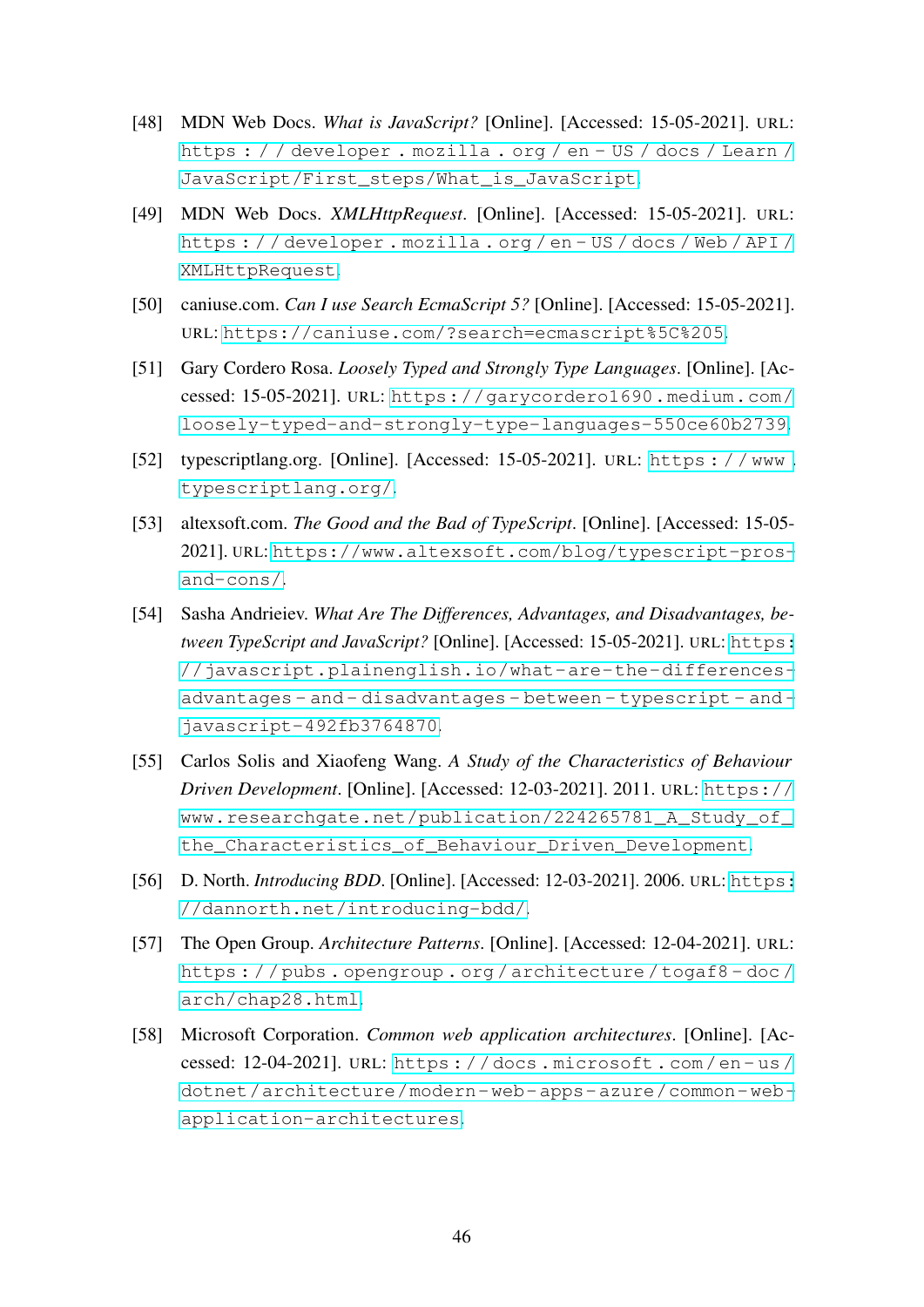- <span id="page-46-0"></span>[59] Robert C. Martin. *Clean Architecture*. [Online]. [Accessed: 5-04-2021]. URL: [http://blog.cleancoder.com/uncle-bob/2011/11/22/Clean-](http://blog.cleancoder.com/uncle-bob/2011/11/22/Clean-Architecture.html)[Architecture.html](http://blog.cleancoder.com/uncle-bob/2011/11/22/Clean-Architecture.html).
- <span id="page-46-1"></span>[60] Carlos Schults. *An Introduction to Clean Architecture*. [Online]. [Accessed: 5-04- 2021]. URL: [https://blog.ndepend.com/introduction- clean](https://blog.ndepend.com/introduction-clean-architecture/)[architecture/](https://blog.ndepend.com/introduction-clean-architecture/).
- <span id="page-46-2"></span>[61] Robert C. Martin. *Clean Architecture*. [Online]. [Accessed: 12-04-2021]. URL: [https://blog.cleancoder.com/uncle-bob/2012/08/13/the](https://blog.cleancoder.com/uncle-bob/2012/08/13/the-clean-architecture.html)[clean-architecture.html](https://blog.cleancoder.com/uncle-bob/2012/08/13/the-clean-architecture.html).
- <span id="page-46-3"></span>[62] Jason Taylor. *Clean Architecture with .NET Core: Getting Started*. [Online]. [Accessed: 5-04-2021]. URL: [https : / / jasontaylor . dev / clean](https://jasontaylor.dev/clean-architecture-getting-started/)  [architecture-getting-started/](https://jasontaylor.dev/clean-architecture-getting-started/).
- <span id="page-46-4"></span>[63] Erich Gamma et al. *Design Patterns: Elements of Reusable Object-Oriented Software*. [Online]. [Accessed: 20-04-2021]. URL: [https : / / archive . org /](https://archive.org/details/designpatternsel00gamm/) [details/designpatternsel00gamm/](https://archive.org/details/designpatternsel00gamm/).
- <span id="page-46-5"></span>[64] John Thompson. *The Mediator Pattern: Deep Dive*. [Online]. [Accessed: 11-05- 2021]. URL: <https://dzone.com/articles/mediator-pattern-1>.
- <span id="page-46-6"></span>[65] Janalta Interactive. *Infrastructure Layer*. [Online]. [Accessed: 20-04-2021]. URL: [https://www.techopedia.com/definition/32090/infrastruct](https://www.techopedia.com/definition/32090/infrastructure-layer#:~:text=The%20infrastructure%20layer%20enables%20a,to%20connect%20with%20other%20systems)ure[layer#:~:text=The%20infrastructure%20layer%20enables%](https://www.techopedia.com/definition/32090/infrastructure-layer#:~:text=The%20infrastructure%20layer%20enables%20a,to%20connect%20with%20other%20systems) [20a,to%20connect%20with%20other%20systems](https://www.techopedia.com/definition/32090/infrastructure-layer#:~:text=The%20infrastructure%20layer%20enables%20a,to%20connect%20with%20other%20systems).
- <span id="page-46-7"></span>[66] MongoDB Inc. *Start Developing with MongoDB*. [Online]. [Accessed: 22-04-2021]. URL: <https://docs.mongodb.com/drivers/>.
- <span id="page-46-8"></span>[67] Joe Petrakovich. *The WHY Series: Why should you use the repository pattern?* [Online]. [Accessed: 22-04-2021]. URL: [https://makingloops.com/why](https://makingloops.com/why-should-you-use-the-repository-pattern/#:~:text=The%20repository%20pattern%20is%20a,list%20items%20in%20a%20table.)should-you-use-the-repository-pattern/#: ~: text=The% [20repository%20pattern%20is%20a,list%20items%20in%20a%](https://makingloops.com/why-should-you-use-the-repository-pattern/#:~:text=The%20repository%20pattern%20is%20a,list%20items%20in%20a%20table.) [20table.](https://makingloops.com/why-should-you-use-the-repository-pattern/#:~:text=The%20repository%20pattern%20is%20a,list%20items%20in%20a%20table.).
- <span id="page-46-9"></span>[68] MongoDB Inc. *Connection String*. [Online]. [Accessed: 11-05-2021]. URL: [https:](https://mongodb.github.io/mongo-csharp-driver/2.12/reference/driver/connecting/) [//mongodb.github.io/mongo-csharp-driver/2.12/reference/](https://mongodb.github.io/mongo-csharp-driver/2.12/reference/driver/connecting/) [driver/connecting/](https://mongodb.github.io/mongo-csharp-driver/2.12/reference/driver/connecting/).
- <span id="page-46-10"></span>[69] MDN Web Docs. *MessageEvent*. [Online]. [Accessed: 15-05-2021]. URL: [https:](https://developer.mozilla.org/en-US/docs/Web/API/MessageEvent) [//developer.mozilla.org/en-US/docs/Web/API/MessageEvent](https://developer.mozilla.org/en-US/docs/Web/API/MessageEvent).
- <span id="page-46-11"></span>[70] LLC Innolution. *Unit Testing Tutorial: What is, Types, Tools & Test EXAMPLE*. [Online]. [Accessed: 15-05-2021]. URL: [https://www.guru99.com/unit](https://www.guru99.com/unit-testing-guide.html)[testing-guide.html](https://www.guru99.com/unit-testing-guide.html).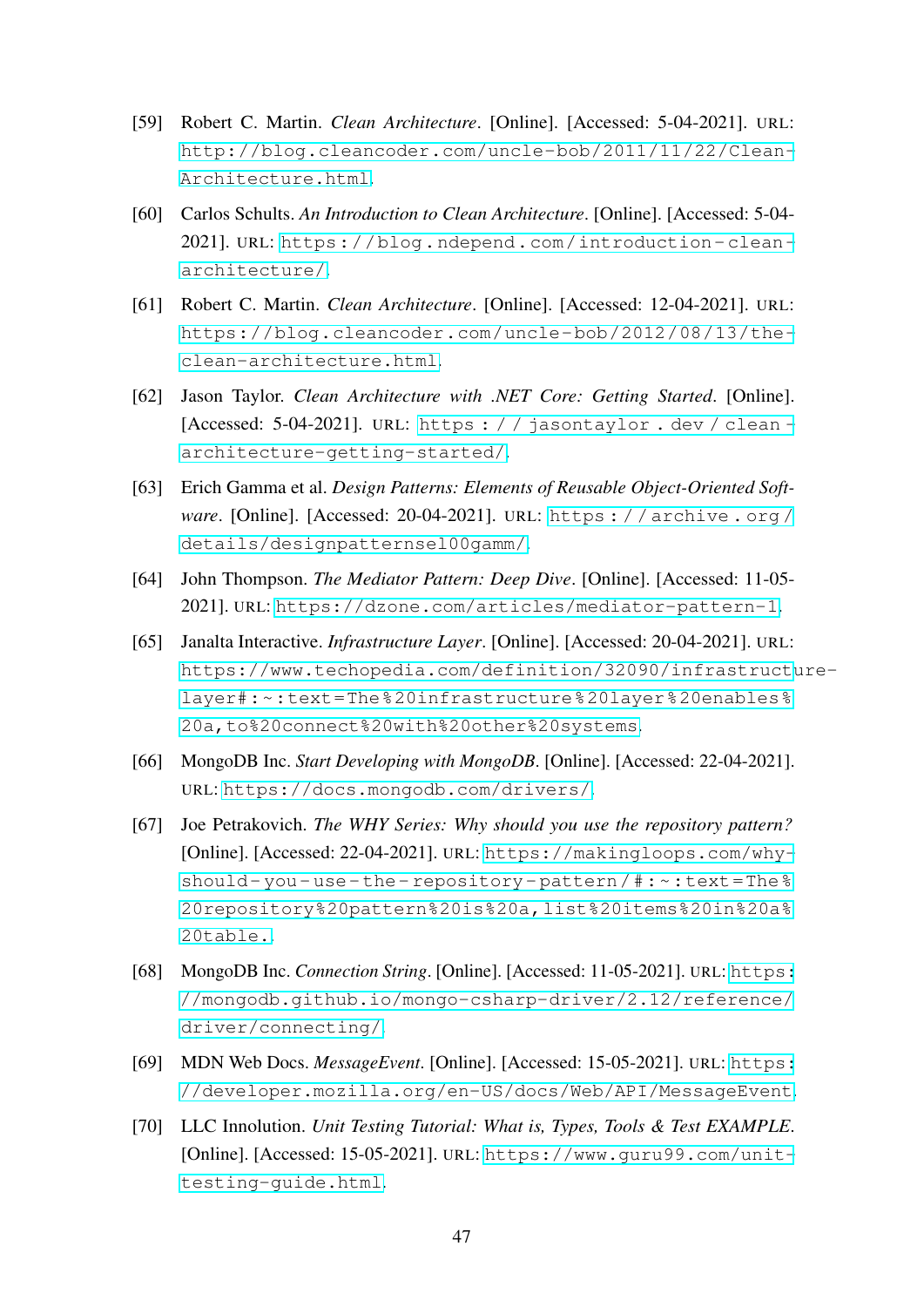- <span id="page-47-0"></span>[71] LLC Innolution. *Acceptance criteria*. [Online]. [Accessed: 15-05-2021]. URL: [https://innolution.com/resources/glossary/acceptance](https://innolution.com/resources/glossary/acceptance-criteria)[criteria](https://innolution.com/resources/glossary/acceptance-criteria).
- <span id="page-47-1"></span>[72] Shreya Bose. *UI Testing: A Detailed Guide*. [Online]. [Accessed: 15-05-2021]. URL: <https://www.browserstack.com/guide/ui-testing-guide>.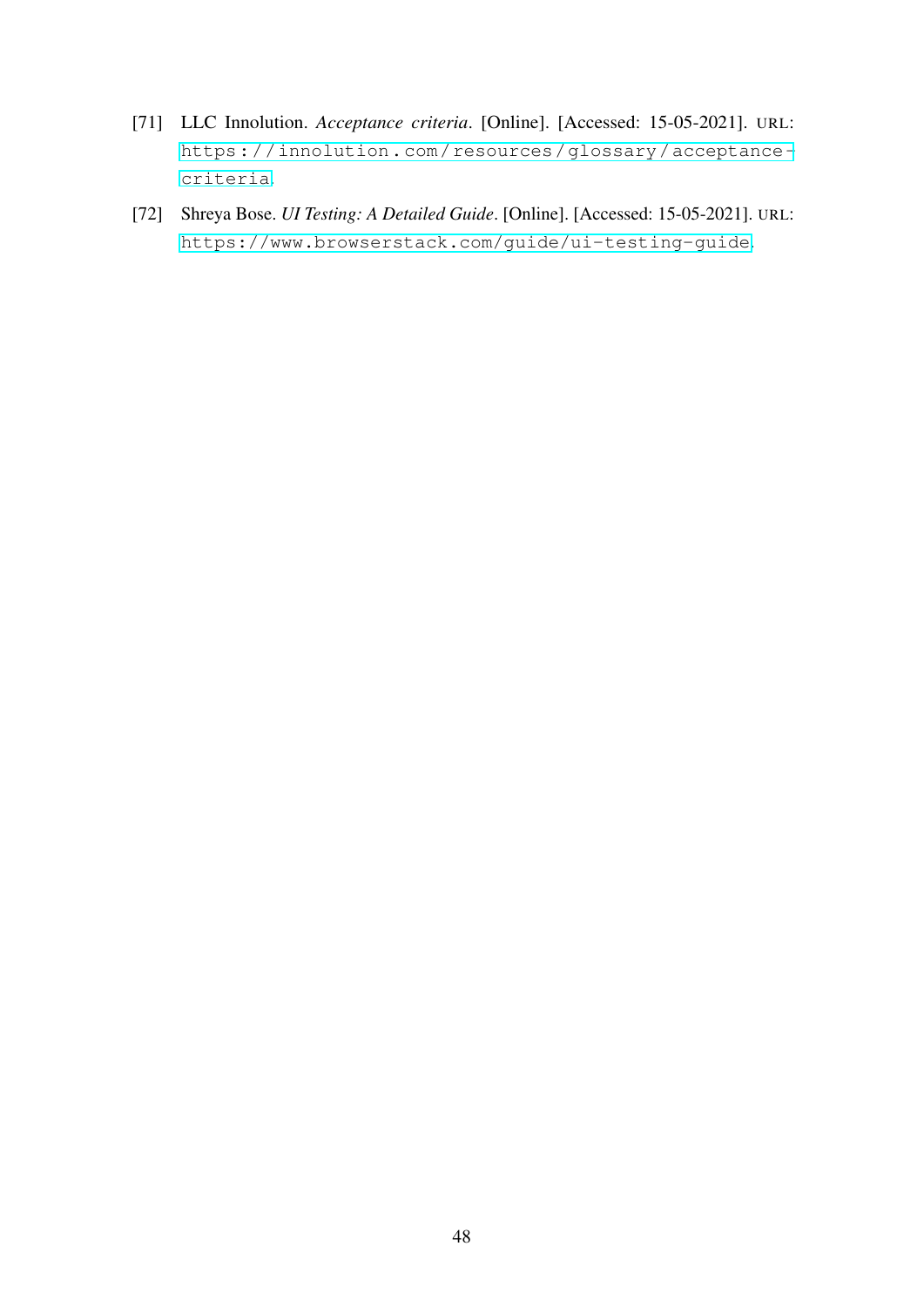# <span id="page-48-0"></span>Appendix 1 - Non-exclusive licence for reproduction and publication of a graduation thesis<sup>[1](#page-48-1)</sup>

#### I Aleksandr Babõkin

- 1. Grant Tallinn University of Technology free licence (non-exclusive licence) for my thesis "Design and Implementation of the Personal DataProcessing Component for the AfterPayCross-Organisational Processes" , supervised by Aleksandr Kormiltsõn
	- 1.1. to be reproduced for the purposes of preservation and electronic publication of the graduation thesis, incl. to be entered in the digital collection of the library of Tallinn University of Technology until expiry of the term of copyright;
	- 1.2. to be published via the web of Tallinn University of Technology, incl. to be entered in the digital collection of the library of Tallinn University of Technology until expiry of the term of copyright.
- 2. I am aware that the author also retains the rights specified in clause 1 of the nonexclusive licence.
- 3. I confirm that granting the non-exclusive licence does not infringe other persons' intellectual property rights, the rights arising from the Personal Data Protection Act or rights arising from other legislation.

17.05.2021

<span id="page-48-1"></span><sup>&</sup>lt;sup>1</sup>The non-exclusive licence is not valid during the validity of access restriction indicated in the student's application for restriction on access to the graduation thesis that has been signed by the school's dean, except in case of the university's right to reproduce the thesis for preservation purposes only. If a graduation thesis is based on the joint creative activity of two or more persons and the co-author(s) has/have not granted, by the set deadline, the student defending his/her graduation thesis consent to reproduce and publish the graduation thesis in compliance with clauses 1.1 and 1.2 of the non-exclusive licence, the non-exclusive license shall not be valid for the period.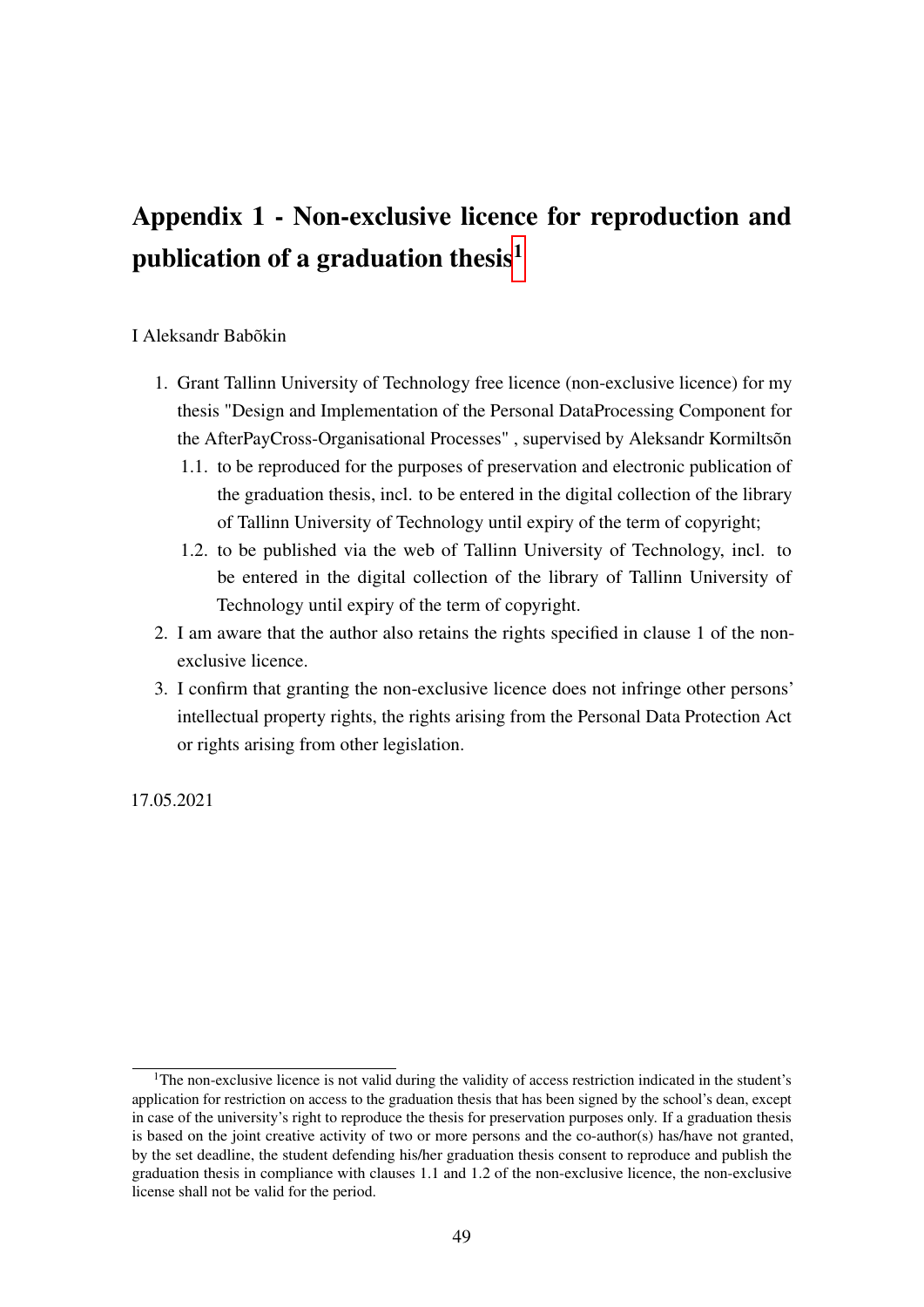# <span id="page-49-0"></span>Appendix 2 - Visa Checkout code example

```
1 <html>
2 <head>
3 <script type="text/javascript">
4 function onVisaCheckoutReady(){
5 V.init( {
6 apikey: "...",
7 encryptionKey: "...",
8 paymentRequest:{
9 currencyCode: "USD",
10 subtotal: "11.00"
11 }
12 \quad \{ \}13 V.on("payment.success", function(payment)
14 {alert(JSON.stringify(payment)); });
15 V.on("payment.cancel", function(payment)
16 {alert(JSON.stringify(payment)); });
17 V.on("payment.error", function(payment, error)
18 {alert(JSON.stringify(error)); });
19 }
20 </script>
21 </head>
2223 <body>
24 <img alt="Visa Checkout" class="v-button" role="button"
25 src="https://sandbox.secure.checkout.visa.com/wallet-services-web/
   ,→ xo/button.png"/>
26 <script type="text/javascript"
27 src="https://sandbox-assets.secure.checkout.visa.com/
28 checkout-widget/resources/js/integration/v1/sdk.js">
29 </script>
30 </body>
31 </html>
```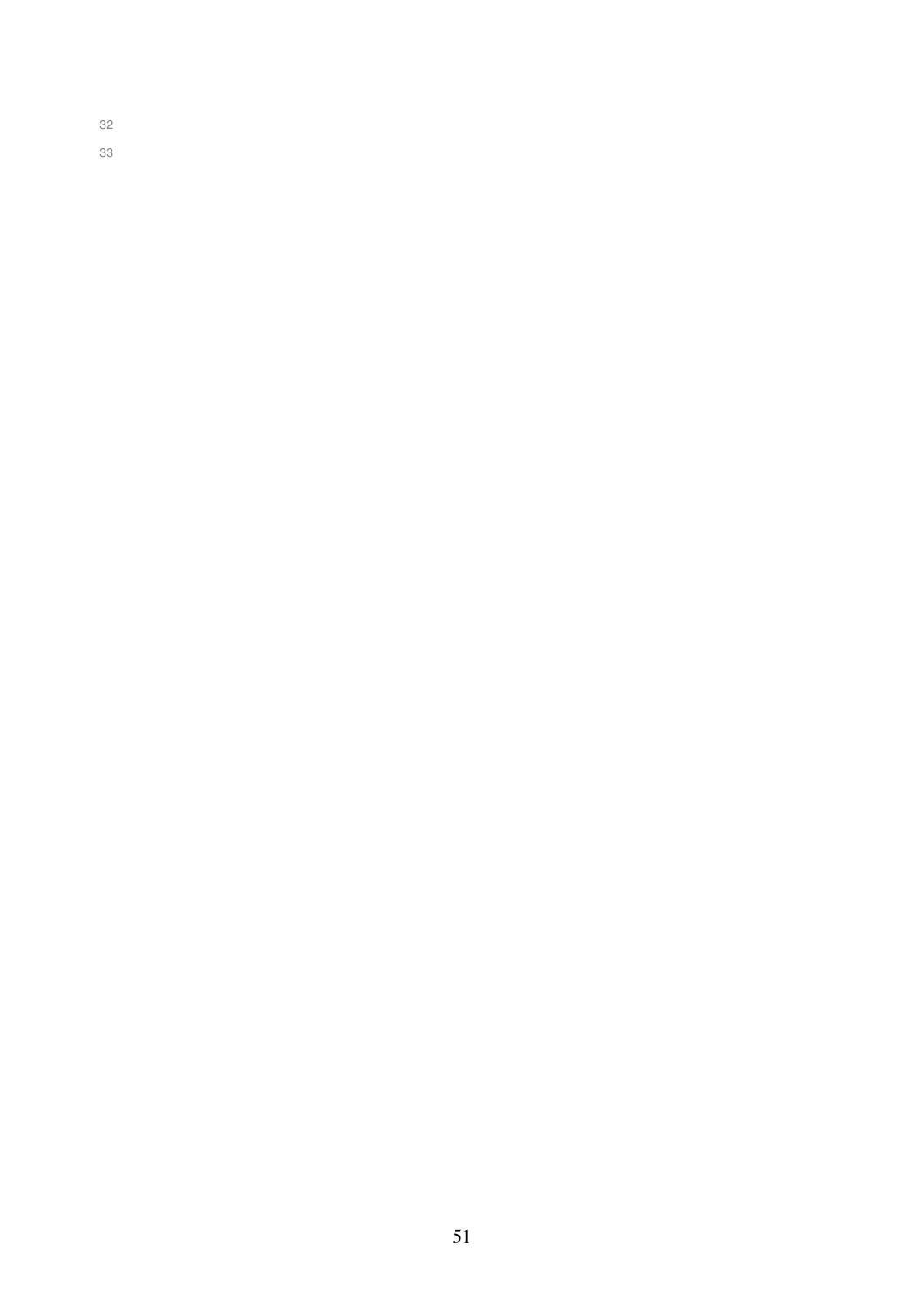# <span id="page-51-0"></span>Appendix 3 - Braintree Drop-in UI code example

```
1 <div id="dropin-wrapper">
2 <div id="checkout-message"></div>
3 <div id="dropin-container"></div>
4 <button id="submit-button">Submit payment</button>
5 </div>
6 <script>
7 var button = document.querySelector('#submit-button');
8
9 braintree.dropin.create({
10 // Insert your tokenization key here
11 authorization: '<use_your_tokenization_key>',
12 container: '#dropin-container'
13 }, function (createErr, instance) {
14 button.addEventListener('click', function () {
15 instance.requestPaymentMethod(function
        ,→ (requestPaymentMethodErr, payload) {
16 // When the user clicks on the 'Submit payment'
          ,→ button this code will send the
17 // encrypted payment information in a variable
          \rightarrow called a payment method nonce
18 $.ajax({
19 type: 'POST',
20 url: '/checkout',
21 data: {'paymentMethodNonce': payload.nonce}
22 }).done(function(result) {
23 // Tear down the Drop-in UI
24 instance.teardown(function (teardownErr) {
25 if (teardownErr) {
26 console.error('Could not tear down Drop-in
               \rightarrow UI!');
27 } else {
28 console.info('Drop-in UI has been torn
               \rightarrow down!');
```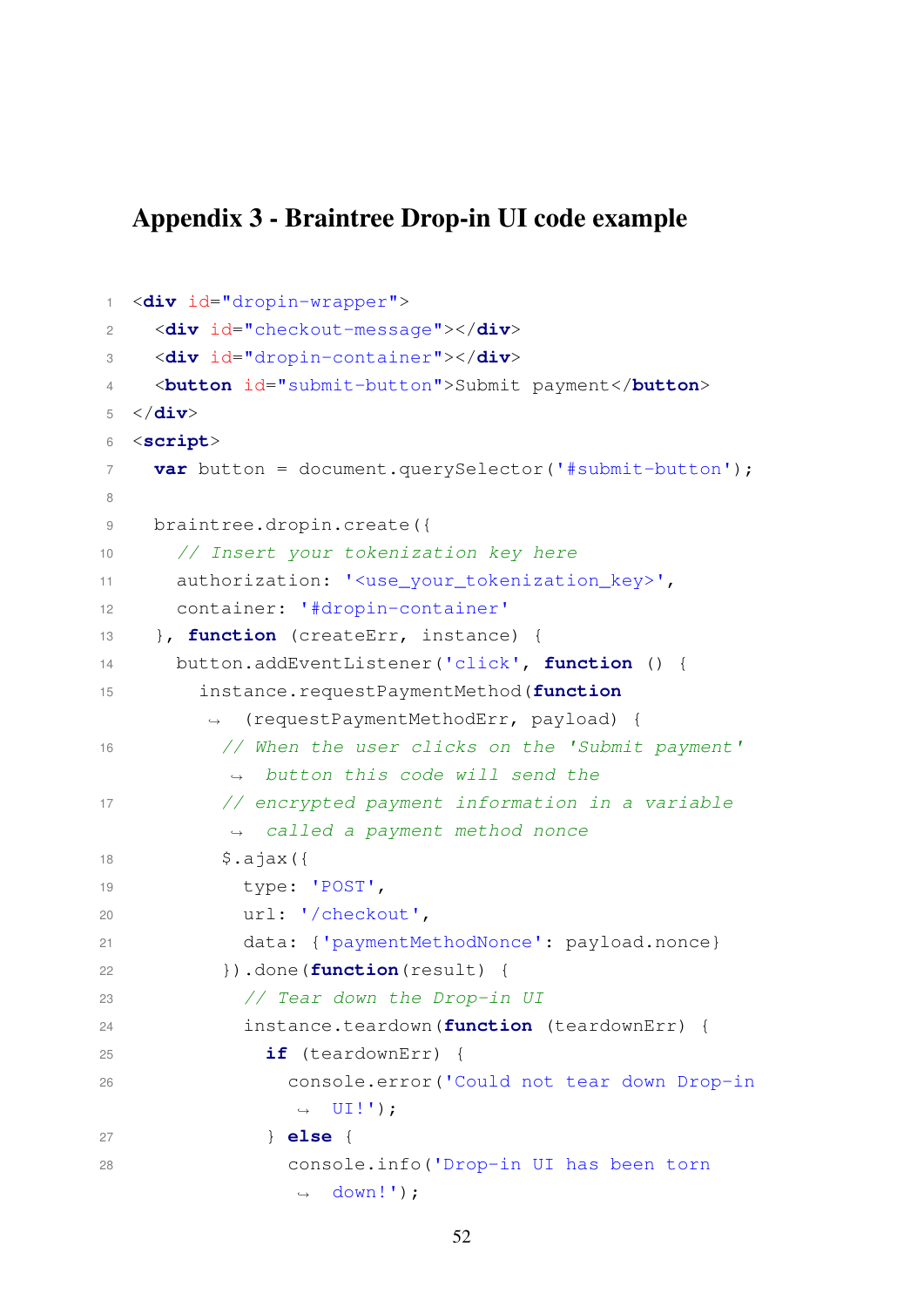```
29 // Remove the 'Submit payment' button
30 $('#submit-button').remove();
31 }
32 }33
34 if (result.success) {
35
               → $('#checkout-message').html('<h1>Success</h1><p>Your
                Drop-in UI is working! Check your <a
                href="https://sandbox.braintreegateway.com/login">
               → sandbox Control Panel</a> for your test
                transactions.</p><p>Refresh to try another
               → transaction.</p>');
              \hookrightarrow\rightarrow\hookrightarrow36 } else {
37 console.log(result);
38
                 $('#checkout-message').html('<h1>Error</h1><p>Check
                your console.</p>');
              \hookrightarrow\hookrightarrow39 }
40 });
41 });
42 });
43 });
44 </script>
```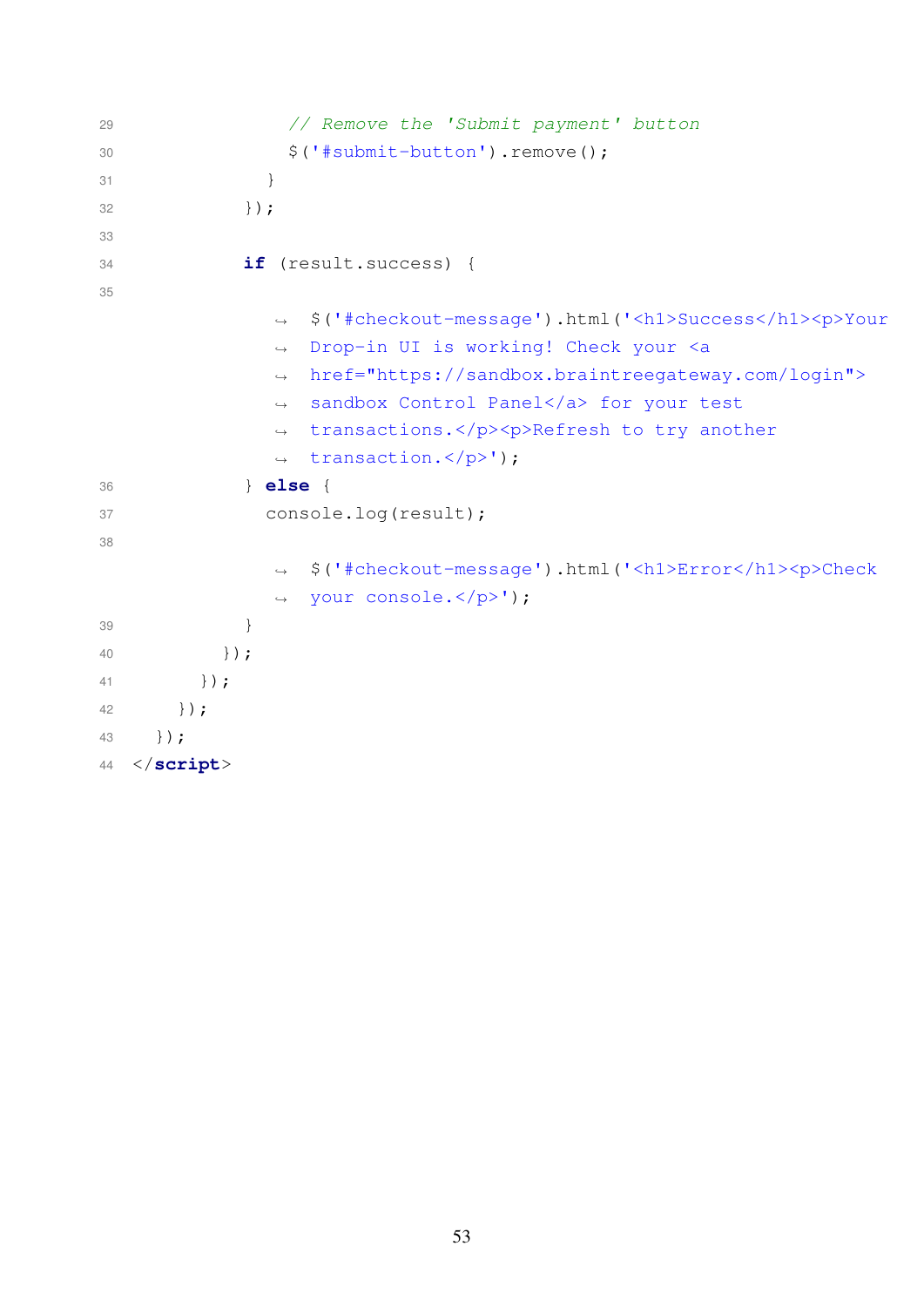# <span id="page-53-0"></span>Appendix 4 - BDD Scenarios

#### @Hosted-field-profile

Scenario: "onChange" event triggered when customer enters value into hosted field input Given placeholder with Norwegian "SSN" example visible in hosted field When customer enters incomplete Norwegian "SSN" Then "onChange" event triggered with status code "400.001"

#### @Hosted-field-profile

Scenario: "onChange" event triggered when customer enters value into hosted field input Given placeholder with Norwegian "SSN" example visible in hosted field When customer enters Norwegian "SSN" with typo Then "onChange" event triggered with status code "400.002"

@Hosted-field-profile

Scenario: "onChange" event triggered when customer enters value into hosted field input Given placeholder with Norwegian "SSN" example visible in hosted field When 17 years old customer enters Norwegian "SSN" Then "onChange" event triggered with status code "400.003"

@Hosted-field-profile

Scenario: "onChange" event triggered when customer enters value into hosted field input Given placeholder with Norwegian "SSN" example visible in hosted field When 126 years old customer enters Norwegian "SSN" Then "onChange" event triggered with status code "400.004"

@Hosted-fields-profile

Scenario: Placeholder is visible in a hosted field, when merchant defined profile in config Given merchant defined "IBAN-de-AT" profile in config When page with hosted field renders Then placeholder with Austrian "IBAN" example visible in hosted field

@Hosted-field-profile

Scenario: "onChange" event triggered when customer enters value into hosted field input Given placeholder with Austrian "IBAN" example visible in hosted field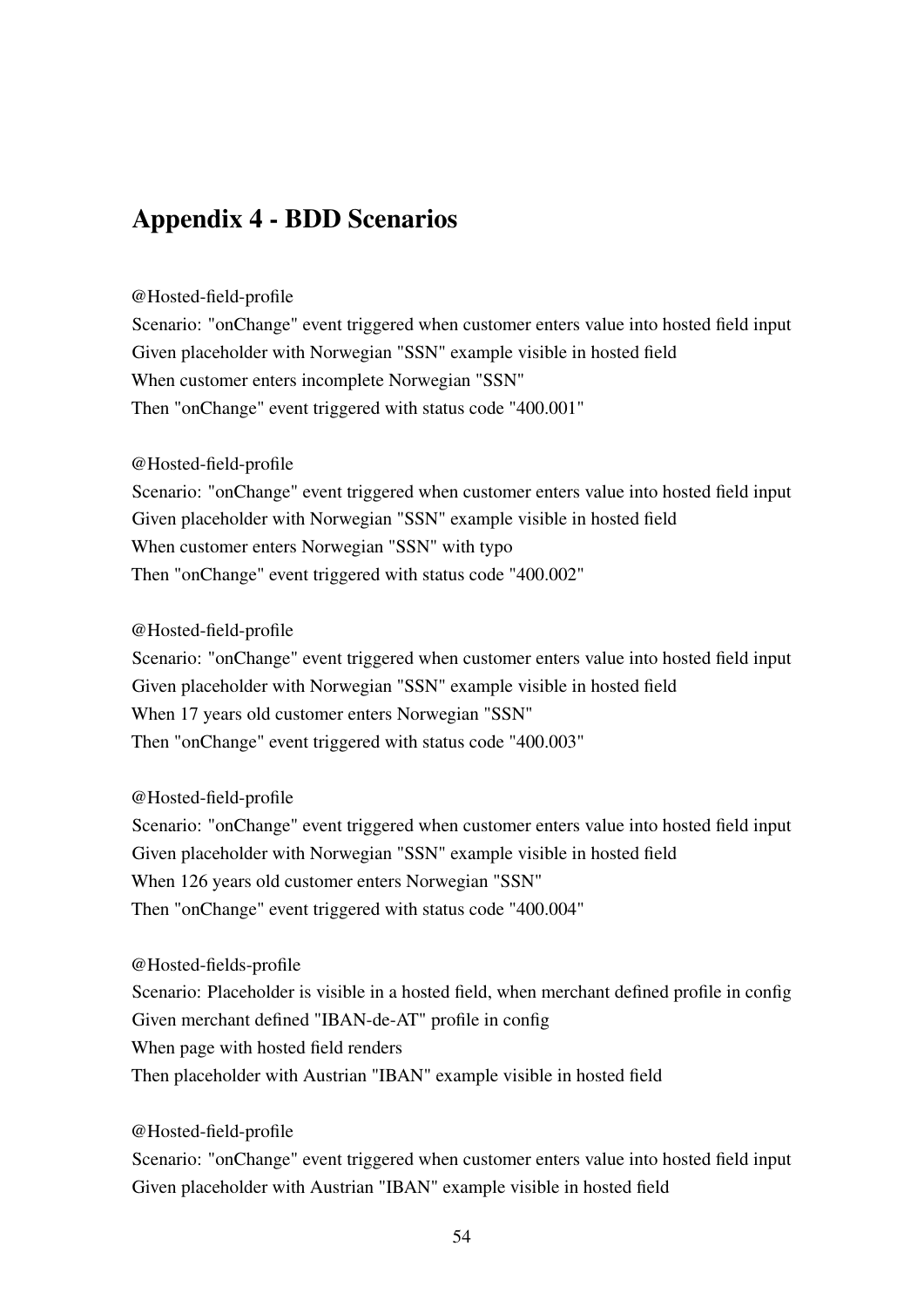When customer enters non Austrian IBAN Then "onChange" event triggered with status code "400.000" And status object includes next fields fulfilled: 'fieldName', 'isValid', 'statusCode' and 'message'

#### @Hosted-field-profile

Scenario: "onChange" event triggered when customer enters value into hosted field input Given placeholder with Austrian "IBAN" example visible in hosted field When customer enters incomplete Austrian IBAN (<22 symbols) Then "onChange" event triggered with status code "400.001" And status object includes next fields fulfilled: 'fieldName', 'isValid', 'statusCode' and 'message'

### @Hosted-field-profile

Scenario: "onChange" event triggered when customer enters value into hosted field input Given placeholder with Austrian "IBAN" example visible in hosted field When customer enters Austrian IBAN with typo (>22 symbols) Then "onChange" event triggered with status code "400.002" And status object includes next fields fulfilled: 'fieldName', 'isValid', 'statusCode' and 'message'

@Hosted-field-profile

Scenario: "onChange" event triggered when customer enters value into hosted field input Given placeholder with Austrian "IBAN" example visible in hosted field When customer enters invalid Austrian IBAN Then "onChange" event triggered with status code "400.005" And status object includes next fields fulfilled: 'fieldName', 'isValid', 'statusCode' and 'message'

@Hosted-field-profile Scenario: "onChange" event triggered when customer enters value into hosted field input Given placeholder with Austrian "IBAN" example visible in hosted field When customer enters valid Austrian IBAN Then "onChange" event triggered with status code "200" And status object includes next fields fulfilled: 'fieldName', 'isValid', 'statusCode', 'message', 'bic' and 'bankName'

@Hosted-fields-profile Scenario: Placeholder is visible in a hosted field, when merchant defined profile in config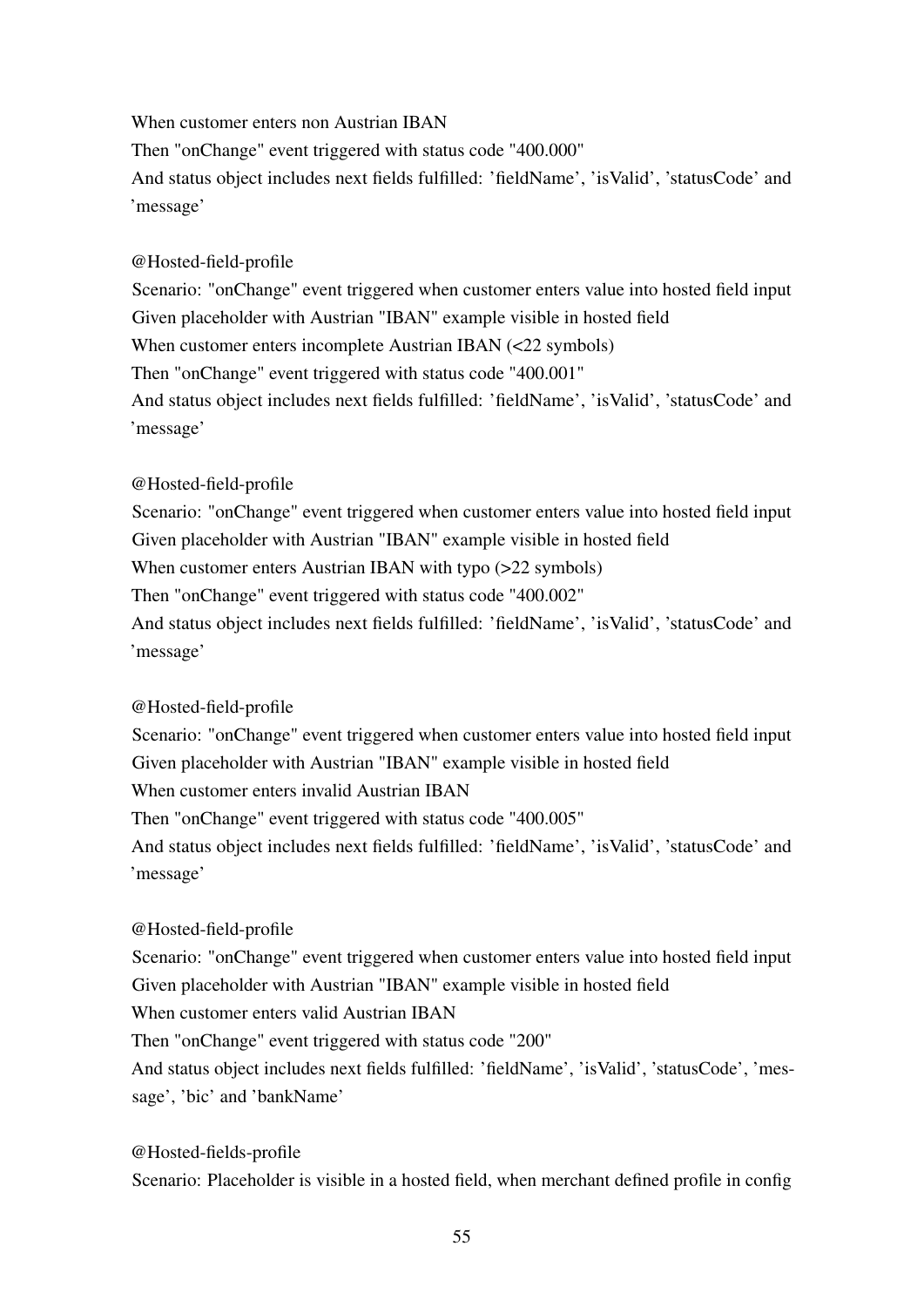Given merchant defined "SSN-sv-SE" profile in config When page with hosted field renders Then placeholder with Swedish "SSN" example visible in hosted field

@Hosted-field-profile

Scenario: "onChange" event triggered when customer enters Swedish "SSN" with wrong separator Given placeholder with Swedish "SSN" example visible in hosted field When customer enters Swedish "SSN" with wrong separator Then "onChange" event triggered with status code "400.000"

@Hosted-field-profile

Scenario: "onChange" event triggered when customer enters incomplete Swedish "SSN" Given placeholder with Swedish "SSN" example visible in hosted field When customer enters incomplete Swedish "SSN" Then "onChange" event triggered with status code "400.001"

@Hosted-field-profile

Scenario: "onChange" event triggered when customer enters Swedish "SSN" with typo Given placeholder with Swedish "SSN" example visible in hosted field When customer enters Swedish "SSN" with typo Then "onChange" event triggered with status code "400.002"

@Hosted-field-profile

Scenario: "onChange" event triggered when customer is too young to use our service Given placeholder with Swedish "SSN" example visible in hosted field When 17 years old customer enters Swedish "SSN" Then "onChange" event triggered with status code "400.003"

@Hosted-field-profile

Scenario: "onChange" event triggered when customer is too old to use our service Given placeholder with Swedish "SSN" example visible in hosted field When 126 years old customer enters Swedish "SSN" Then "onChange" event triggered with status code "400.004"

@Hosted-field-profile Scenario: "onChange" event triggered when customer enters valid SSN into hosted field input Given placeholder with Swedish "SSN" example visible in hosted field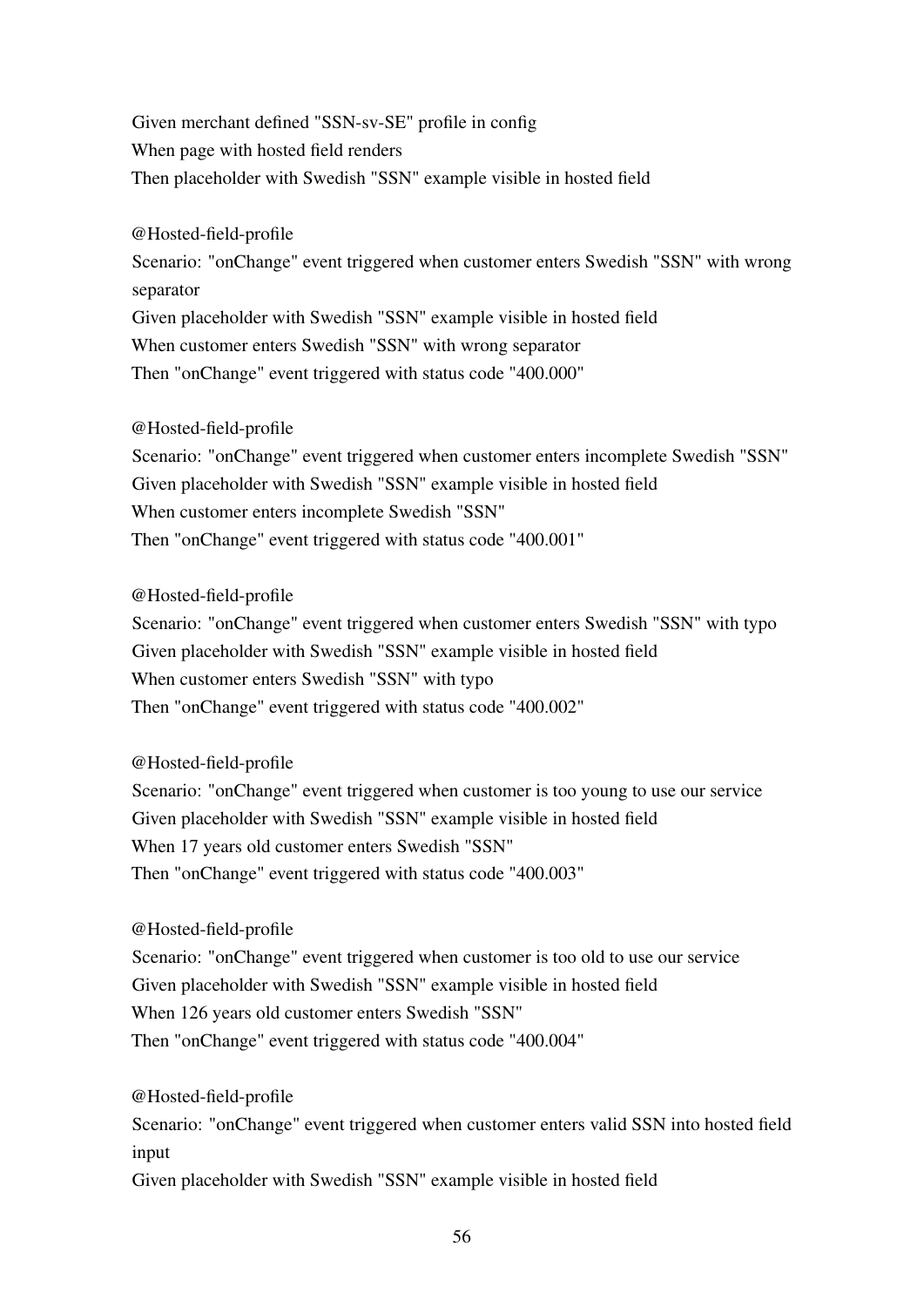When customer enters valid Swedish "SSN" Then "onChange" event triggered with status code "200"

@Hosted-fields-profile Scenario: Placeholder is visible in a hosted field, when merchant defined profile in config Given merchant defined "SSN-nb-NO" profile in config When page with hosted field renders Then placeholder with Norwegian "SSN" example visible in hosted field

@Hosted-field-profile Scenario: "onChange" event triggered when customer enters value into hosted field input Given placeholder with Norwegian "SSN" example visible in hosted field When customer enters valid Norwegian "SSN" Then "onChange" event triggered with status code "200"

@Hosted-fields-profile Scenario: Placeholder is visible in a hosted field, when merchant defined profile in config Given merchant defined "SSN-fi-FI" profile in config When page with hosted field renders Then placeholder with Finnish "SSN" example visible in hosted field

@Hosted-field-profile

Scenario: "onChange" event triggered when customer enters value into hosted field input Given placeholder with Finnish "SSN" example visible in hosted field When customer enters Finnish "SSN" with wrong separator Then "onChange" event triggered with status code "400.000"

@Hosted-field-profile

Scenario: "onChange" event triggered when customer enters value into hosted field input Given placeholder with Finnish "SSN" example visible in hosted field When customer enters incomplete Finnish "SSN" Then "onChange" event triggered with status code "400.001"

@Hosted-field-profile

Scenario: "onChange" event triggered when customer enters value into hosted field input Given placeholder with Finnish "SSN" example visible in hosted field When customer enters Finnish "SSN" with typo Then "onChange" event triggered with status code "400.002"